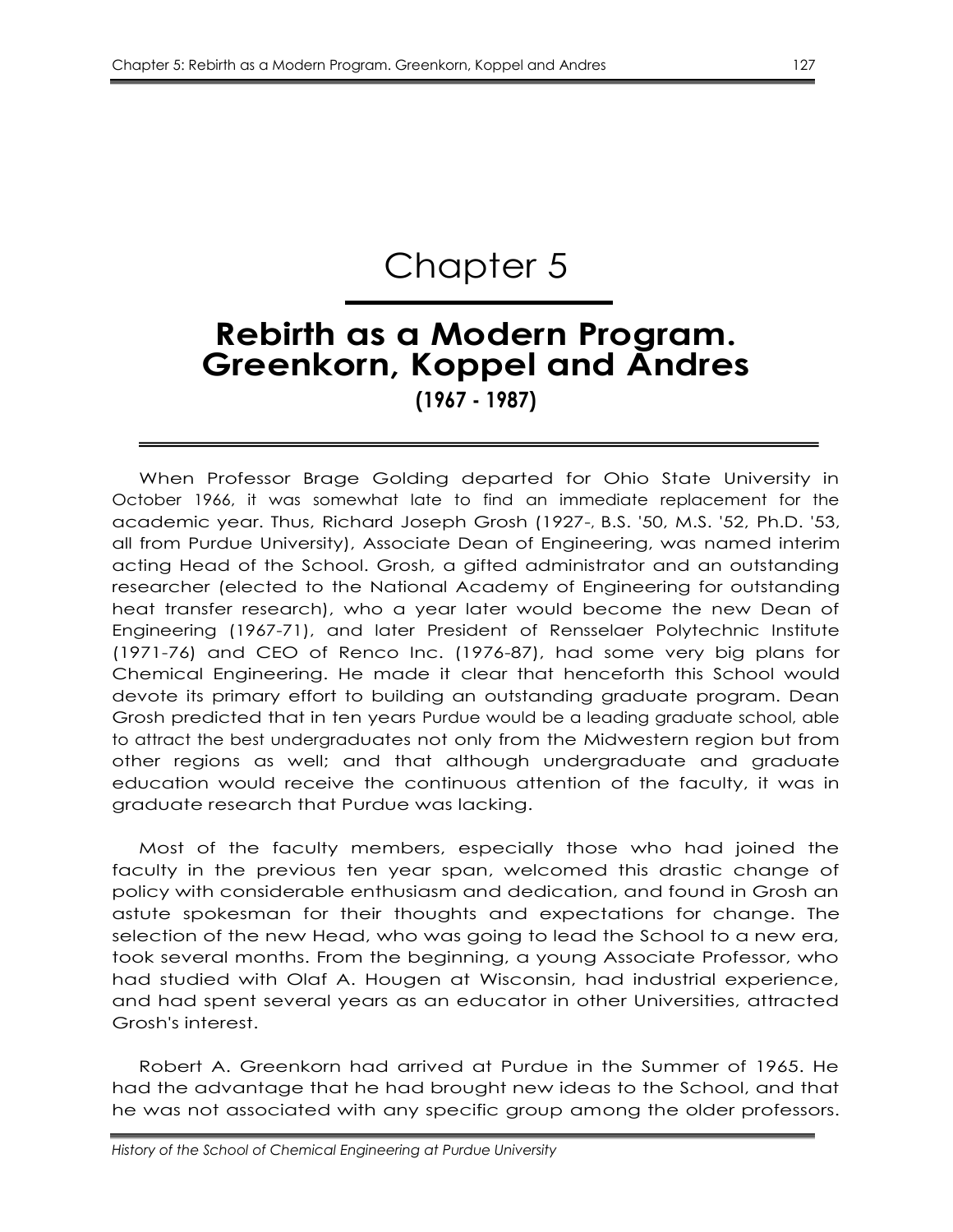Moreover, during his years teaching at the University of Tulsa and Marquette University he had taught a wide range of engineering courses, including fluid mechanics, transport phenomena, statistics, applied mechanics and others. Finally, he had been educated at the University of Wisconsin, which had one of the nation's most outstanding chemical engineering programs, and his research mentor was Prof. Olaf Hougen, a premier chemical engineering researcher and educator. Therefore, Greenkorn had all the characteristics of the researcher and educator that the University was looking for, someone who could and would make significant changes in the School. But, would he be a good administrator? History would prove that he was. During an illustrious career as Head, then as Assistant Dean of Engineering, eventually as Vice President and Associate Provost, and as an advisor to the president, Bob proved many times over that he is a good administrator.

To appreciate the need for the changes that Dean Grosh and most of the faculty members were seeking, we will briefly examine the major changes in chemical engineering occurring in the late 1950's and early 1960's. We noted in Chapters 1 and 2 that in the early days of chemical engineering, teaching and research in industrial chemistry was the central theme. Around 1920 (Chapter 2), unit operations became the main focus of chemical engineering research and education and remained so until the war. In the 1930's (Chapter 3) applied thermodynamics also became an important component of academic chemical engineering<sup>1,2</sup>. Two developments that occurred at the University of Minnesota and the University of Wisconsin in the 1950's (Chapter 4) changed the course of chemical engineering. Neal R. Amundson, Rutherford Aris, R. Byron Bird, Edwin N. Lightfoot, Jr. and Warren E. Stewart would become the leading forces of major changes in chemical engineering education and research. The "message" of these five academics was controversial and much questioned, but it was gradually accepted by both industry and academia.

> Richard J. Grosh, Dean of Engineering (1967-71) and Acting Head of the School

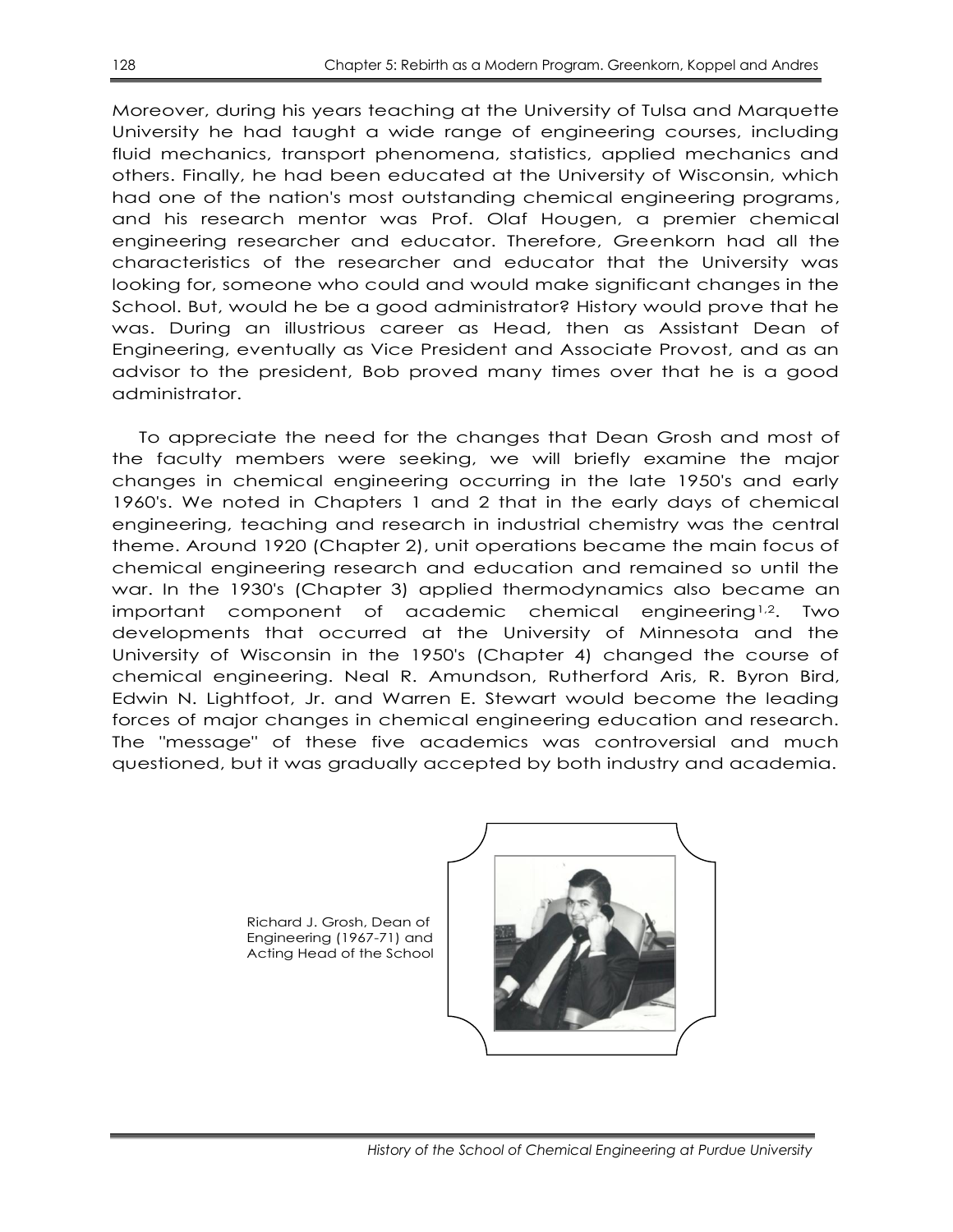## **Table 5-1. The Schools of Engineering at Purdue**

This table presents the years of establishment of the various Schools, Departments and Divisions of Engineering of Purdue University.

| Mechanical Engineering                     | 1882 |
|--------------------------------------------|------|
| Civil Engineering                          | 1887 |
| Electrical Engineering                     | 1888 |
| <b>Chemical Engineering</b>                | 1911 |
| Agricultural Engineering                   | 1925 |
| Aeronautical Engineering                   | 1945 |
| Dept. Freshman Engineering                 | 1953 |
| Industrial Engineering                     | 1957 |
| Materials Engineering                      | 1959 |
| Nuclear Engineering                        | 1960 |
| Interdisciplinary Engineering              | 1969 |
| Construction and Engineering Management    | 1977 |
| Biomedical Engineering                     | 1998 |
| Freshman and Interdisciplinary Engineering |      |
| merge to form Engineering Education        | 2004 |
| Environmental and Ecological Engineering   | 2006 |
|                                            |      |
|                                            |      |

When Charles A. Mann, the founder of Chemical Engineering at the University of Minnesota died in 1949, the search outside the department for a new head was unsuccessful<sup>3</sup> and Neal R. Amundson, who became Acting Head in 1949, while still an Associate Professor, became the Head in 1951. Amundson was an educator and researcher with far-reaching insight. Educated both as a chemical engineer and a mathematician (his Ph.D. in 1945 was from the Department of Mathematics), he soon realized that further insight into chemical engineering problems lay in an analysis of chemical processes and phenomena based on fundamental analytical understanding of these problems. Applied mathematics and soon the computer became excellent tools for generalization and solution of various separation, transport and reaction engineering problems4. His first steps into this area were taken with some of his early graduate students such as Andreas Acrivos who became a professor at Stanford University and later at the City University of New York and the late Leon Lapidus of Princeton University. The efforts of these students with the collaboration of an adventurous young mathematician and fast learner in chemical engineering, Rutherford Aris, whom Amundson met at Cambridge in 1955, resulted in a bold attack on a wide range of chemical engineering problems, especially problems involving chemical reactor design. Amundson and Aris became a powerful duo in our profession, and were the heart of what is considered by many to have been the best chemical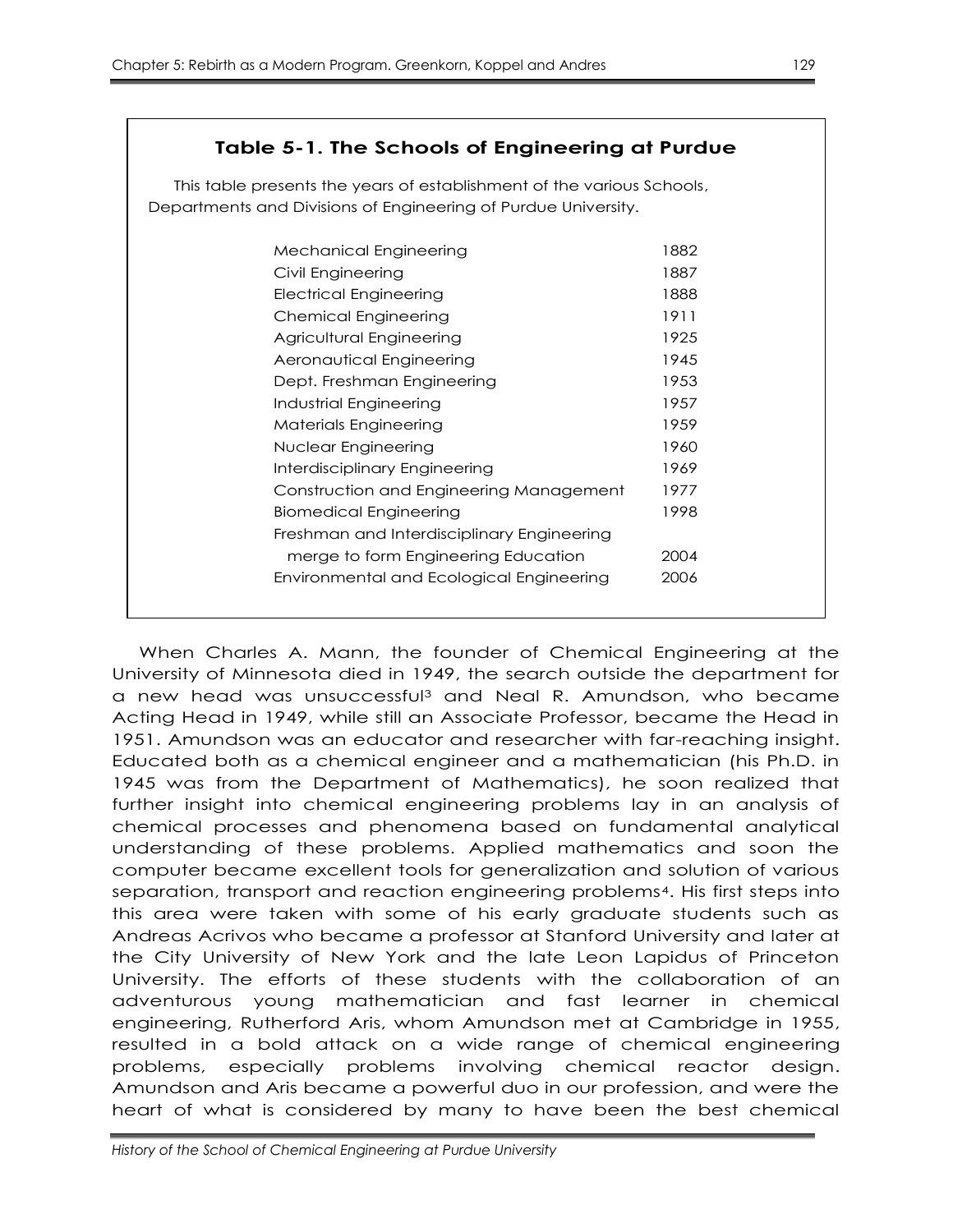engineering graduate program ever, the University of Minnesota of the 1960's and 70's (This is high praise indeed coming from Nicholas Peppas, a graduate of MIT). Professor Ramki Ramkrishna, now at Purdue, was part of the Minnesota group as a graduate student, assistant professor, visiting professor, and collaborator with Neal Amundson.

At about the same time, a second major educational revolution was occurring at the University of Wisconsin. Professors Bird, Stewart and Lightfoot, collectively known to future generations of students as BSL, prepared a set of notes (in 1957) and eventually a book (in 1960) entitled Transport Phenomena, which offered a new approach to the analysis of chemical engineering problems. The main lesson of BSL is that there is a strong unifying backbone to apparently different unit operations in the framework of the continuum equations of transport. The necessity for analysis of individual operations or processes does not disappear, but the differential volume and the balance equations become the central theme of this approach.

Thus, in the mid 1960's the major chemical engineering departments in the United States, with a handful of exceptions, were adjusting to the new ideas of our profession. Unit operations had definitely declined and unit processes were almost obsolete<sup>5</sup> as unifying themes for education and research.

A third revolution, the implications of which would not be felt until the mid 1970's, was also occurring in chemical engineering in the early 1960's. This one did not start from one specific school but was rather initiated by a group of gifted educators and researchers in various universities and in industrial and government laboratories. These researchers recognized that chemical engineers could contribute significantly to areas outside of classical chemical engineering, in interdisciplinary areas such as biochemical and biomedical sciences, and polymers. Elmer L. Gaden of Columbia and Arthur E. Humphrey of the University of Pennsylvania in biochemical engineering, Arthur B. Metzner of the University of Delaware and R. Byron Bird in polymer engineering, Edward W. Merrill of M.I.T. in biomedical engineering and Michel Boudart of Stanford and Richard H. Wilhelm of Princeton in catalysis were only some of these researchers.

The changes in educational activities were immediately associated with major changes in research. The National Science Foundation, National Institutes of Health and other federal agencies became a "paradise" for funding of the work of the *nouvelle vogue* of chemical engineers, and major contributors to the success of the graduate programs of many Schools.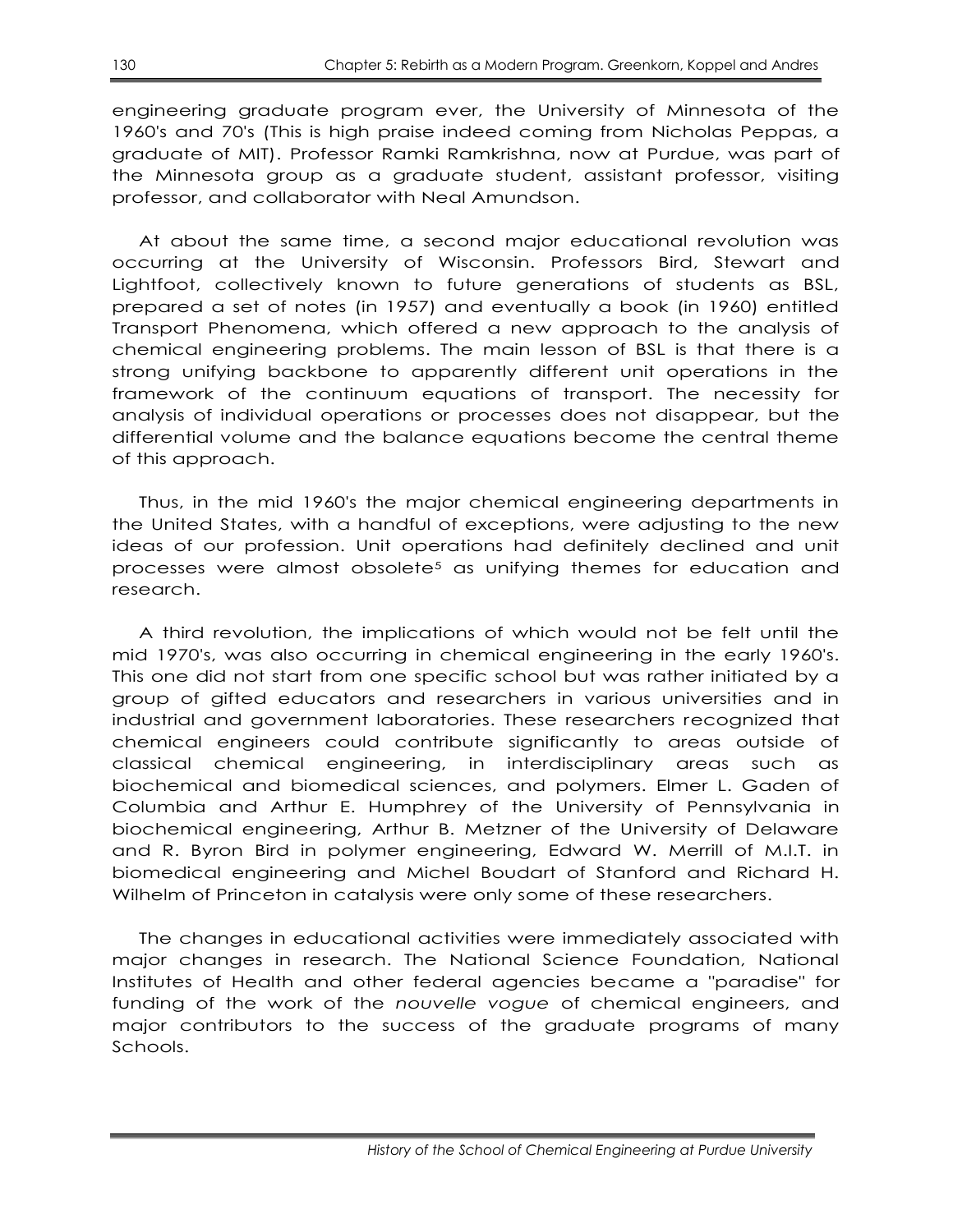At Purdue the new ideas were accepted rather slowly, with reluctance by some, and with enthusiasm by others. Some of the problems of the previous period can be attributed to differences in philosophy of education and research among the faculty. But the future was evident. Already in 1966 Squires and Albright were working in kinetics and catalysis; Emery in polymer rheology; Koppel, Coughanowr and Williams in process design and control; and Greenkorn, Kessler, and Eckert in fluid mechanics.

#### **Robert Albert Greenkorn (1928- )**

Robert A. Greenkorn was a young Associate Professor when he was asked to head the School in June 1967. Born in Oshkosh, Wisconsin on October 12, 1928, he was educated at the University of Wisconsin (B.S. '54, M.S. '55, Ph.D. '57) after serving as a Navy pilot in the Korean war. At Wisconsin he worked under the supervision of the legendary Professor Olaf A. Hougen. His first employment was at the Jersey Production Research Company in Tulsa, Oklahoma (until 1963). At the same time he was also a lecturer in chemical engineering and mathematics at the University of Tulsa. In 1963 he joined the Department of Theoretical and Applied Mechanics at Marquette University and in 1965 he came to Purdue University as an associate professor. He was promoted to professor in 1967 and became the R. Games Slayter Distinguished Professor of Chemical Engineering in 1995 [This professorship is named in honor of R. Games Slayter (BSChE '21, Hon. Doc '49) the inventor of Fiberglass, vice president of Owens-Corning Fiberglas Corp., and the donor of Slayter Center.]. He retired in 2001, but as of 2011 still spends time in his office in Forney Hall when he is not living in Florida.

As a researcher Greenkorn developed strong programs in thermodynamics, fluid mechanics and flow in porous media. He advised 5 and co-advised 21 Ph.D. (plus one in ME) and advised 23 and co-advised 19 M.S. students. He wrote undergraduate and graduate textbooks and monographs such as *Transfer Operations* with D. P. Kessler (1972), *Thermodynamics of Fluids* with K.C. Chao (1975), *Modeling and Data Analysis for Engineers and Scientists* with D.P. Kessler (1980), and *Flow Phenomena in Porous Media* (1983); he also coauthored more than 90 journal publications.

His impressive list of administrative positions within the University includes Director of the Institute of Advanced Interdisciplinary Engineering Studies (1972-75), Assistant Dean of Engineering for Research (1972-76), Associate Director and then Director of the Engineering Experimental Station (1972-80), Acting Head of the School of Aeronautical and Astronautical Engineering (1973), Acting Director and then Director of the Environmental Engineering Center (1974-78), Associate Dean of Engineering (1976-80), Director of the Coal Research Laboratory (1978-80), Vice President and Associate Provost of the University (1980-1986), Vice President for Research (1986-1994), Dean of Graduate School (1993-1994), Director of the Technical Program TAP (1996-2000), and Vice President for Programs for the Purdue Research Foundation (1980-2000). Greenkorn is mainly responsible for the significant increase in research funds to Purdue University in the 1980's (see Appendix S). In 1990 he wrote the proposals that resulted in line items in the State budget for TAP and the Technical Information Service. His administrative skills were unsurpassed and can be best appreciated by those who saw him in his everyday work. There are few Vice Presidents of large Universities, who, in addition to their administrative duties,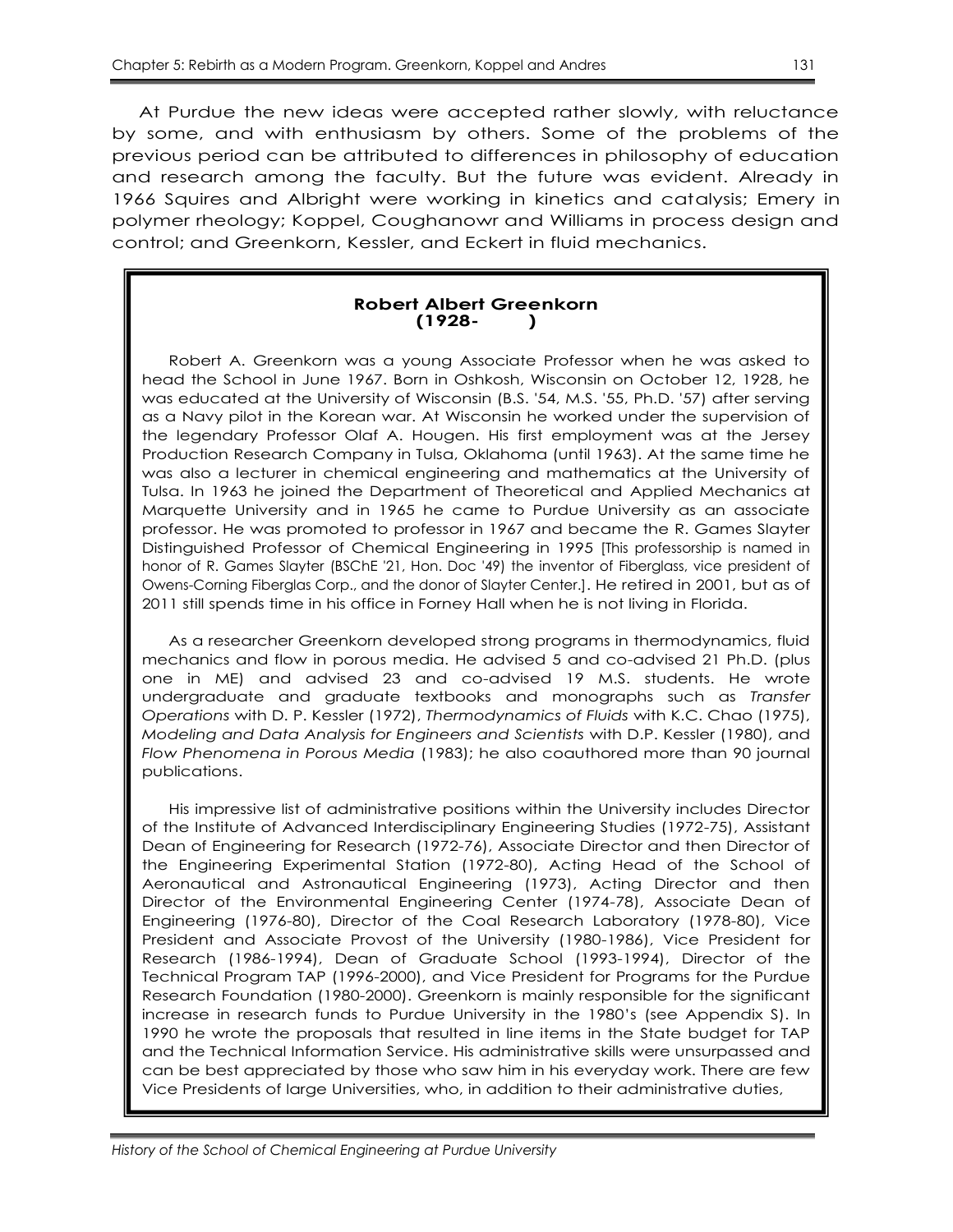regularly teach one course per semester, write successful books, conduct research with five or six graduate students, and even find the time to attend the Graduate Committee meetings of the School. He retired in 2001.

As Head, Greenkorn was responsible for the dramatic change of events in chemical engineering at Purdue after 1967. A firm believer in fundamental engineering research he made a series of successful decisions which led to the establishment of research programs of national reputation. In their fine profile of Greenkorn, Chao and Kessler [*Chem. Engr. Educ., 20* (2), 66-68 (Spring 1986)] tell many anecdotes about his life and his seemingly tranquil *modus operanda*. Concerned with the students' exclusive concentration on engineering courses, in the 1970's he used to bring a tape recorder to his class and spend the last five minutes listening with the students to classical and operatic music. The uninformed visitor would be truly puzzled to hear Lily Pons singing the *Bell Song* from Delibes' opera \ *Lakmé* in an engineering class!

Extremely proud of Purdue's achievements in and contributions to national education and research, he interrupted and corrected those who express momentary dissatisfactions with the decisions of the administration.

As a young assistant professor I (PCW) had a great deal of respect and some awe for my boss, Bob Greenkorn. One day when he was ahead of me in the hallway in CMET, I called out, "Professor Greenkorn." He turned and said, "My name is Bob." The respect remained, but the awe decreased.

A "terror" in theses defenses, he would attack any student who had not done the proper statistical analysis of his/her experimental results. One hour later he would approach the student to congratulate him/her on an otherwise excellent piece of work.

Now in retirement, Bob finally has time to study one of his favorite passions—the frequency and effects of the sun spot cycle. He has published one paper in *Solar Physics, 255,* 309 (2009), has submitted a second paper, and is working on a third.

**Left:** The two Heads of the School in the 1970's, Koppel (left) and Greenkorn, in 1966. **Right:** Robert A. Greenkorn in 1974.



When Robert A. Greenkorn became Head of the School, fourteen of the twenty faculty members active in 1986 were not at Purdue and one (Lim) had just arrived. During the next fourteen years under the leadership of Greenkorn (1967-73) and Koppel (1973-81) changes of major significance occurred.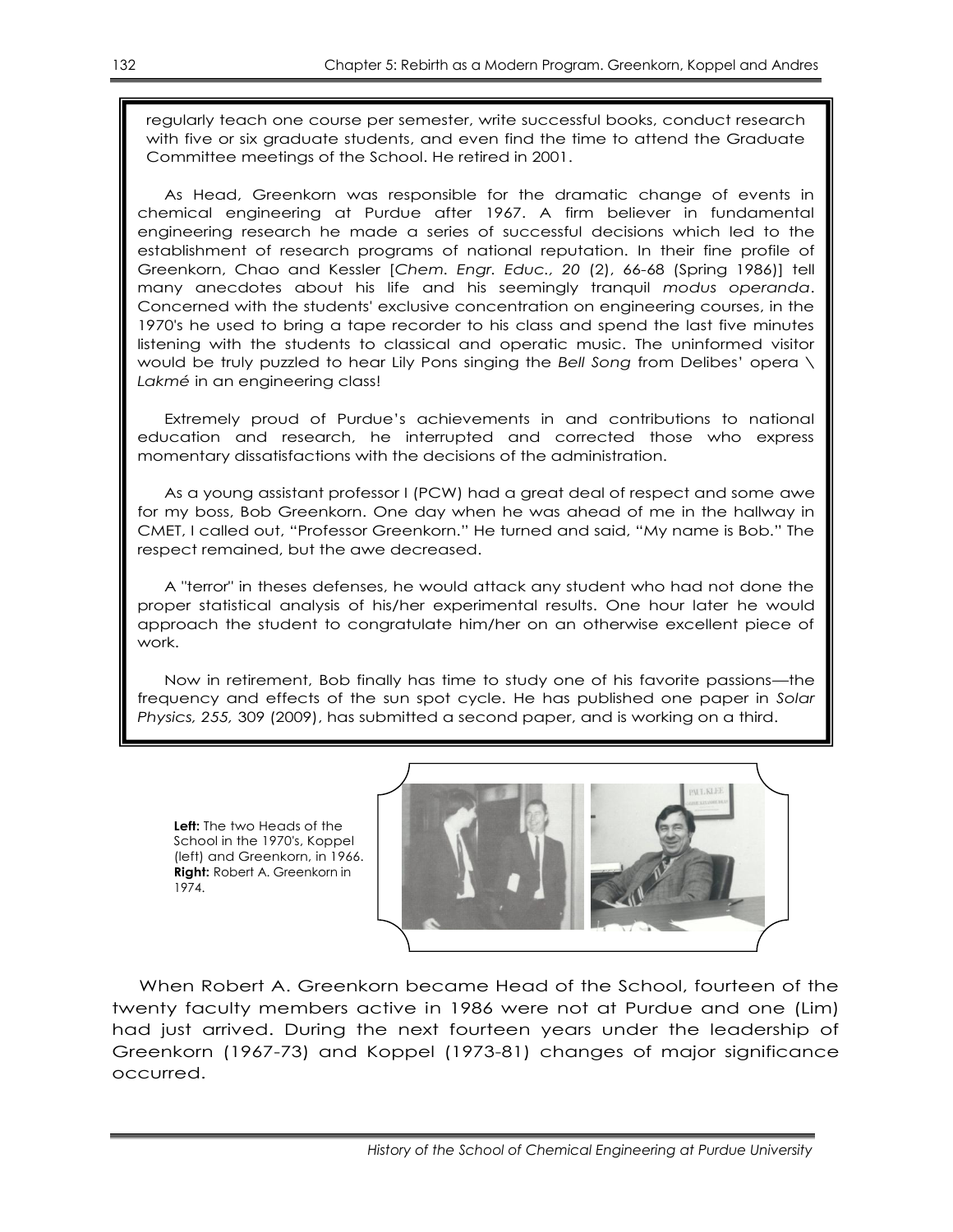In the year of the transition, when Grosh was the Head of the School, two new faculty members were hired. Ronald Gene Barile (1938-, B.S. '61 University of Illinois, M.S. '63 Northwestern University, Ph.D. '66 Syracuse University) had studied with Howard Littman on fluidized beds and was added to strengthen the general area of transport phenomena. During the course of his work here, he developed research interests in the area of biomedical engineering and cultivated collaboration with the School of Industrial and Physical Pharmacy. As an educator he showed much concern for the students and developed great rapport with the undergraduates. In 1980 he moved to the Florida Institute of Technology in Melbourne to help develop a new ChE curriculum. Barile remains active as a research professor and consultant on hydrogen and renewable energy, and spacecraft systems.

The next addition to the faculty, Henry C. Lim (1935-, B.S. '57 Oklahoma State University, M.S. '59 Michigan, Ph.D. '67 Northwestern University), became an influential figure in biochemical engineering. He was educated under S. George Bankoff (a student of Shreve) and had considerable industrial experience with Pfizer, Inc. Lim brought a fresh research approach in the areas of reaction engineering and process control. After his arrival at Purdue he started collaborating with Lowell Koppel while developing a research program in the then obscure area of biochemical engineering. Lim's industrial experience at Pfizer and his conviction that biochemical phenomena are a natural for chemical engineers led to the establishment of a strong research and educational program which was internationally known. In this, he was helped by Alden Emery who, in 1971 after a sabbatical year in Israel, made a major change of career objectives from rheology to biochemical engineering, by Greenkorn and later Koppel who offered significant financial support for the establishment of biochemical research laboratories, and by the hiring of George Tsao in 1975. In addition to his research, Lim contributed significantly to the undergraduate and graduate programs with courses in applied mathematics, biochemical and environmental engineering, and control. He received the R.N. Shreve Prize three times in 1973, 1975 and 1977. With Leslie Grady of the School of Civil Engineering he coauthored the book *Biological Wastewater Treatment: Theory and Applications*, published by M. Dekker in 1980. He supervised the research of 29 Ph.D. and 35 M.S. students at Purdue. Among his former Purdue Ph.D. students we find a large number of ChE professors such as DiBiasio, Agrawal, Papoutsakis, Lee and Tarrer. With increasing national visibility came offers from other schools. Henry Lim moved to the University of California-Irvine as the founding chair of their Biochemical Engineering program in 1987. The program became Chemical Engineering in 1993 with Prof. Lim as chair. Henry is now Professor Emeritus at from the University of California-Irvine.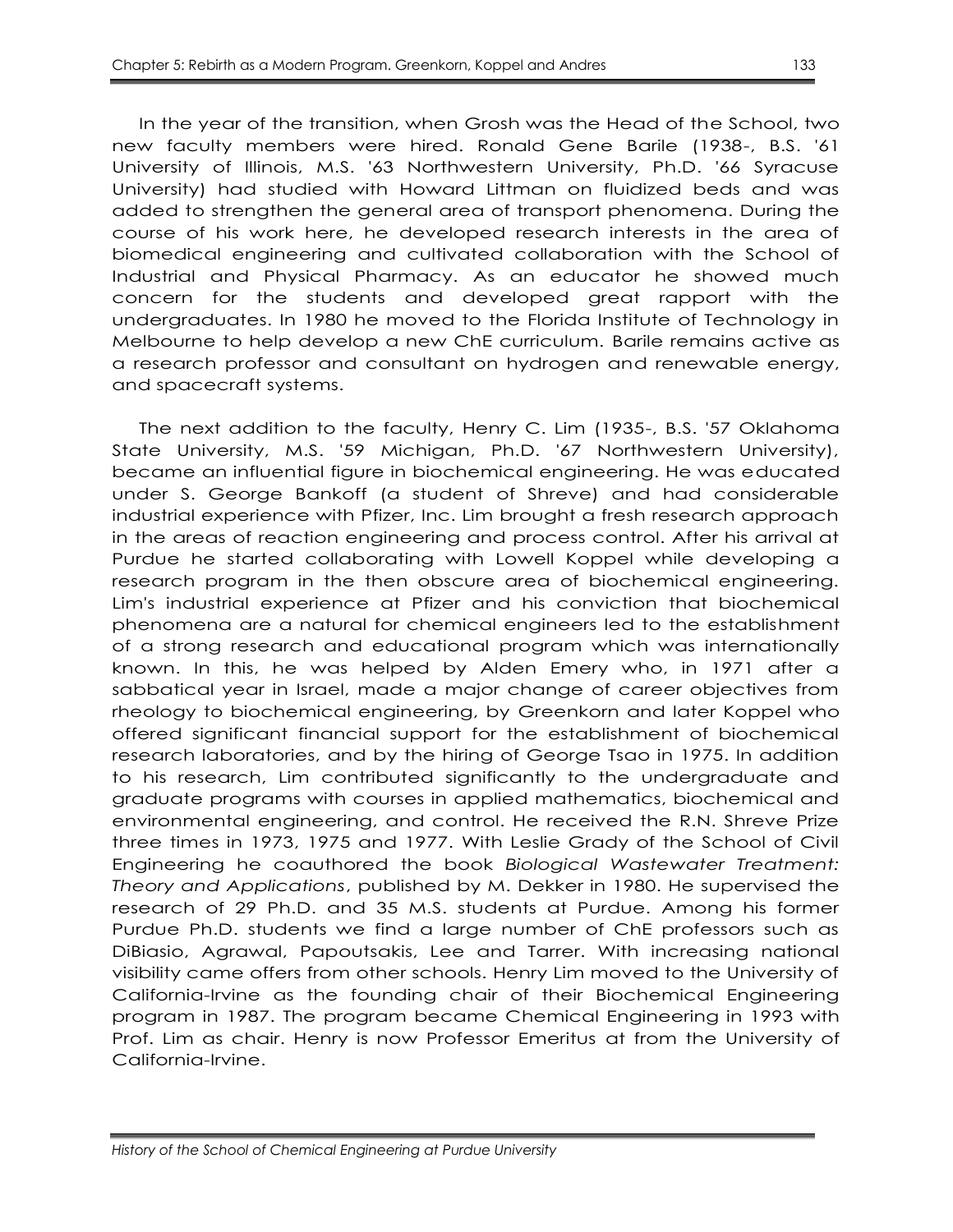

**Left:** Ronald G. Barile - shown here in 1966 - did research in biomedical engineering and transport phenomena. **Right:** Henry C. Lim was one of the most active biochemical engineering researchers (1966 photograph).

The year Greenkorn became Head, William Adam Weigand (1938-, B.S. '62, M.S. '63, Ph.D '67 all from the Illinois Institute of Technology) also joined Purdue. Suddenly, the School had four ambitious researchers working in control and optimization (including Williams, Koppel and Lim). Soon Weigand became interested in biochemical reaction engineering and joined Emery and Lim in collaboration in this area. After a stay at the National Science Foundation, Weigand resigned from Purdue in 1981. He is now a professor at the Chemical and Biomolecular Engineering Department at the University of Maryland, College Park.

Meanwhile, the departure of several faculty members for new administrative positions [Myers to the University of California at Santa Barbara, Coughanowr to Drexel University, and Tucker to Tri-State University (now Trine University)], retirements, and some other changes in the faculty possibly related to the new research directions of the School, led to a number of openings which would be filled by Greenkorn over the next four years, albeit with much caution. Consequently, during the period 1967 to 1971 a number of visiting professors were invited to Purdue to teach and contribute in research. Most prominent among them were Heinrich O. Buhr from the University of Cape Town, Carl Hanson from the University of Bradford, Raul Garcia from the University of Trujillo in Peru, Antti Niemi from the Helsinki University of Technology and Francis A. Dullien from the University of Waterloo.

In the late 1960's the undergraduate enrollment was rather stable with 285 students enrolled in 1967 and 294 in 1971. The educational program was based on the 1964 plan of study (Appendix H) with small changes or additions in the ChE elective courses.

The next faculty member to join Purdue was Kwang-Chu Chao (1925-) who arrived in the summer of 1968. Greenkorn knew Chao well since they had been laboratory partners at the University of Wisconsin, and Greenkorn realized that Chao's combination of practical experience and theoretical competence would benefit Purdue. Not only did Chao create a strong program in theoretical and applied thermodynamics but also he brought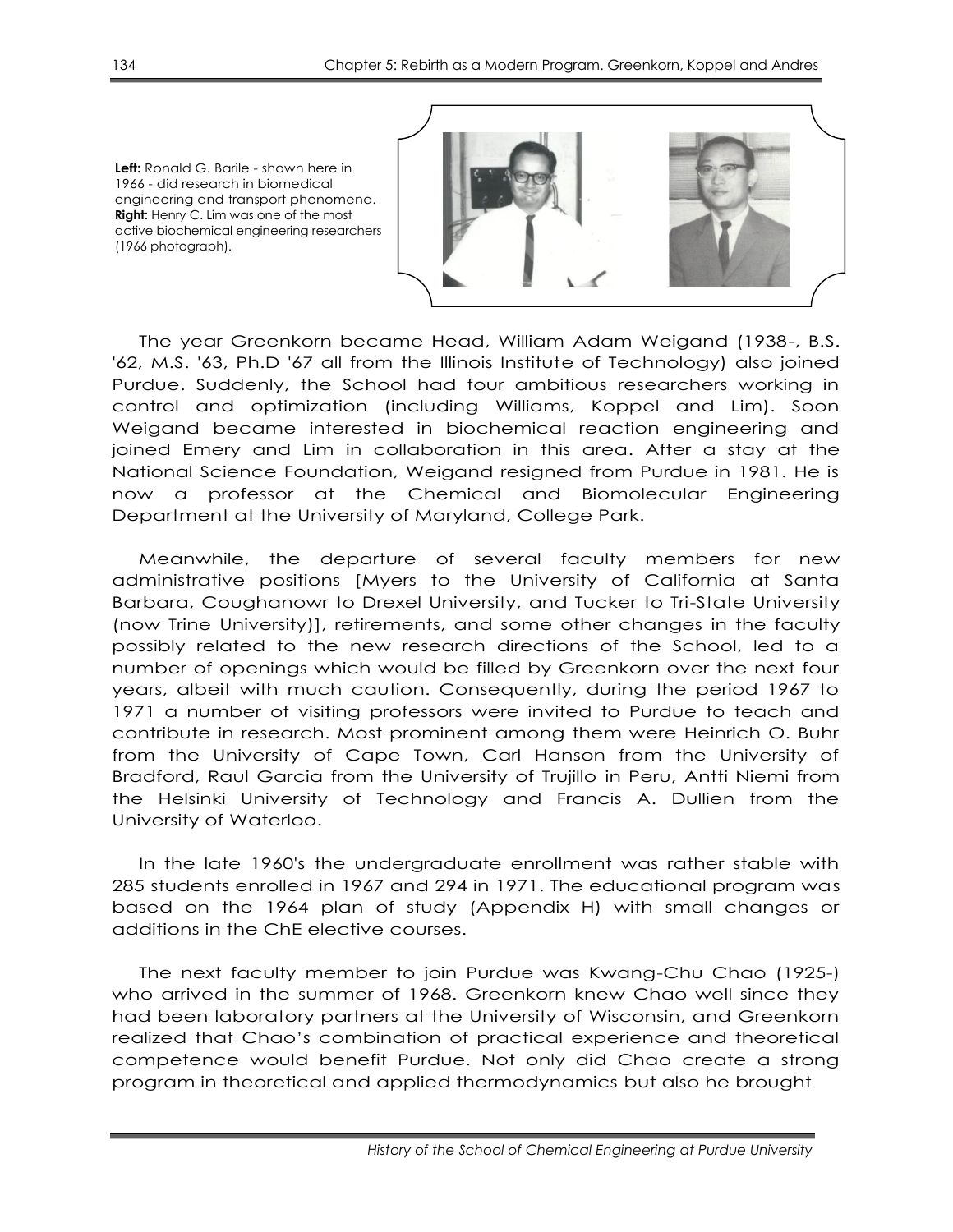much attention to Purdue as a recognized researcher. Chao stayed at Purdue until he retired in 1993.

## **Kwang-Chu Chao (1925-)**

K.C. Chao (BS ‗48 National Chekiang University, Taiwan; M.S. '52 and Ph.D. ‗56 both University of Wisconsin), was a contemporary and former laboratory partner of Greenkorn, where they both worked with Olaf A. Hougen. Known for the widely used and cited Chao-Seader correlation (this contribution was designated a Citation Classic in 1981), Chao brought to Purdue not only important industrial experience from his years with Taiwan Alkali Company (1948-1951, 1952-54) and Chevron Research (1957-63) but also academic understanding developed during his years at Illinois Institute of Technology (1963-64) and Oklahoma State University (1964-68). After several changes of scenery, K.C. found a home at Purdue and stayed here for the next 25 years. A meticulous and methodical investigator he developed an outstanding thermodynamics research group. Chao started with research in the area of measurement and estimation of thermodynamic properties of fluids. Notable among his accomplishments were a series of descriptions of molecular fluids, including the Chain-of-Rotators equation of state. On the experimental side, Professor Chao and his co-workers developed and exploited a unique experimental apparatus for measuring high temperature and high pressure phase equilibrium which found particularly fruitful applications in the study of the VLE properties of coal-derived liquids.

K.C. coauthored the book *Thermodynamics of Fluids* with Bob Greenkorn published in 1975 by M. Dekker, Inc. One of his graduate students, Herbert M. Sebastian (M.S. '77, Ph.D. '80), has the record of the most papers published from his M.S. and Ph.D. work, 32 in all. A fellow of the American Institute of Chemical Engineers, Chao is listed in numerous biographical references, was named Honorary Professor of both the Beijing Institute of Beijing Institute of Chemical Technology and Zhejiang University, and appointed Harry Creighton Peffer Distinguished Professor in 1989 [This professorship honors the founding head of the School.] He was granted emeritus status in December 1993 and he received the 1994 Donald L. Katz Award of the Gas Processors Association in recognition of outstanding accomplishments in gas processing research and excellence in engineering education. A thermodynamics symposium was held in his honor on September 15, 1995, with a banquet attended by friends, colleagues and former students. Chao advised 17 and co-advised 12 MS and advised nine and co-advised 18 PhD students. He worked closely with Bob Greenkorn in thermodynamics research and they co-advised many of these former students. Many of his former students and post-docs became academics (see Appendix B). KC is a great gentleman and has a dry wit that he effectively couples with his accent. He was usually very calm in faculty meetings and rarely spoke. However, when he had something to say, everyone listened because there was usually significant wisdom included in the message.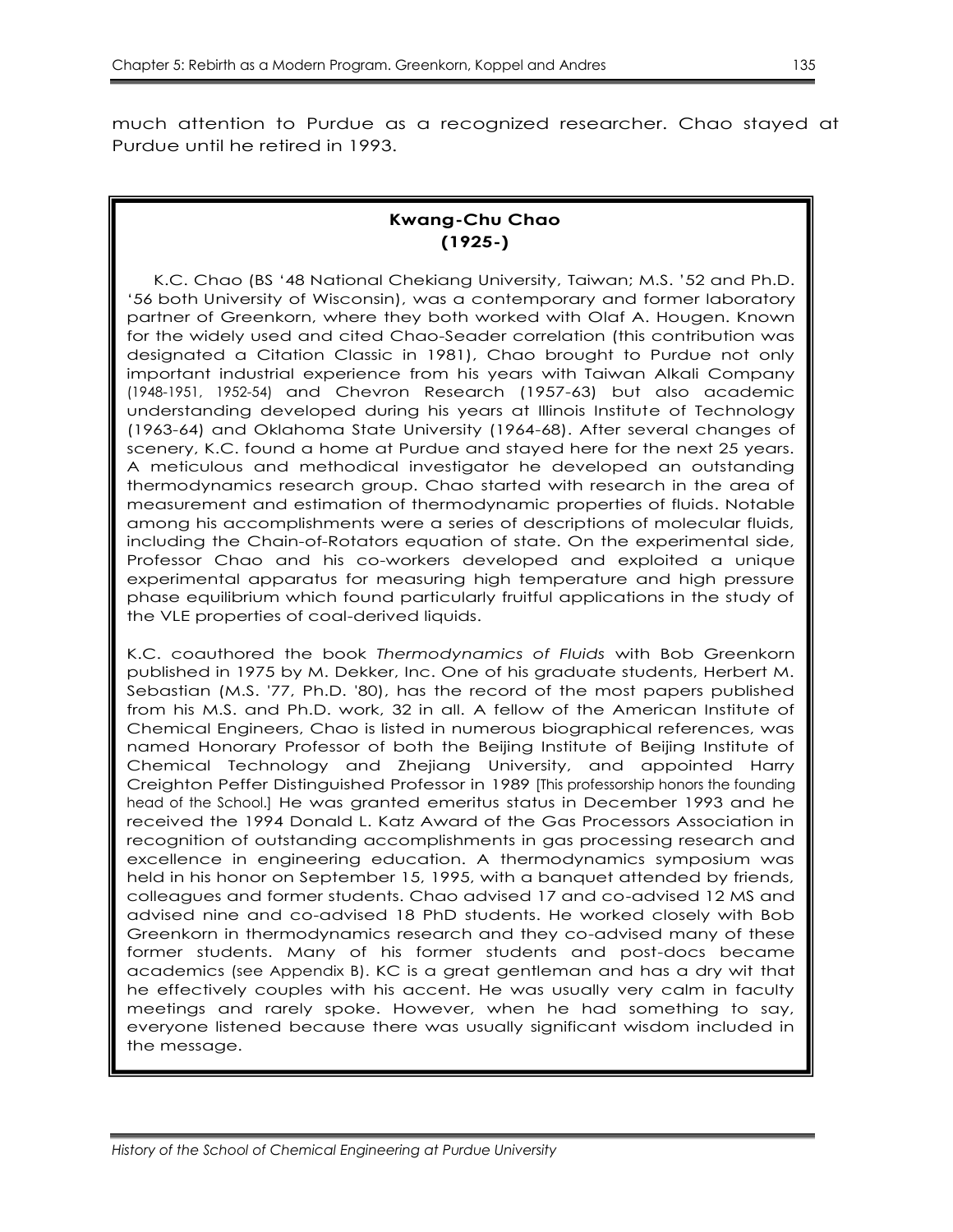**Left:** Theofanis G. Theofanous (left) and Henry C. Lim in 1973. **Right:** K.C. Chao made major contributions in the area of thermodynamics (1974 picture).



Having improved the areas of control, thermodynamics and biochemical engineering, Greenkorn turned his attention towards other research areas. In 1969 and 1970 six new faculty members were hired, five of them at the Assistant Professor level.

| <b>Table 5-2. Presidents of Purdue University</b>                                                         |           |  |  |
|-----------------------------------------------------------------------------------------------------------|-----------|--|--|
| The following individuals have served as Presidents of Purdue. Parentheses<br>indicate acting presidents. |           |  |  |
| <b>Richard Owen</b>                                                                                       | 1872-1874 |  |  |
| Abraham C. Shortridge                                                                                     | 1874-1875 |  |  |
| (John S. Hougham)                                                                                         | 1875-1876 |  |  |
| Emerson E. White                                                                                          | 1876-1883 |  |  |
| James H. Smart                                                                                            | 1883-1900 |  |  |
| Winthrop E. Stone                                                                                         | 1900-1921 |  |  |
| (Henry W. Marshall)                                                                                       | 1921-1922 |  |  |
| Edward C. Elliott                                                                                         | 1922-1945 |  |  |
| (Andrey A. Potter)                                                                                        | 1945-1946 |  |  |
| Frederick L. Hovde                                                                                        | 1946-1971 |  |  |
| Arthur G. Hansen                                                                                          | 1971-1982 |  |  |
| (John W. Hicks, III)                                                                                      | 1982-1983 |  |  |
| Steven C. Beering                                                                                         | 1983-2000 |  |  |
| Martin Jischke                                                                                            | 2000-2007 |  |  |
| France Córdova                                                                                            | $2007 -$  |  |  |

Of these, Owen was a geologist and former professor at Indiana University, Shortridge had studied education, White was a teacher, Smart had not finished high school, Stone and Elliott were chemists, and Hovde was a chemical engineer. Of the four more recent presidents Hansen was a mechanical engineer, Beering a physician and dean of the Indiana University medical school, Jischke was an aeronautical engineer and president at Iowa State University, and Córdova an astrophysicist and president of the University of California-Irvine.

Robert Earl Hannemann (1930-, BSChE '52 Purdue, MD '59 IU Medical School), after graduating along with his twin brother Donald, pursued a successful medical career, which combined practice in the area of pediatrics with a very novel engineering approach to medical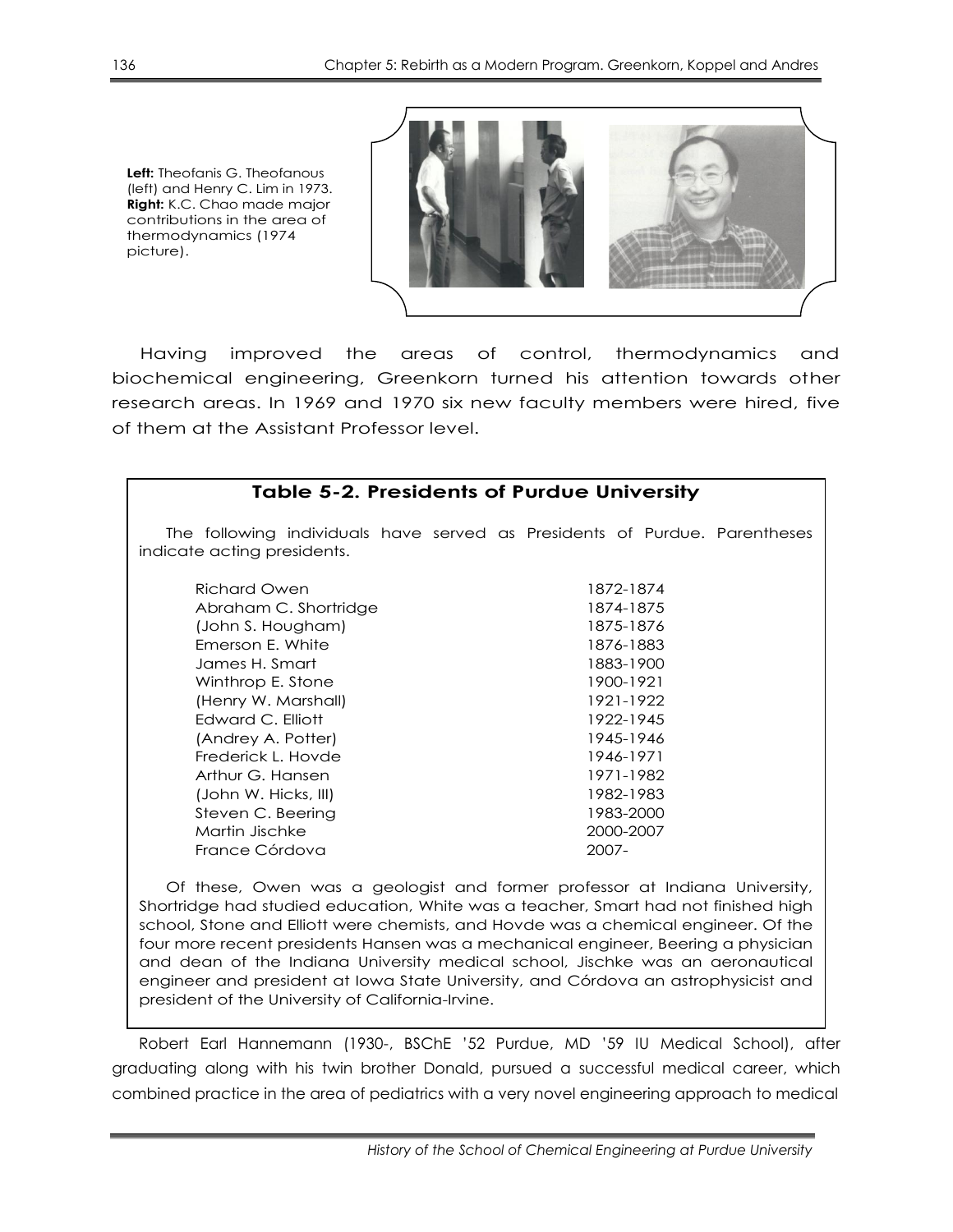problems. From 1962 until his retirement, he was associated with the Arnett Clinic (now part of IU Health) in Lafayette where he started the Department of Pediatrics. In 1969 he was offered a "permanent" Visiting Professorship in Chemical Engineering with the major goal of initiating courses in biomedical engineering (which at the time was very much in vogue) and to become the catalyst for important biomedical research work in the School. His engineering studies on the treatment of the respiratory distress syndrome and the non-invasive detection of newborn jaundice have been two of his most important research projects. Hannemann is nationally recognized as a leader in pediatric practice, research and education. He served as chairman of the Indiana Chapter of the American Academy of Pediatrics and is a fellow of the Academy as well as Past President of that organization (1996-1997). In 1998 he was appointed to the Secretary of Health and Human Services Advisory Committee on Infant Mortality and served in that position until 2008. In 2000 Hannemann was elected to the Board of Directors of the National Center for Missing and Exploited Children and continues to serve in that position. In 1997 he received the first President's Award from the Purdue Engineering Alumni Association and in 2000 received both the Outstanding Chemical Engineer Award from Purdue and was named a Sagamore of the Wabash by the Governor of Indiana, Frank O'Bannon. He has published over 30 papers plus numerous articles on pediatrics, nutrition, and child development in Growing Child. He was the Associate Medical Editor of four editions of the best selling child care book, Caring for Your Baby and Young Child – Birth to Age 5. Chemical engineering co-authors of his papers include Ron Barile, Elias Franses, Nicholas Peppas, and Ramki Ramkrishna. He retired from the Arnett Clinic in 2000 but continues as Visiting Professor in ChE, Child Psychology (since 1983), and Biomedical Engineering (since 1998) and was instrumental in the founding of the Regenstrief Center for Health Care Engineering in Discovery Park (2005). He continues to serve in its executive committee concentrating his efforts on the area of assistive technology.

## **Table 5-3. Deans of the Schools of Engineering**

The following individuals have served as Deans of Engineering at Purdue:

William F.M. Goss 1900-1907 Charles H. Benjamin 1907-1920 Andrey A. Potter 1920-1953 George A. Hawkins 1953-1966 Richard J. Grosh 1967-1971 John C. Hancock 1972-1984 Henry T. Yang 1984-1994 (John McLaughlin) 1994-1995 Richard Schwartz 1995-2001 Linda Katehi 2002-2006 Leah Jamieson 2006-

Of these, Goss had studied practical mechanics, Benjamin, Potter, Hawkins and Grosh were mechanical engineers, Hancock, Schwartz, Katehi and Jamieson were electrical engineers, Yang was an aeronautical engineer, and McLaughlin (interim dean) was a civil engineer.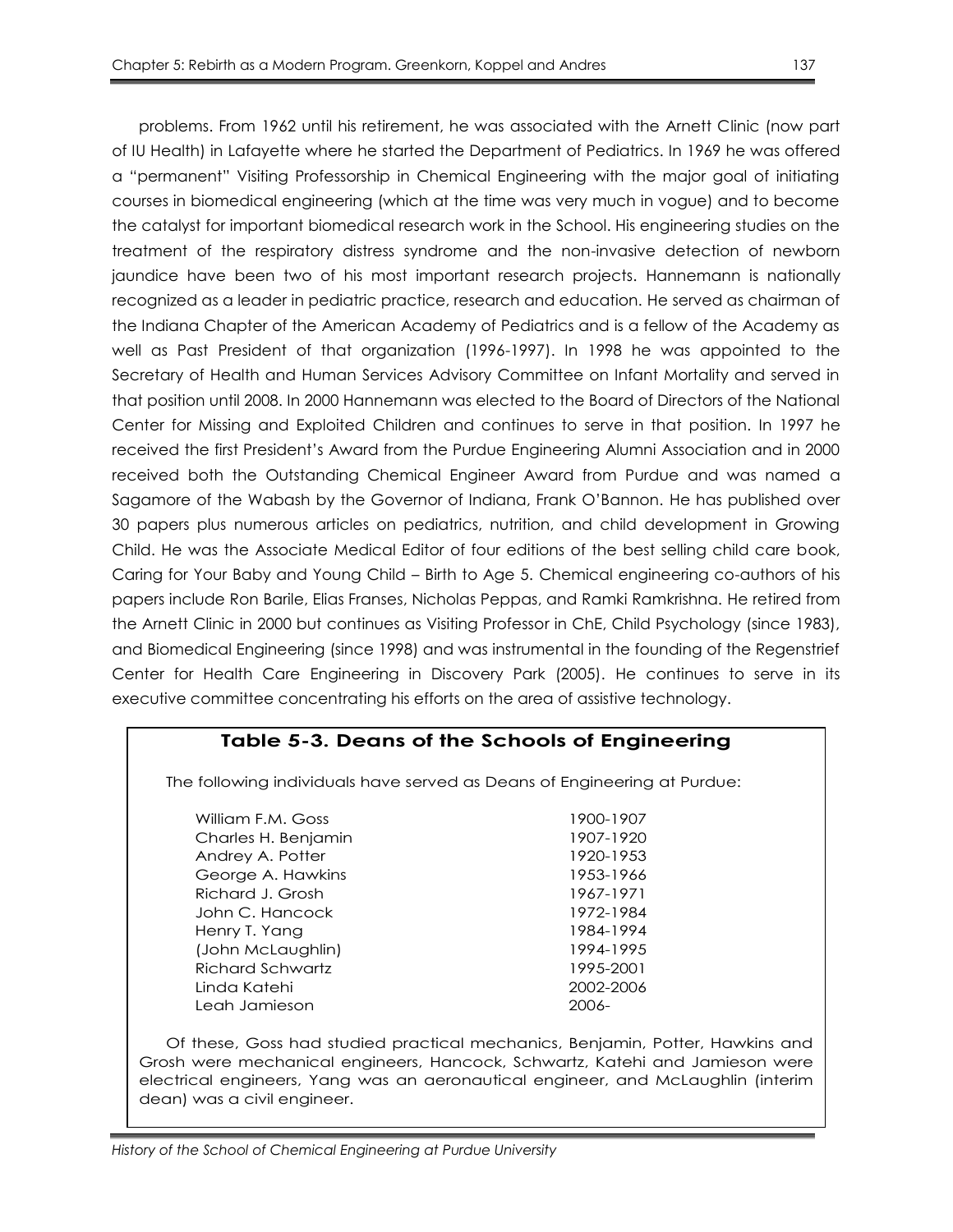The next two faculty members to join Purdue were Theofanis George Theofanous (1942-, Dipl. Eng. '65 National Technical University of Athens, Ph.D. '69 University of Minnesota) and Richard Neal Houze (1938-, B.S. '60 Georgia Institute of Technology, M.S. '66 and Ph.D. '68 University of Houston). They were both hired to improve the transport area, more specifically heat transfer and fluid mechanics. Theofanous, who would become the first of four professors of ChE at Purdue to have graduated from the National Technical University of Athens, was educated in the mathematical and fundamental educational research system of the University of Minnesota where he had worked with Herbert S. Isbin. Houze, fresh from a postdoctoral year at the Technische Hogeschool, Delft, The Netherlands, had previously worked with Abraham E. Dukler at Houston. Houze and Theofanous developed common research in the area of two-phase flow which led to a fruitful collaboration until 1978. In 1982 Houze became Director of the Engineering Cooperative Education program. More will be said about his contributions to the School at the end of Chapter 6.

## **Table 5-4. Heads of the School of Chemical Engineering**

The following individuals have served as Heads of the School of Chemical Engineering. Names in parentheses designate acting or interim Heads.

Harry C. Peffer 1911-1934 (Andrey A. Potter) 1934-1935 John L. Bray 1935-1947 R. Norris Shreve 1947-1951 Edward W. Comings 1951-1959 (George A. Hawkins) 1959-1959 Brage Golding 2008 2009 1959-1966 (Richard J. Grosh) 1966-1967 Robert A. Greenkorn 1967-1973 Lowell B. Koppel 1973-1981 Ronald P. Andres 1981-1987 Gintaras V. Rex Reklaitis 1987-2003 Arvind Varma 2004-

In 1975 Professor Theofanous moved to the School of Nuclear Engineering becoming an expert in the area of nuclear reactor safety and reliability. In July 1985 he accepted a position as Professor of Chemical and Nuclear Engineering at the University of California at Santa Barbara, thereby becoming the fifth former student or associate (the others were Myers, Mellichamp, Hanna and Agrawal) to move to that School, which was affectionately called "Purdue West." In 2000 Theofanous was elected to the National Academy of Engineering.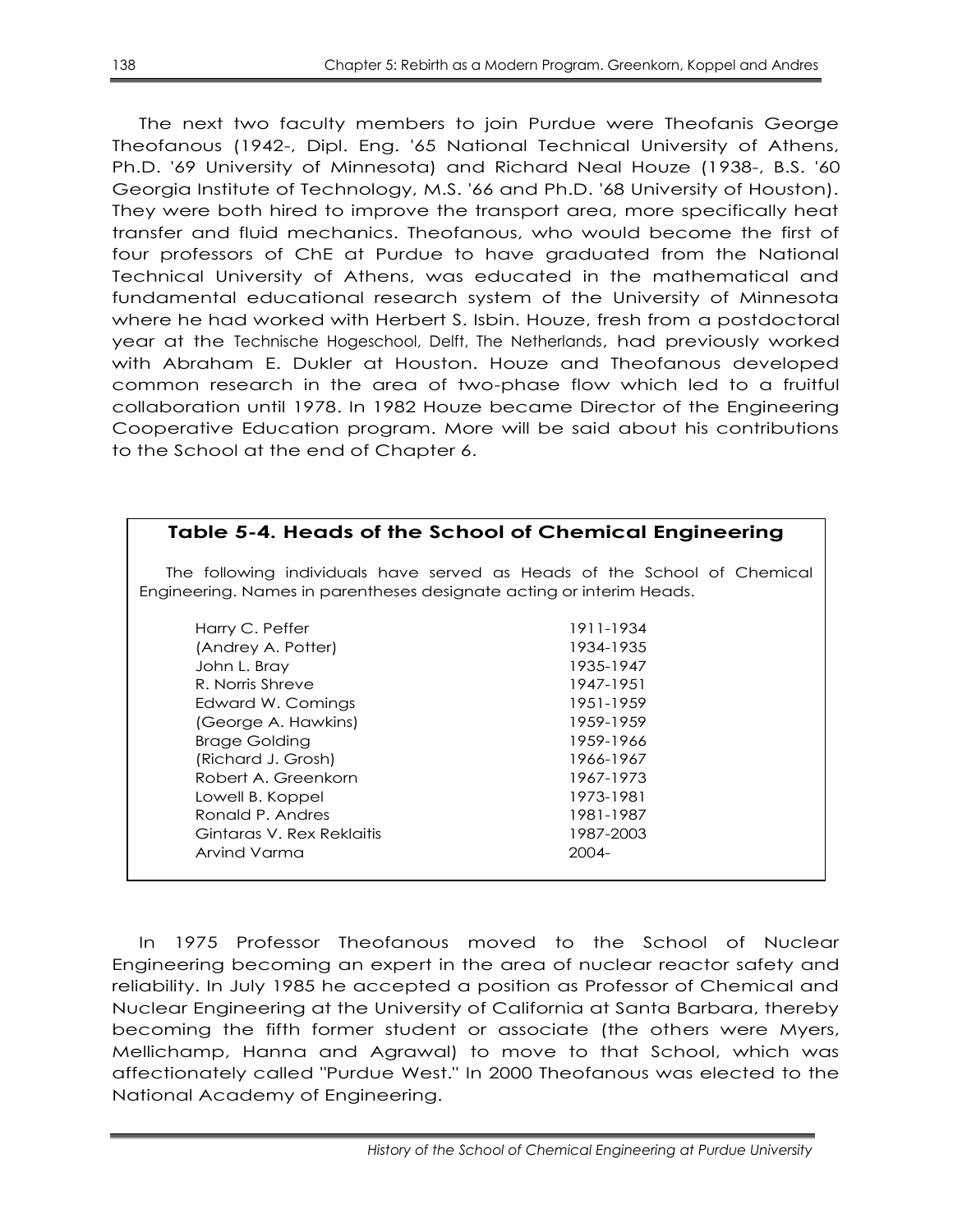**Left:** Robert E.

(1974 picture).

**Right**: William A.

Hannemann in 1972. Weigand did research in process control of biochemical reactors

Phillip Charles Wankat (1944-, BSChE ‗66 Purdue, MS '67 and Ph.D. '70 Princeton University) joined in February 1970 at the start of the spring semester. At Princeton he worked with William R. Schowalter on convective stability of fluids exposed to temperature and concentration gradients. When Bob Greenkorn hired him it was made clear that Wankat could contribute to the area of fluid mechanics, or he could follow his new research interests in separation science (actually unit operations, but with a more up-to-date name), an area that he knew little about but found interesting. New Assistant Professors will probably have difficulty believing that there was a time when assistant professors were allowed, even encouraged, to go into new research areas without having a detailed research plan and several proposals prepared. However, with the biochemical explosion of the 1970's and 1980's Wankat found a natural collaboration with Emery, Tsao and later Wang which eased his start in obtaining both grants and students. Phil became an authority on separations, especially pressure swing adsorption and simulated moving bed processes. For his work he has been recognized by a number of national awards and has been elected a Fellow of AIChE and the American Society for Engineering Education. Wankat is also an extremely effective textbook writer. His textbook *Separation Process Engineering*  (which appeared first in 1988 as *Equilibrium-Staged Separations*) by Prentice Hall is in its third edition (2012), has had two editions in Spanish and is widely adopted. He co-authored the section on Mass Transfer for the 7th and 8th editions of *Perry's Handbook*.

Phil also became interested in understanding how to be a better teacher and counselor and in 1982 earned a M.S.Ed. degree from Purdue. In 1983 on the suggestion of the new Head, Ron Andres, he joined with Dr. Frank Oreovicz, the School's Communication Specialist, to develop a course on how to teach engineering (now ChE 685). A book on Teaching Engineering was published soon thereafter, a book that has become the most cited in the field of engineering education. It is now available free in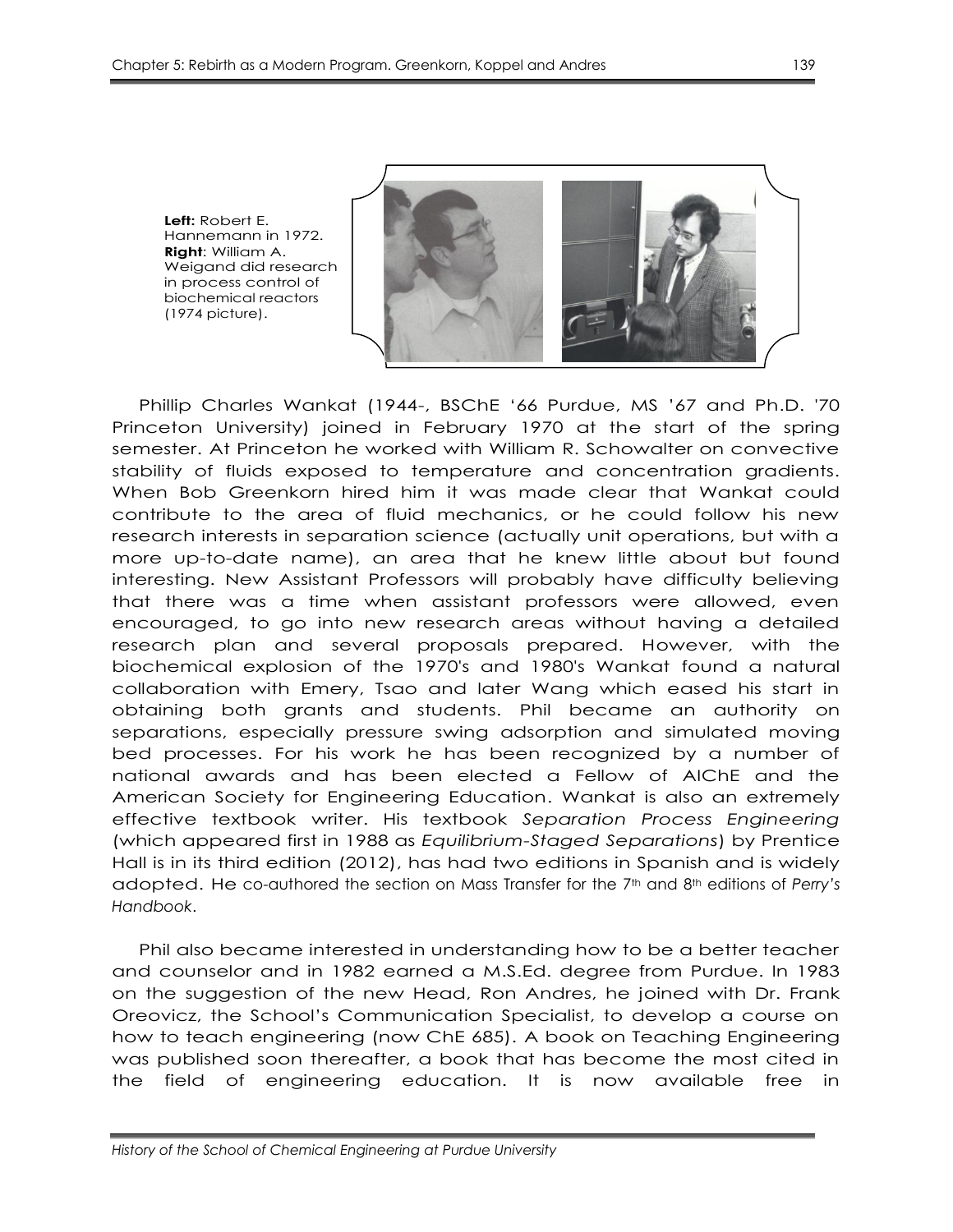[https://engineering.purdue.edu/ChE/AboutUs/Publications/TeachingEng/in](https://engineering.purdue.edu/ChE/AboutUs/Publications/TeachingEng/index.html) [dex.html.](https://engineering.purdue.edu/ChE/AboutUs/Publications/TeachingEng/index.html) This was followed by the book The Effective, Efficient Professor: Teaching Scholarship and Service. In 1987 he was appointed the Head of the Department of Freshman Engineering whilst maintaining his affiliation with ChE. Finally, Phil has served for many years as the Associate Editor of the journal Chemical Engineering Education.

The next two faculty members arrived in the summer of 1970, both educated in Schools with strong programs emphasizing fundamental research. Daniel Robert Schneider (1943-, B.S. '65 University of Cincinnati, Ph.D. '74 University of Minnesota) concentrated on mathematical modelling of chemical reactors (being a former student of N. Amundson and R. Aris) and collaborated with John Woods and Rex Reklaitis on process design research and in teaching ChE 205, the beginning mass and energy balances course. In 1976 Schneider joined Monsanto Co.

**Left:** R. Neal Houze in 1973. **Right:** Ronald G. Barile in the undergraduate laboratory in 1977.

Gintaras Victor "Rex" Reklaitis (B.S. '65 IIT, M.S. '69, Ph.D. '69 both from Stanford University), a student of Douglas Wilde, joined the faculty with the goal of establishing a research program of international reputation in computer aided process design, optimization and simulation of chemical operations. An indefatigable worker and an excellent researcher, Reklaitis developed into a major contributor to the School in teaching, research, and administration. Since Rex became Head in 1987, the main part of his story will be told in Chapter 6.

One cannot but admire the progress of the School during the period of 1967-1973 when Robert A. Greenkorn was Head. In fewer than six years Greenkorn had achieved a significant renewal of the faculty by the natural attrition and retirement of some of the older faculty members, by the rejuvenation of some faculty, and by hiring a group of excellent young researchers and educators. During his tenure, he was able to quadruple the research budget of the School (Appendix S) and to stress the need for fundamental research.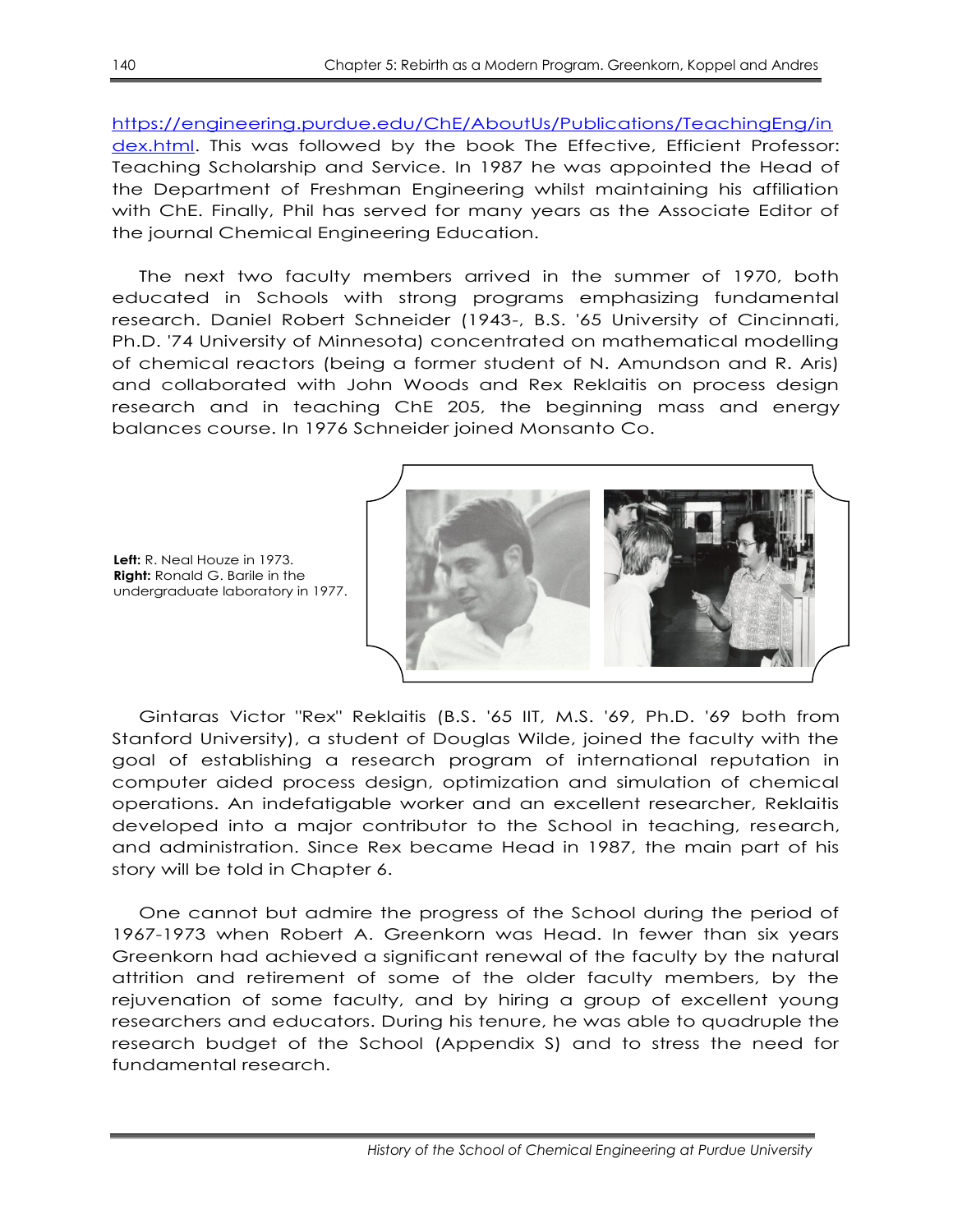

**Left:** Gintaras V. Reklaitis works in the fields of systems analysis and synthesis, optimization and simulation (1974 Picture). **Right:** Robert G. Squires in 1974.



**Left:** Michael P. Ramage (B.S. '66, M.S. '69, Ph.D. '71) and Phillip C. Wankat (right) as undergraduate students in 1966. **Right:** David P Kessler in 1974.

Greenkorn did not wish to imitate other research programs or to emulate other Schools, but rather to create a unique research environment based on a balanced effort in fundamental and applied research. A strong characteristic of his philosophy in research was his support of collaborative efforts. Some of the well-known research collaborations of the 1970's (Chao-Greenkorn, Houze-Theofanous, Lim-Emery-Weigand, Greenkorn-Kessler) were the result of this philosophy.

In his 1986 History Professor Peppas wrote "Historical essays cannot be written on recent events, especially when the author is part of the group or activity analyzed. However, this work will not be complete without a presentation of the achievements of the School in the last thirteen years under the administrations of Lowell B. Koppel (1973-1981) and Ronald P. Andres (1981-1987)." The first sentence is still true, but "recent" now applies to the administrations of Rex Reklaitis and Arvind Varma. We have enough distance from the administrations of Koppel and Andres to start to draw some historical conclusions, although the difficulty of being a part of their administrations remains.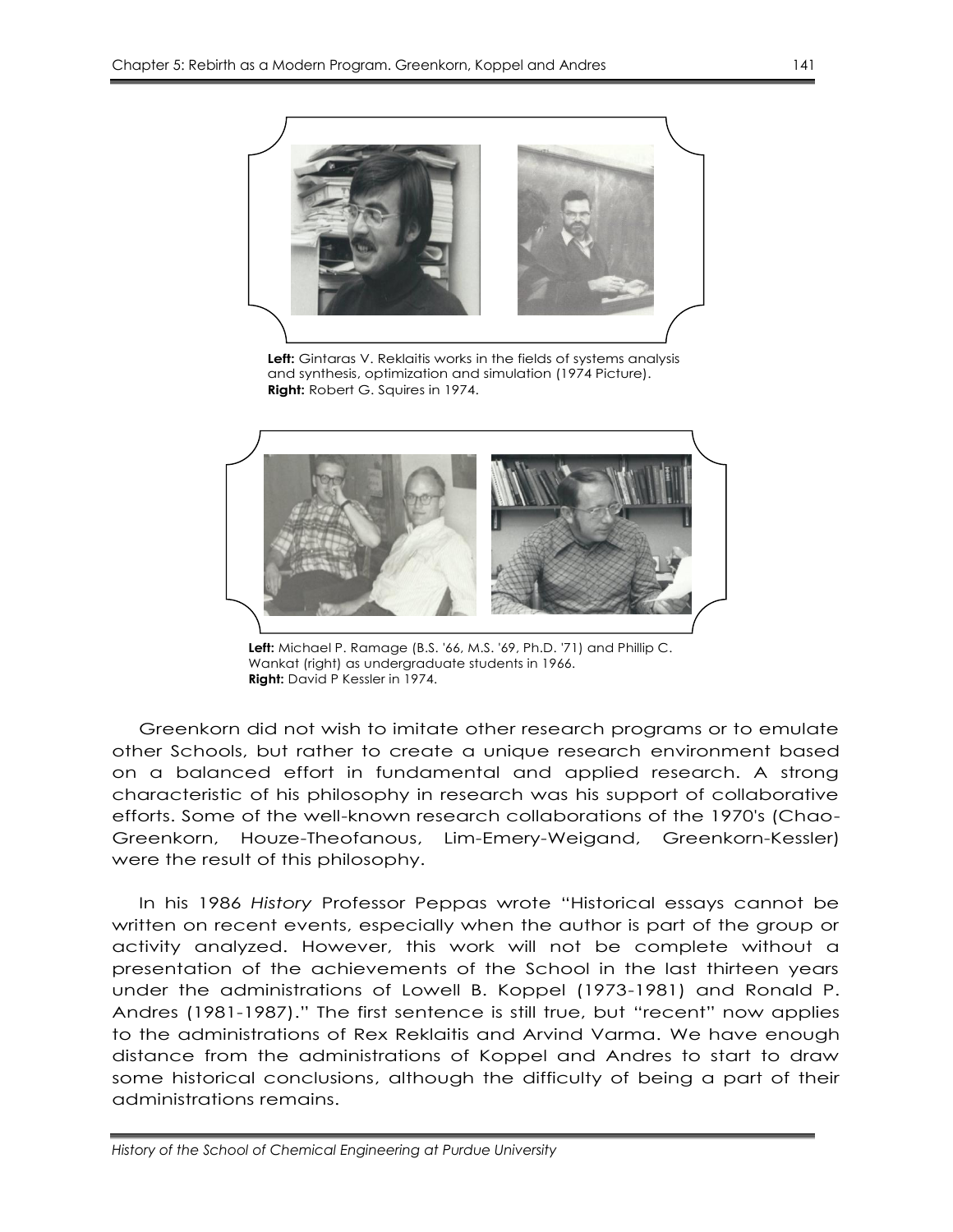After Dean Hancock asked Greenkorn to become Associate Dean for Research in the College of Engineering and Greenkorn agreed, Dean Hancock appointed a small search committee from the School consisting of one professor from each of the three ranks plus an undergraduate student. Alden Emery, the full professor, was the committee chair. This small committee was both efficient and effective. [Unfortunately, small committees have been replaced with mammoth committees including at least one representative from all possible constituencies. These mammoth committees tend to be much less efficient and seldom come up with better hiring decisions.] The committee put forward the names of two interested and well qualified candidates. After extensive interviews and a poll of the faculty, Dean Hancock chose the internal candidate, Lowell Koppel.

When Lowell B. Koppel, an influential faculty member, successful researcher and co-author of a bestselling textbook, was selected as the new Head of the School in March 1973, the School was full of enthusiasm with young faculty members (in 1973 the average age of the faculty was 36 years old), morale was very high, the educational program was very good (especially the undergraduate program), and research funds were readily available (a situation that is unlikely to repeat ever again).

Although not an experimentalist - at least not since 1960 - Koppel had developed an appreciation for experimental research. He recognized that to be a leading educational institution, Purdue should concentrate on improvement of graduate research and simultaneous modernization of its educational program. The latter could be done after a serious review of the program. The former, however, needed a thorough analysis of the future of chemical engineering, and the role of educational institutions (especially one such as Purdue which, with the excellent preparation of its large number of B.S. graduates, was an important source of chemical engineers for industry) in a technologically oriented society.

#### **Lowell B. Koppel (1935-)**

Lowell B. Koppel, the seventh Head of the School, was born in Chicago on September 13, 1935. He received his B.S. from Northwestern University in 1957, his M.S. from the University of Michigan in 1958 and his Ph.D from Northwestern University in 1960, all in Chemical Engineering. At Northwestern he was a student of Professor J.M. Smith, working in the areas of thermodynamics and molecular physics. Upon graduation he spent one year at the California Institute of Technology as an Instructor and Research Associate to Prof. Neal Pings. It was there, and at the instigation of Prof. Bruce Sage, that he first taught process control. He arrived at Purdue in August 1961 as an Assistant Professor and rose to the rank of Professor in only six years.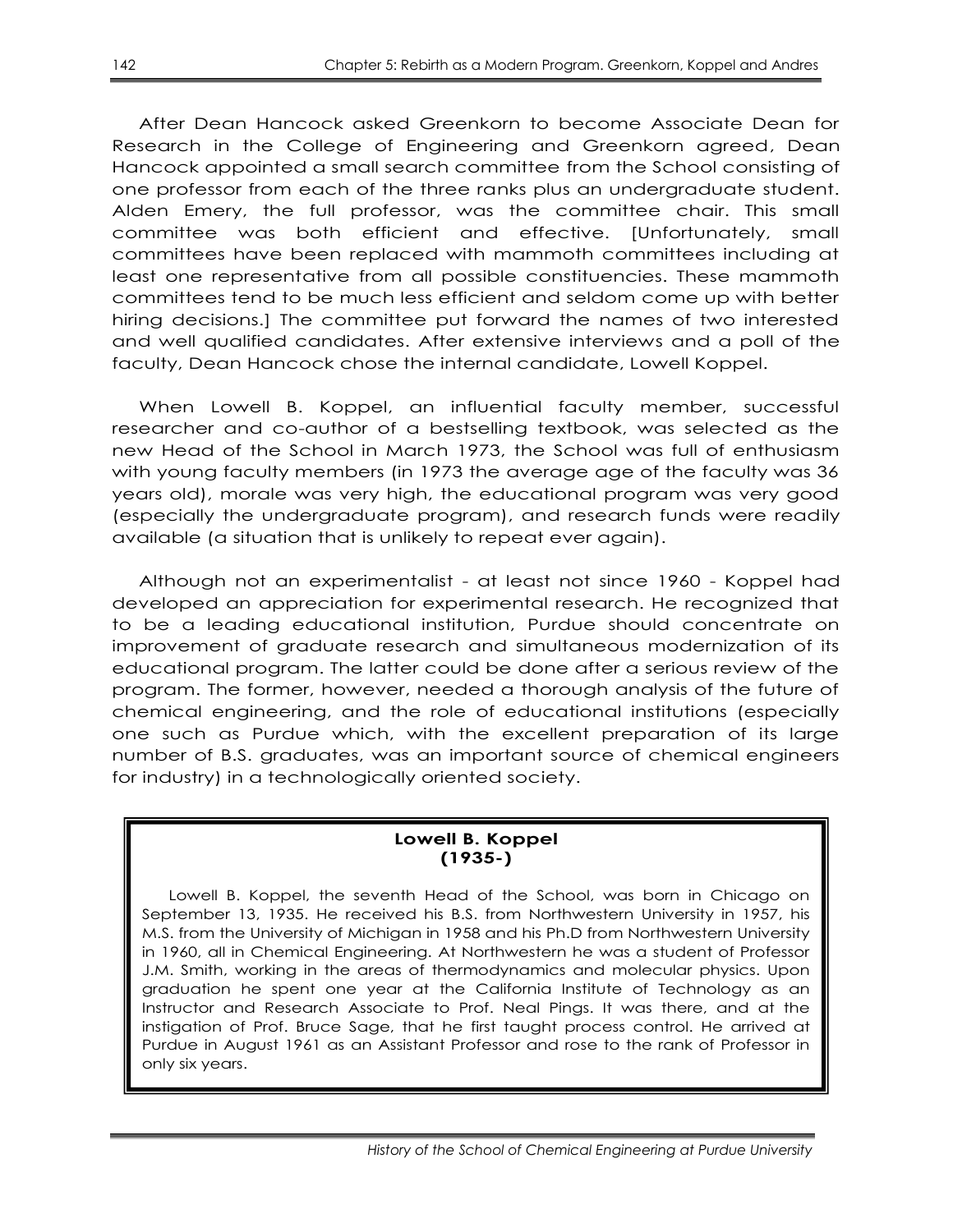In collaboration with Donald R. Coughanowr he published the classic textbook *Process Systems Analysis and Control* (McGraw-Hill, 1965). This text became a *sine qua non* of the undergraduate process control education for fifteen years and sold more than 120,000 copies in its U.S. and English-International editions, and the various translations in other languages. This book was followed by a second textbook, a graduate one, entitled *Introduction to Automatic Control Theory* (Prentice-Hall, 1968). Most of his publications are also in the area of process control, where he also did extensive industrial consulting.

Koppel became Head of the School in March 1973 and stepped down in August 1981 to return to teaching and research. After 1981 he was much involved in the development of new educational methods in the area of process control. He established the Computer Graphics Laboratory (1982) through a substantial grant from the Shell Companies Foundation. He was also instrumental in establishing the Computer-Aided Process Engineering Facility (1983) provided by IBM Corporation and in developing IBM's process control software, the Advanced Control System (ACS), as an educational tool. In August 1985, after 24 years of loyal service to Purdue, Koppel accepted a position as a senior consultant for plant-wide computer operations with Setpoint, Inc. in Houston. When Setpoint merged with Aspen Technology, he became a Vice-President of Aspen. He is now retired in Winchester, MA, and is enjoying "intensive studies of Classics, Latin, History, Religion, Philosophy, Shakespeare, and opera".

The first five to six years of Koppel's headship (1973-1981) are considered by many to be one of the greatest periods in the School's history. A proponent of the strong relations of the University and industry, Koppel spent a significant part of his time increasing industrial awareness of the problems of a modern University and providing new avenues for major collaboration between the School and industrial companies. A major portion of his activities was also directed towards the continuous strengthening of graduate research in the School, a process that had started during Greenkorn's period as a Head. Indicative of his success in this field is that in 1973 research expenditures were \$317,000 and in 1981 \$1,604,000. During Koppel's administration the number of faculty publications doubled and the ratio of Ph.D./M.S. students almost tripled.

With a strong personality and definite ideas about high standards in undergraduate education at Purdue, Koppel left a lasting impression on his undergraduate students. For years the courses taught by Koppel as he cycled through the entire curriculum were considered the most difficult courses of the undergraduate curriculum because Koppel demanded and sometimes received perfection. His high standards, however, eventually won him the respect of most of his students. It is not then surprising that in replying to a 1984 questionnaire Koppel was nominated as the most influential teacher in their life by more than 150 graduates of the School.

In 1979 Koppel asked Dean Hancock to return to the faculty, but the Dean used his powers of persuasion to convince Koppel to stay as Head. After two years the Dean agreed to Koppel's desire to step down. The historical lesson here is when a strong leader can see that it is time to step down, he/she should do so.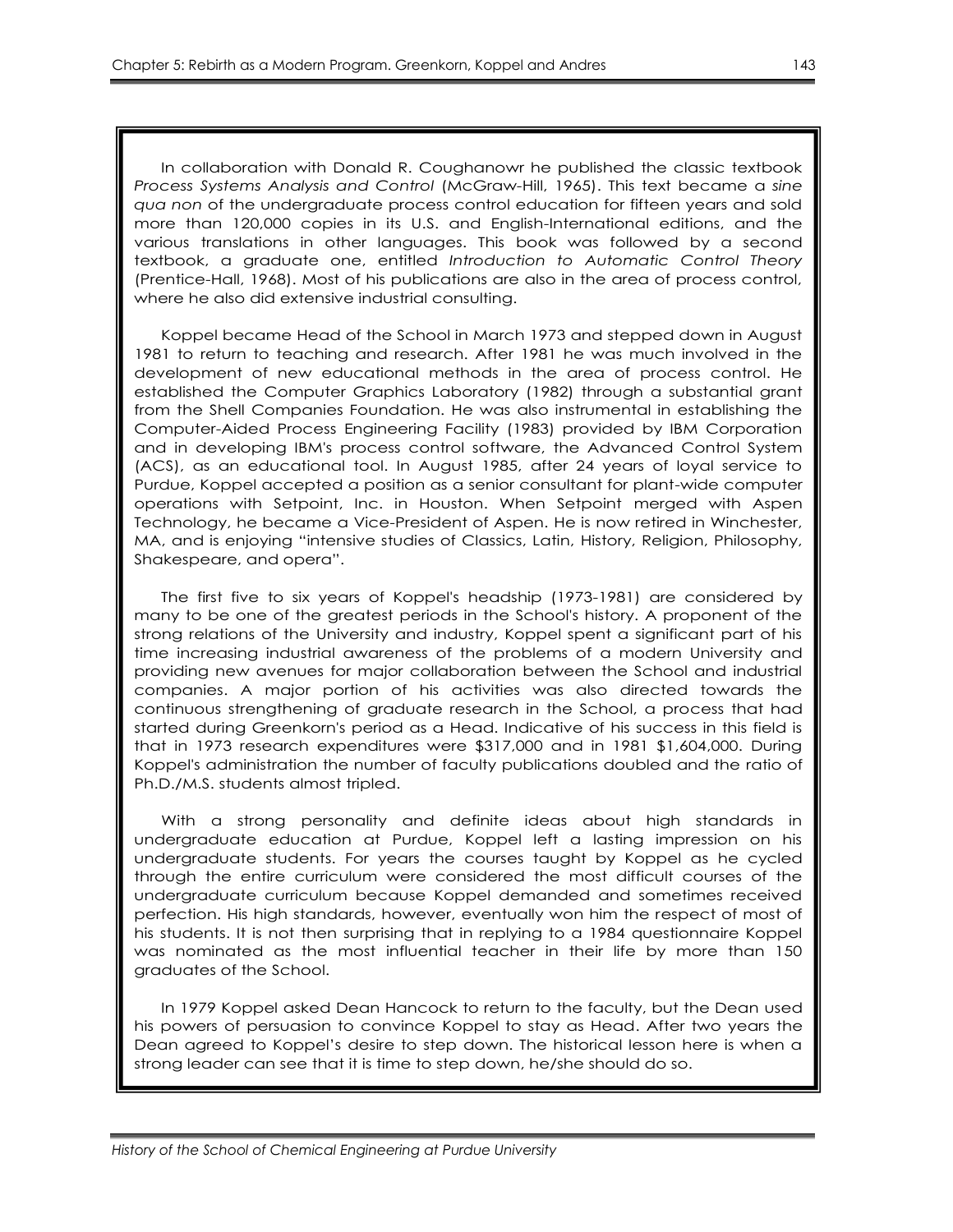

**Left:** Lowell B. Koppel in 1976. **Right:** Presentation of a plaque at the August 23, 1985 farewell dinner for Lowell and Barbara Koppel. From left to right: W.N. Delgass, Mrs. B. Koppel, and L.B. Koppel.

In the 1970's a trend developed in chemical engineering, and it is to the credit of Koppel and the faculty that they identified it early. Chemical engineering was fast becoming the most universal of all engineering disciplines. [Note that our friends in mechanical engineering dispute this statement.] Students educated in chemical engineering could contribute to emerging areas such as polymer science, biochemical and genetic engineering, catalysis, colloid science, environmental science, meteorology, microelectronics and other research fields, which in the 1960's would have been considered unconventional for chemical engineers. Chemical engineering was entering its period of interdisciplinary application and engineering science, a period which is still continuing and where a balance of chemistry, physics, mathematics and classical engineering is used to solve important problems in industry and academe.

Koppel recognized these factors very early in his administration, but there was one important obstacle. Research of this nature is done with specialized, sophisticated equipment which becomes obsolete quickly, and this means high financial burdens. Koppel was fortunate in that the Dean, John Coulter Hancock (1929-, trained as an electrical engineer, Dean from 1972 until 1983), was most appreciative of these changes. In the next few years Hancock provided the required funds with which to attract a large number of researchers who worked in more engineering science type areas and to upgrade the research facilities within the School. Hancock was convinced that the computer would soon be a necessary tool in all engineering programs, including chemical engineering. He and Koppel suggested, even insisted, that computers be used as much as possible in research and teaching.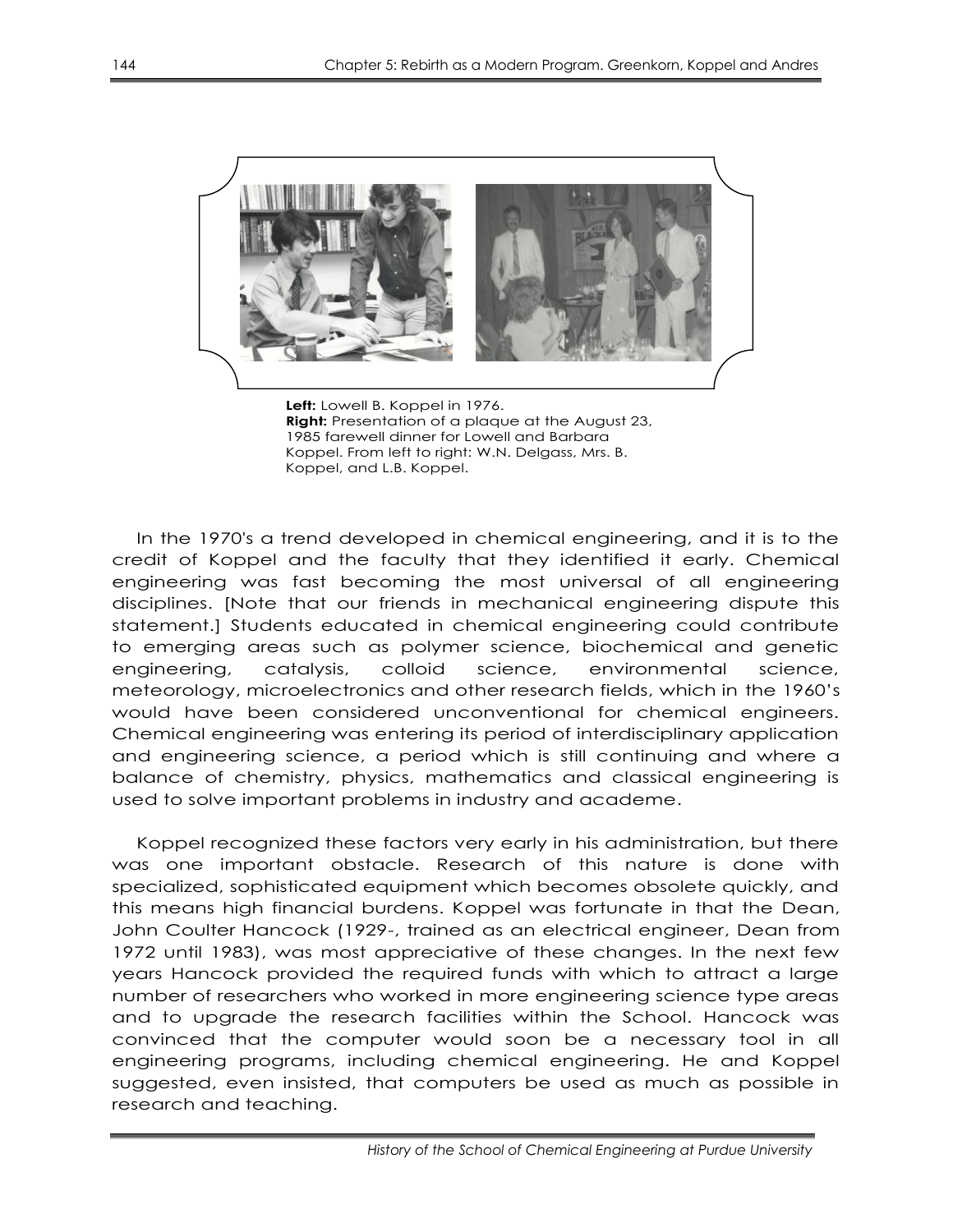These changes in the philosophy of research changed some of the "acceptable" ways of education. Industrial advisors, although impressed with Purdue's ChE education, had already suggested that more elective courses with in-depth analysis of specific interdisciplinary areas were required, even for undergraduate students, and that a reevaluation of the methods of teaching transport phenomena and reaction engineering was desirable. Even before Koppel became Head in 1973, discussions had started on the need to change the undergraduate curriculum by the addition of more statistics and computer applications. With the arrival of many new faculty members with specialized research interests, the number of undergraduate and graduate elective courses increased significantly so that by 1980 the School had a very impressive and extensive schedule of elective ChE courses.

Indicative of Koppel's recognition of the importance of interdisciplinary research is an excerpt from his memorandum<sup>7</sup> to Dean Hancock on June 20, 1974. "The School has plans to significantly expand its activities in a rapidly emerging area, biochemical engineering. This area has applications towards solving the problems of food, energy, environment, and health…." The goals having been set, the faculty members and Koppel (and later Andres) spent a long time discussing their implementation. The enthusiasm and unity of the faculty during these changes were admirable.

Koppel, who was ambitious in both research and administration, ran a rather tight ship. Improvement of both undergraduate and graduate education was paramount, and faculty members were expected to improve their teaching skills. In that, the School has been blessed with many excellent educators. [One personal incident illustrates that Koppel was much more supportive of teaching than many observers believe. When I (PCW) wanted to earn a Master's degree in Education in the mid-70's, Dean Andrews of the Graduate School tried to prevent this because Purdue policy did not allow current professors to earn additional degrees at Purdue. Lowell wrote a letter supporting my goal and stood firm during a blistering telephone call from Andrews. Purdue now supports faculty who want to study in a second discipline.] Submission of research proposals, participation in research meetings, interaction with industry (especially when that was not "fashionable" elsewhere), scientific interactions with other leading chemical engineers through a most impressive, and of course rather expensive, invitation program for seminars, and service in scientific societies were highly recommended, almost required. A hard worker and an astute administrator, Koppel sacrificed to a major extent his own research (he kept one or two graduate students at most) to concentrate on industrial and academic relations that would improve the quality, but at the same time also the image of the School.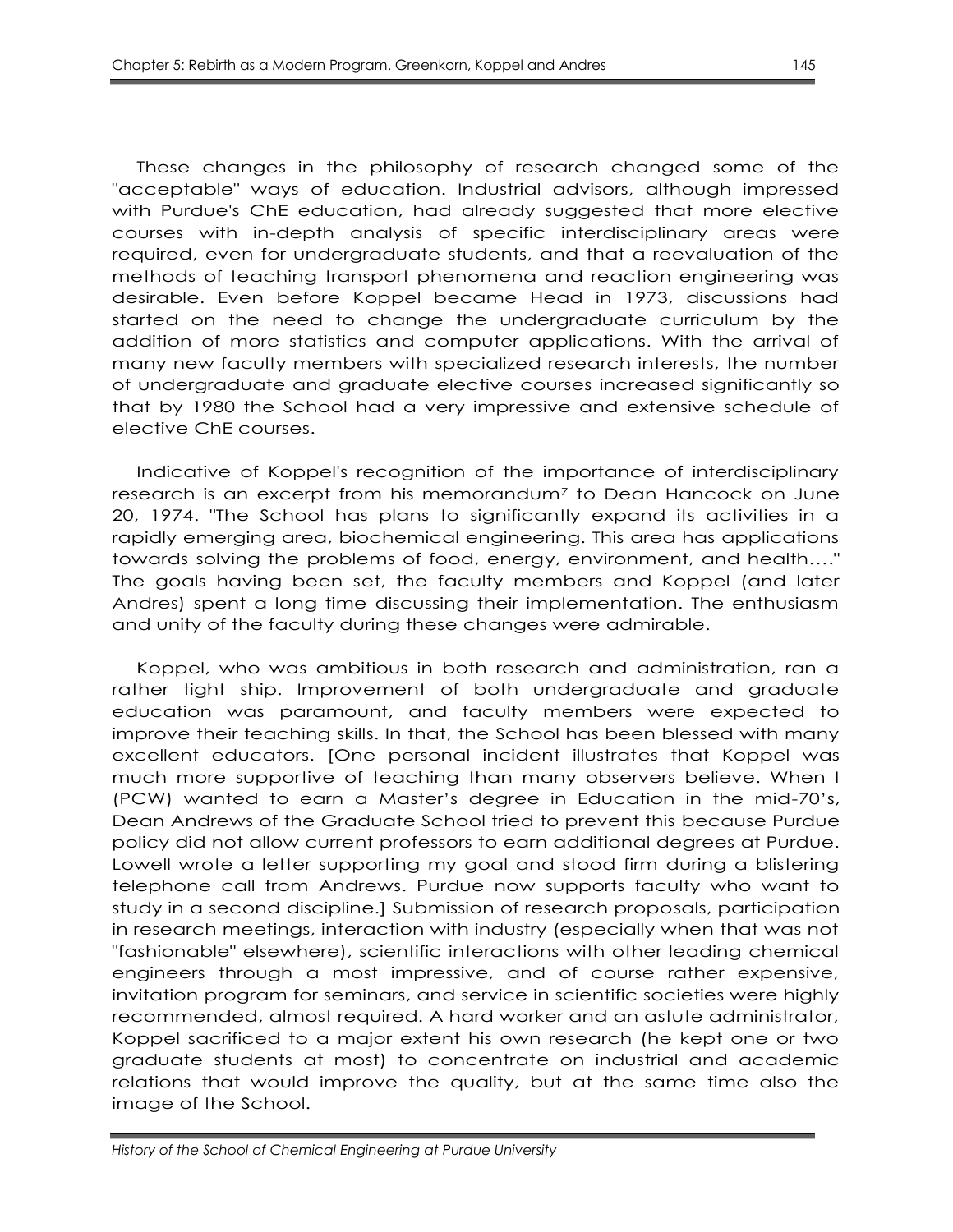Since the last five professors hired were younger, the faculty thought that it would be beneficial for the School to add a number of more established researchers, preferably in biochemical engineering and catalysis. The next three faculty members (Tsao, Delgass, Ramkrishna) came at the level of Associate or Full Professor. The first of these, George Tsao, was hired to strengthen the already strong biochemical engineering research program. Tsao succeeded in this endeavor building a separately funded research center – LORRE – that out lasted the usual ten to eleven year life of successful research centers and continues to thrive today (see Chapter 8). Tsao stayed at Purdue for 31 years (see box).

#### **George Tsu Ning Tsao (1931-)**

George Tsao (B.S. '53 National Taiwan University, M.S. '56 University of Florida, Ph.D. '60 University of Michigan) was a Director of the National Science Foundation on a leave of absence from Iowa State University (where he had been for eight years) when Emery and Lim, and then Koppel, approached him and invited him to join the faculty. Educated under two of the very early biochemical engineers, Seymour Block at the University of Florida and Lloyd L. Kempe of the University of Michigan, and with minors in biochemistry and microbiology from two different schools, Tsao also had major industrial experience with TVA, Merck, Union Starch and Miles Laboratories. He joined Purdue in 1974 as a visiting professor and in 1975 became a regular member of the faculty. Within a very short time he developed an outstanding, internationally known research program. In the mid-1970's the emphasis on biochemical engineering at Purdue was so strong that improvement of the research facilities was occurring continuously, until finally in 1978 the first center-within-the School, the Laboratory of Renewable Resources Engineering (LORRE), was formed with George Tsao as its first Director. Sponsored by funds from NSF, USDA, DOE, various companies, other agencies and, for a period of time, directly by the State of Indiana, LORRE offered during George's tenure until May 1999, and currently under the leadership of Professor Michael Ladisch, a research environment unsurpassed in biochemical engineering (see box in Chapter 8 for more information on LORRE). During the 1995-96 academic year, Prof. Tsao was on sabbatical leave as Visiting Professor of Chemical Engineering at the Hong Kong University of Science and Technology and at National Chung Cheng University, Chiai, Taiwan. In January 2001 he became half time in Purdue's phased-in-retirement program. During this period he was a Visiting Professor at Tsinghua University, Beijing, China, from January 1, 2001 to December 31, 2002.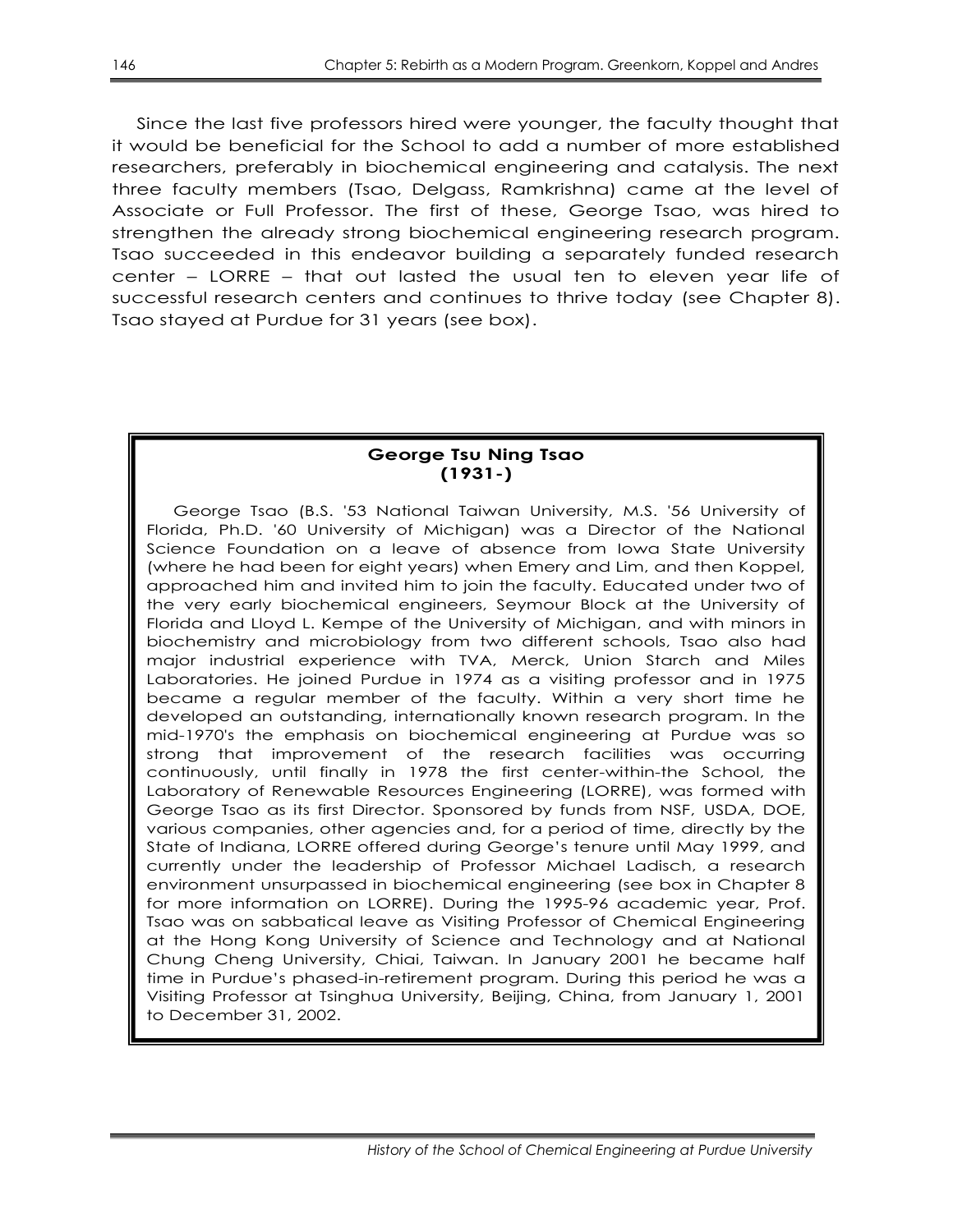Tsao's research was characterized by a balanced fundamental and applied approach to problems of bioengineering. He made contributions to the development of new methods of ethanol production from various raw materials containing cellulose, production of other important chemicals, bioseparation methods, and production of biosynthetic polymers. Within LORRE he collaborated with a number of scientists and engineers, who serve as independent investigators and include, among others, Martin Chang (1937-, B.S. '59 NTU Taipei, Ph.D. '66 McGill University), Ramani Narayan (1945-, B.S.C. '67 Ramnarain Ruia University, M.S.C. '69 and Ph.D. '75 University of Bombay), and Norman B. Jansen (1954-, B.S. '76 Colorado State University, Ph.D. '82 Purdue University). Tsao also collaborated with eight ChE faculty (Appendix U). Martin R. Okos (1945-, B.S. '67, M.S. '72, Ph.D. '75, all from Ohio State University) and Michael R. Ladisch (1951-, B.S. '73 Drexel University, M.S. '74 and Ph.D. '77, both from Purdue University) faculty members of the School of Agricultural and Biological Engineering (ABE) with courtesy appointments in Chemical Engineering, also collaborated with Professor Tsao. After earning his Ph.D. with Tsao, Prof. Ladisch joined ABE and developed an internationally known research program in renewable energy and bioengineering that led to his election to the National Academy of Engineering in 2000. Tsao won the David Perlman Lectureship of ACS in 1986, the Marvin Johnson Research Award from ACS in 1987, the John Ericsson Award for "Outstanding Achievement" in Renewable Energy, presented by the US Department of Energy in 1988, and he was elected a Founding Fellow of the American Institute of Medical and Biological Engineering in 1992.

Tsao was a most prolific author who published more than 250 papers and received 14 US patents while he was at Purdue. He also edited several volumes including the *Advances in Enzyme Engineering*. He advised 29 and coadvised 11 MS and advised 44 and co-advised eight Ph.D. students at Purdue. Many of his students and post-docs became academics (see Appendix B). As an educator he concentrated his efforts on mass transfer, reaction engineering, and biochemical engineering. Tsao's later interests also included a major effort in genetic engineering in which he was assisted by Nancy W.Y. Ho (1935-, B.S. '57 National Taiwan University, M.A. '60 Temple University, Ph.D. '68 Purdue University). An excellent teacher, Tsao was the recipient of the 1984 R.N. Shreve prize. George became a professor emeritus on December 31, 2005 after 31 years of service at Purdue.



**Left:** George T. Tsao in 1974. **Right:** W. Nicholas Delgass in 1974.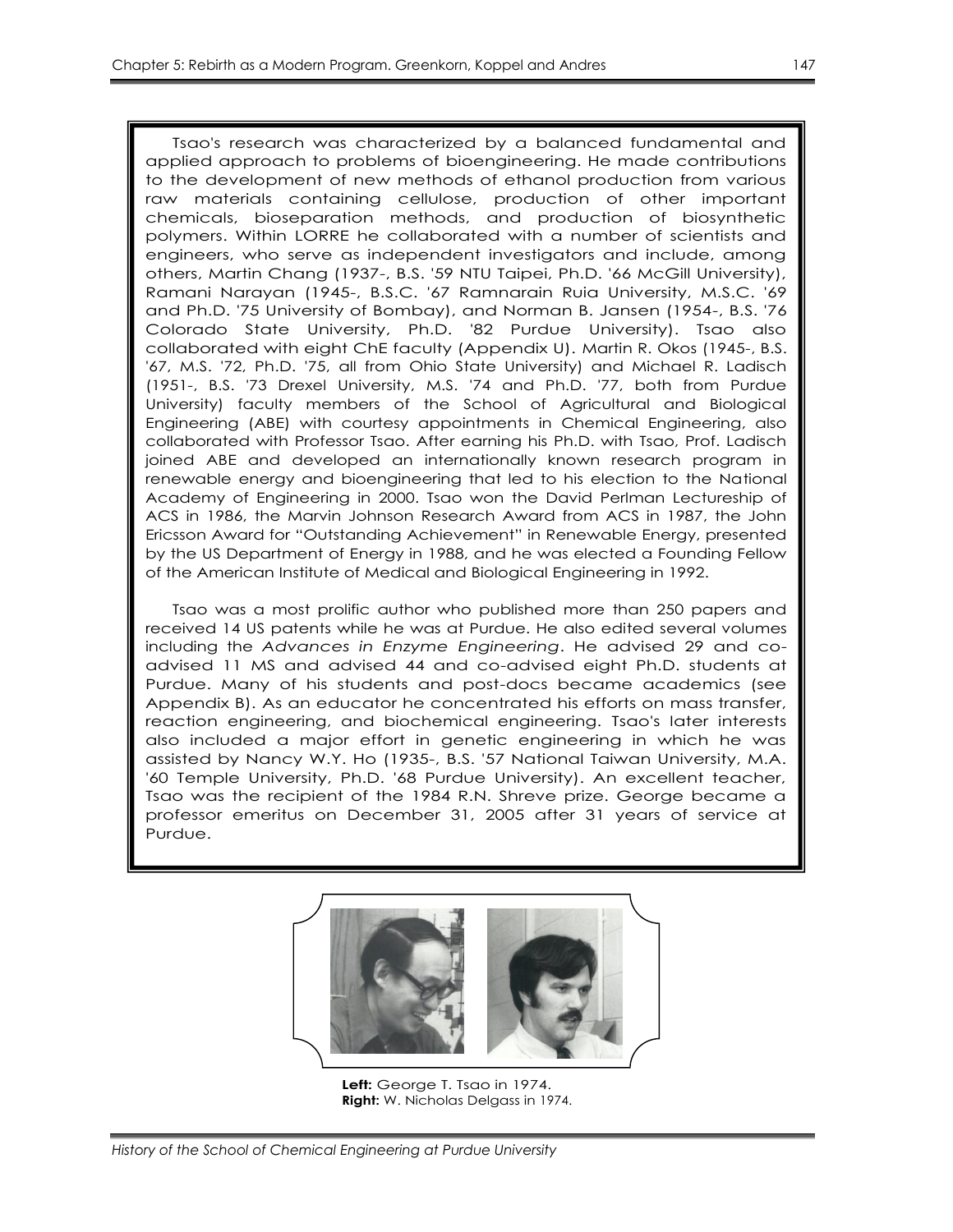Purdue University and the School of Chemical Engineering are quite proud of the large number of extracurricular activities that are available and supported. We are very much aware that officers and committee chairs in all student organizations have a wonderful opportunity to develop their leadership skills in these extracurricular activities8. Some educational studies show that "the only factor predictive of adult success – however defined, and including post-college income – is participation in out-of-class activities.‖<sup>9</sup> Receiving one of the awards sponsored by a student organization is also one of the highlights of many students' academic careers. In the following boxes we highlight several of the student organizations sponsored by the School, their award winners and officers. We apologize that some of the information is missing, but we have included all the data available. An interesting observation from the list of officers is that  $\sim$  2 of the presidents earlier served in one of the other offices of that organization.



**Left:** Janelle Faunce-Raupp (B.S. '76, M.S. '78), now an attorney in Phoenix, Arizona, and R. Neal Houze in 1975. **Right:** Lyle F. Albright in 1980.

## **The AIChE Student Chapter**

A Chemical Engineering Society was formed in 1911, when Harry Peffer arrived at Purdue. The functions of this Society were at a minimum but after 1924 it became quite active. At that time their weekly newspaper was called *Chemical Kinetics*. To be sure, readers of the *Debris* of the early years of the School will find, to their surprise, that ChE students belonged to a "Chemical Society," namely the aforementioned Club. By the way, ChE's were collectively called by the solecism "the Chemicals." Although Peffer never became a member of AIChE he promoted the transformation of the Club into a regular Chapter of AIChE in September 1929, with 65 charter members including Professors Peffer, Bray and Leckie, and with Peffer as its advisor. After the death of Peffer, Shreve, who had some difficulties becoming a regular member of AIChE because of some animosity he had created with W. R. Lamar, one of his consulting associates in1920 and brother-in-law of Martin H. Ittner (then president of the membership committee of AIChE and 1936- 37 AIChE President), "informally" became the advisor of the Chapter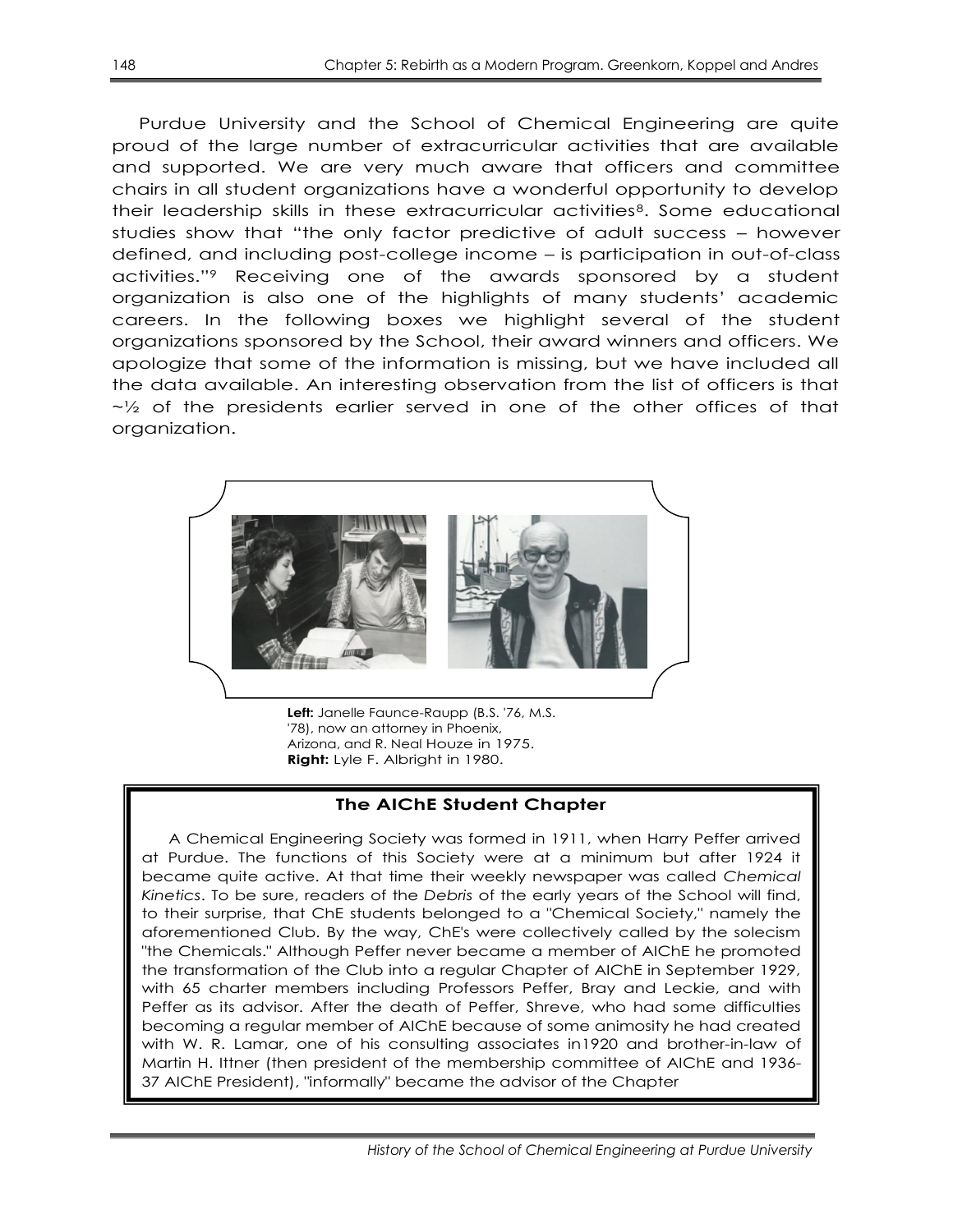until his membership was approved in 1935. He was in charge of the Chapter for many years and promoted the participation of students in the Student Problem Contest of AIChE. Table 5-5 lists students who received prizes for their success in this competition. In 1960 the School stopped actively supporting this contest.

#### **Table 5-5. AIChE Student Problem Contest**

- 1936 Walter J. Ewbank, honorable mention
- 1939 Herbert F. Wiegandt, honorable mention
- 1953 Robert W. Scher, honorable mention
- 1954 John W. Klar, second prize
- 1957 Robert V. Mrazek, honorable mention

After 1935 the AIChE Chapter became the professional society of the School, the Catalyst Club taking charge of the more social functions. The older records of the Chapter have been lost and we do not know of its activities over a long period of time, although there were chapter members who were in charge of the ceremonies for the new CMET building in 1939 and helped in the activities of the 50th Anniversary of the School in 1961.

In the 1960's the advisors were John M. Woods and David P. Kessler, and in the 1970's Lyle Albright, Ron Barile, Phil Wankat, and Nicholas Peppas (1976-85) who won the AIChE National Best Counselor award in 1982. During this period a great tradition was established by the participation of a large number of students in the *Regional North Central AIChE Conference and Student Paper Contest*. Undergraduate student members have presented original research papers, competing for the coveted H.G. Donnelly Award (a miniature kettle) which has been awarded to them six times since 1965. Below is a list of the students who have won prizes for their papers. This is only partial list since second and third prize records have not been kept for the years before 1976 and records are spotty after 1999.

#### **Table 5-6. AIChE Student Regional Contest Award Winners**

| 1967 | David T. Clay        | first prize  |
|------|----------------------|--------------|
| 1968 | Ronald C. Schwabel   | first prize  |
| 1971 | R.L. Schilling       | first prize  |
| 1978 | Paula J. Hansen      | third prize  |
| 1979 | Rohit Khanna         | second prize |
| 1980 | M. Jack Horvath      | first prize  |
| 1981 | John M. Larson       | third prize  |
| 1982 | Nancy M. Franson     | third prize  |
| 1983 | Jennifer L. Sinclair | second prize |
| 1984 | Julia G. Mounts      | second prize |
| 1984 | Michelle J. Smith    | third prize  |
| 1985 | Scott Gustafson      | first prize  |
| 1985 | Rajesh Ramaswamy     | first prize  |
| 1985 | Gregg J. Howsmon     | third prize  |
| 1986 | Ed E. Parsonage      | second prize |
| 1988 | Curt M. Walker       | second prize |
| 1991 | Adrian K. Brown      | first prize  |
| 1994 | Natalie Wisniewski   | first prize  |
|      |                      |              |

*History of the School of Chemical Engineering at Purdue University*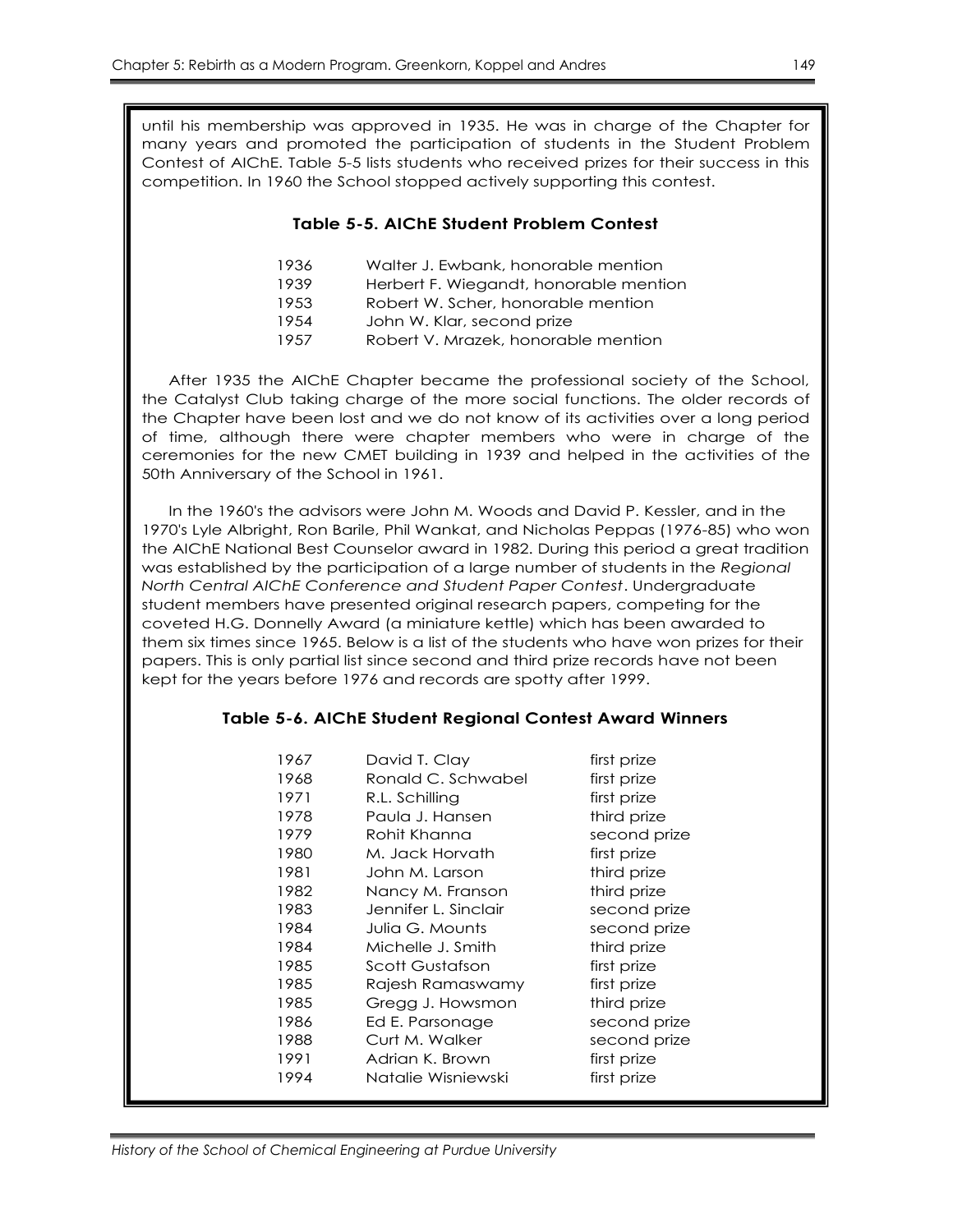| 1996 | Jennifer Harting | second prize |
|------|------------------|--------------|
| 1997 | Upma Sharma      | second prize |
| 1998 | Julie Wright     | first prize  |
| 1998 | Upma Sharma      | third prize  |
| 1999 | David Henthorn   | third prize  |
| 2010 | S. Atanasov      | first prize  |

In addition to the regional contests, Rachel Hagy won third prize in 2006 in the AIChE student poster competition at the Annual Meeting.

Thus, from 1978 to 1986 Purdue students continuously received one prize in this competition, which has been held at Purdue five times (in 1967, 1981, 1985, 2000 and 2006) with more than 300 participants from 25 Midwestern Universities.

In the 1970's and 1980's the AIChE Chapter became a most active student organization. In the spring 1978 there was a phenomenal contest for the presidency and other positions of officers of the Chapter with two tickets running neck-and-neck until the final votes, an unusual event for the somewhat apathetic student life of those times. The officers of 1978-79 achieved a serious concession from the faculty, and one voting undergraduate student member (usually the president or another officer) still represents the views of the students in the Undergraduate Curriculum Committee; the first student representative was AIChE President Paula J. Hansen (BS '79).

Student Chapter advisors after 1985 were David P. Kessler (1985-86), Elias Franses (1986-87), J. H. Seo (1987-88), Nicholas Peppas and John Wiest (1988-93), Hilary Lackritz and John Wiest (1993-1995), Hilarty Lackritz and Christos Takoudis (1995-96), Osman Basaran (1996-99), David Corti (1999-2003), Steve Beaudoin (2003-2005), John Morgan (2005-08), Sangtae Kim (2006-08) and Ken Thomson (2008-present). In 1992-93 and again in 1997-98 the AIChE Student Chapter received the Vicki Michelson award as the most outstanding engineering society at Purdue. The chapter hosted the student program at the 2002 AIChE meeting in Indianapolis, and it won best chapter awards from AIChE in 1999, 2000, 2002, and 2006.

Presently, the Chapter has approximately 120 members, a *presidium* of five officers and fifteen committee heads and subheads. Ten students attended the 2010 Annual AIChE meeting in Salt Lake City. Notable projects include the Industrial Roundtable and Seasons for Sharing that raised over \$400 for Lafayette families unable to afford Christmas presents. In addition, AIChE sponsors periodic pizza lunches and Pubbing with the Professors to increase informal interaction between students and faculty. The AIChE Award is one of the three most important scholastic awards given to senior students, usually at the *Razz-Banquet*. The recipients of this award since its inception are listed in Table 5-7.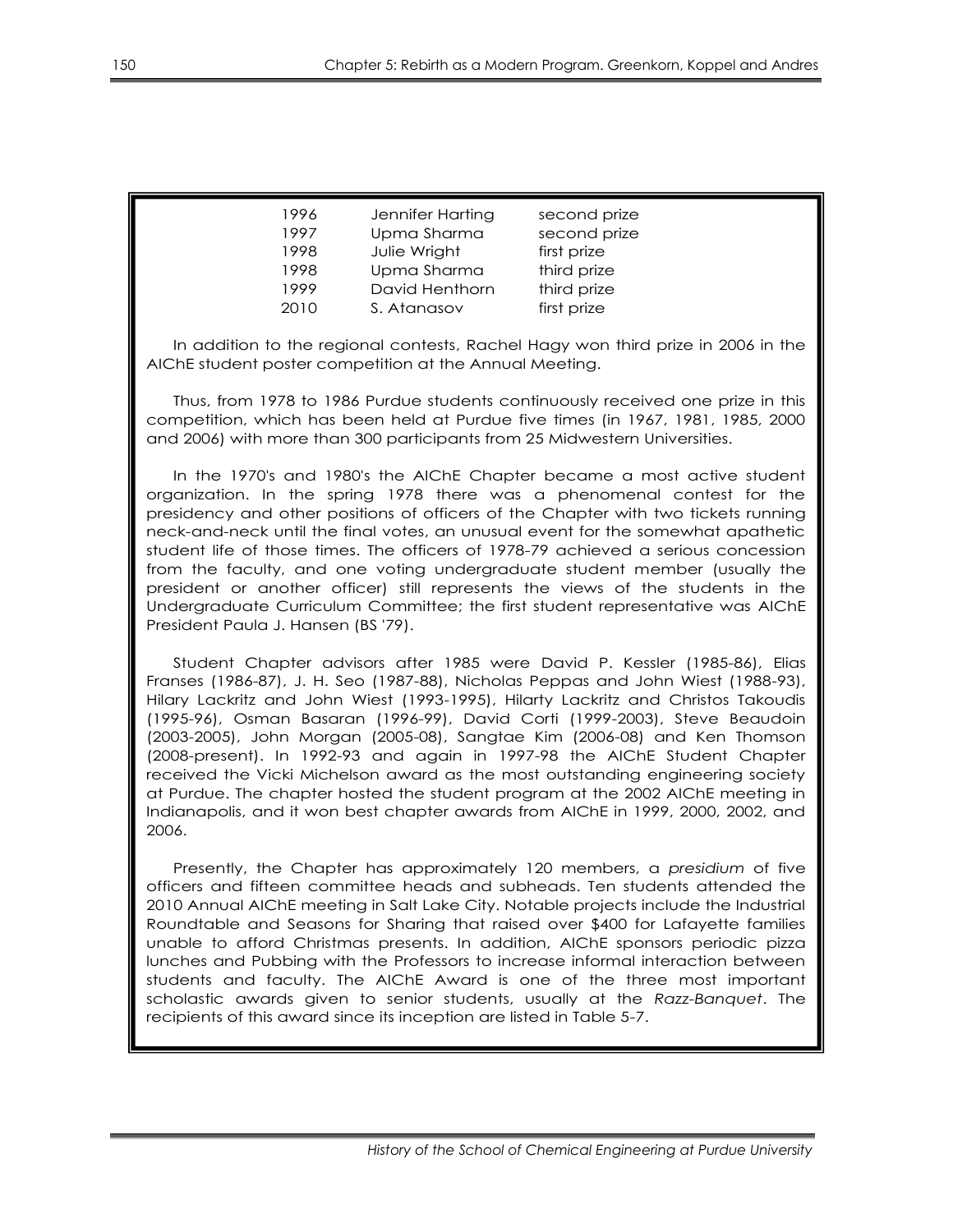| <b>Table 5-7. AIChE Award for Graduating Seniors</b> |                           |      |                          |
|------------------------------------------------------|---------------------------|------|--------------------------|
| 1973                                                 | Dana B. Mirkin            | 1993 | Kristin Hickey           |
| 1974                                                 | Jay V. Ihlenfeld          | 1994 | Natalie Wisniewski       |
| 1975                                                 | Elizabeth R. Krug (Ryker) | 1995 | Lisa Ingamells           |
| 1976                                                 | Allan H. Bailey           | 1996 | Krista M. Fitzsimmons    |
| 1977                                                 | Linda K. Russell (Brown)  | 1997 | Stephen Schwallie        |
| 1978                                                 | Christopher R. Rhodes     | 1998 | Thomas Manske            |
| 1979                                                 | Paula J. Hansen           | 1999 | Jennifer A. Hyder        |
| 1980                                                 | John R. Haskins           | 2000 | Emily S. Shockey         |
| 1981                                                 | Jerry D. Stacy            | 2001 | <b>Brandon Patterson</b> |
| 1982                                                 | Gregory R. Lewis          | 2002 | Todd M. Reese            |
| 1983                                                 | Mary C. Cullinan (Scholl) | 2003 | <b>Brittany Barrett</b>  |
| 1984                                                 | Steven D. Perry           | 2004 | Kevin Roche              |
| 1985                                                 | Jean F. Meyer             | 2005 | Elizabeth J. Tocce       |
| 1986                                                 | Laura E. Zobus            | 2006 | Jason A. Corah           |
| 1987                                                 | Robert A. Kranz           | 2007 | Jason Conger             |
| 1988                                                 | Michele M. Williams       | 2008 | Rochelle Chism           |
| 1989                                                 | Lisa Shieh                | 2009 | <b>Jeff Livarchik</b>    |
| 1990                                                 | Curt W. Calhoun           | 2010 | Drew Liebrecht           |
| 1991                                                 | Ryan Vannice              | 2011 | Emily Ellsworth          |
| 1992                                                 | Andrew Ault               |      |                          |

This is the only one of the three senior awards that is given for leadership and service to the School as well as scholastic achievements. The AIChE award for juniors is discussed in Chapter 6.



**Left:** Linda (Russell) Brown (B.S. '77), the 1976-77 AIChE Chapter President, in the undergraduate laboratory. **Center:** The AIChE Award in 1985. **Right:** The AIChE H.G. Donelly Award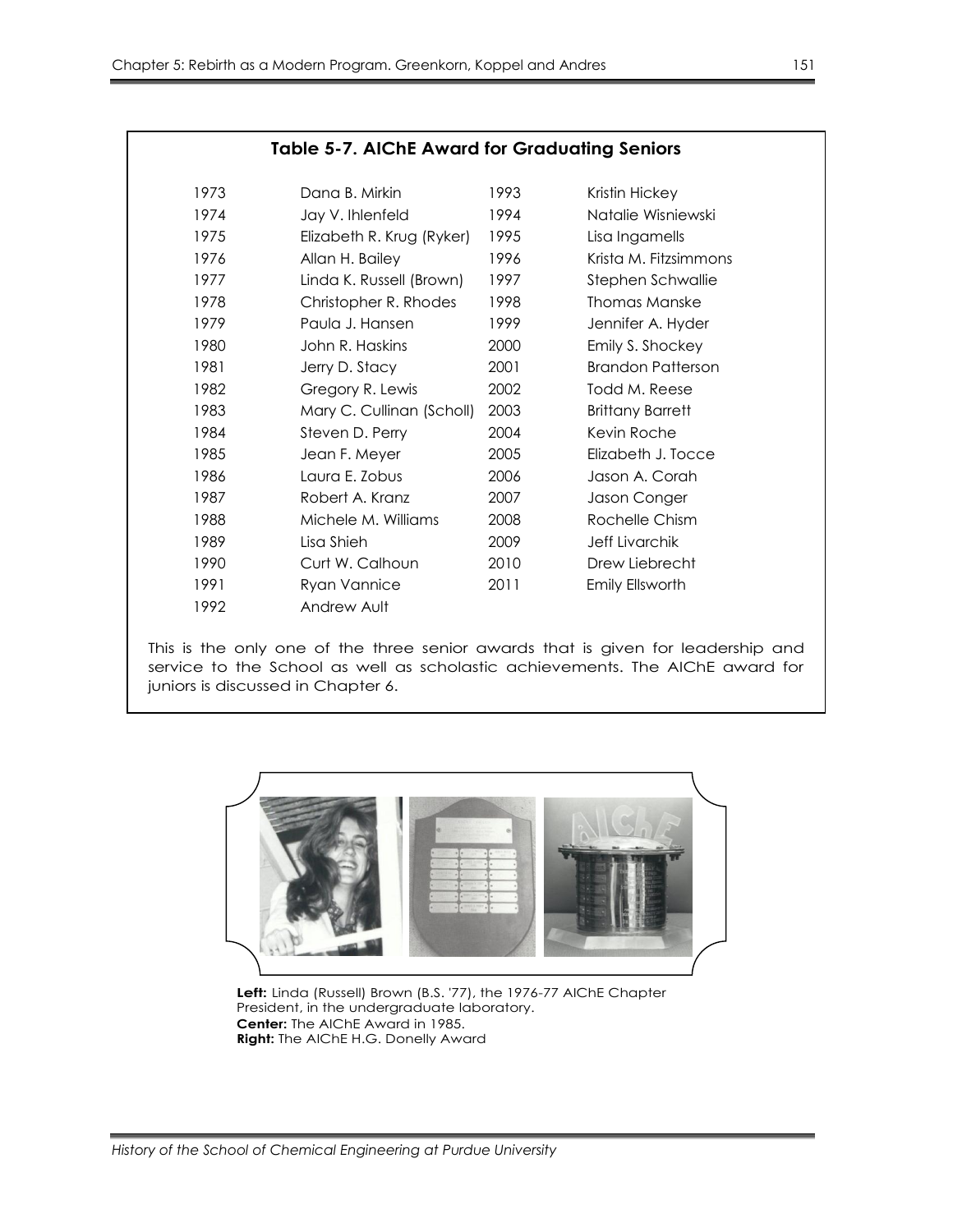| <b>Table 5-8. AIChE Student Chapter Officers</b> |                             |                            |                        |                             |                          |
|--------------------------------------------------|-----------------------------|----------------------------|------------------------|-----------------------------|--------------------------|
| Year                                             | President                   | <b>Vice President</b>      | <b>Vice President</b>  | <b>Treasurer</b>            | Secretary                |
| 1982                                             | Sue McLaughlin              | <b>Theresa Gallo</b>       | Anne Holland           | Blasine<br>Penkowski        | <b>Helen Hall</b>        |
| 1983                                             | <b>Steve Perry</b>          | Dave Muenz                 | Jean Meyer             | Gail Dehli                  | Debbie<br>Patrick        |
| 1984                                             | Jean Meyer                  | Sonja Dalton               | Laura Ross             | Kevin Klatte                | Nick Mittica             |
| 1985                                             | Laura Zobus                 | Richard<br>LeBlanc         | <b>Richard Dubroff</b> | Daena Nelson                | Ann Cullinan             |
|                                                  |                             |                            |                        |                             |                          |
| 1997                                             | <b>Tom Manske</b>           | Julie Right                | <b>Tom Calloway</b>    | <b>Elizabeth Davis</b>      | Carrie Bauer             |
| 1999                                             | Diane Whirledge             | Emily Williamson           | <b>Elizabeth Davis</b> | <b>Brandon</b><br>Patterson | <b>Ethan Frye</b>        |
| 2000                                             | <b>Brandon Patterson</b>    | Deny Bobula                | Erin Race              | <b>Todd Reese</b>           | Keith Strohler           |
| 2001                                             | <b>Todd Reese</b>           | Kacey Fetcho               | D. Sujan               | Kanishka Mapa               | <b>Brandon</b><br>Golden |
| 2002                                             | Kanishka Mapa               | Leah Boone                 | Kendra Schmitz         | <b>Susan Gleissner</b>      | Amy Conn                 |
| 2003                                             | Kristin Nugent              | Laura Main                 | <b>Becky Book</b>      | <b>Patrick Oglesby</b>      | Karim Khayat             |
| 2004                                             | Nate Keen                   | Scott Stohler              | Liz Tocce              | Adam Slaboski               | Brandyn<br>Feller        |
| 2005                                             | Adam Slaboski               | Kevin Kickham              | Jessica Moore          | Jim Anderson                | Jason Corah              |
| 2006                                             | Jessica Moore               | Jim Anderson               | Sandra Azzano          | Rachel Hagy                 | John<br>Douglas          |
| 2007                                             | Rochelle Chism              | John Douglas               | David Hanna            | Dan Logsdon                 | <b>Jeff Livarchik</b>    |
| 2008                                             | <b>Jeff Livarchik</b>       | Vasilious<br>Theodospoulos | Amanda<br>Jackel       | Kyla Hebard                 | Pulak<br>Sharma          |
| 2009                                             | Vasilious<br>Theodosopoulos | Luke McAfee                | Kyle Roche             | German Rendon               | Lauren<br>Cervellere     |
| 2010                                             | Emily Ellsworth             | Todd<br>MacMillan          | Jackie Logan           | Yiwen Chen                  | Diana<br>Rubiano         |

The student body is often lead by its academically best. In this November 1978 picture Rohit Khanna (1977-78 President of the AIChE Chapter and 1978-79 Vice-President of the SPE Chapter) and Paula J. Hansen (1978-79 President of the AIChE Chapter) work in the undergraduate laboratory. These two students received five Purdue ChE and three national awards in 1978-79.

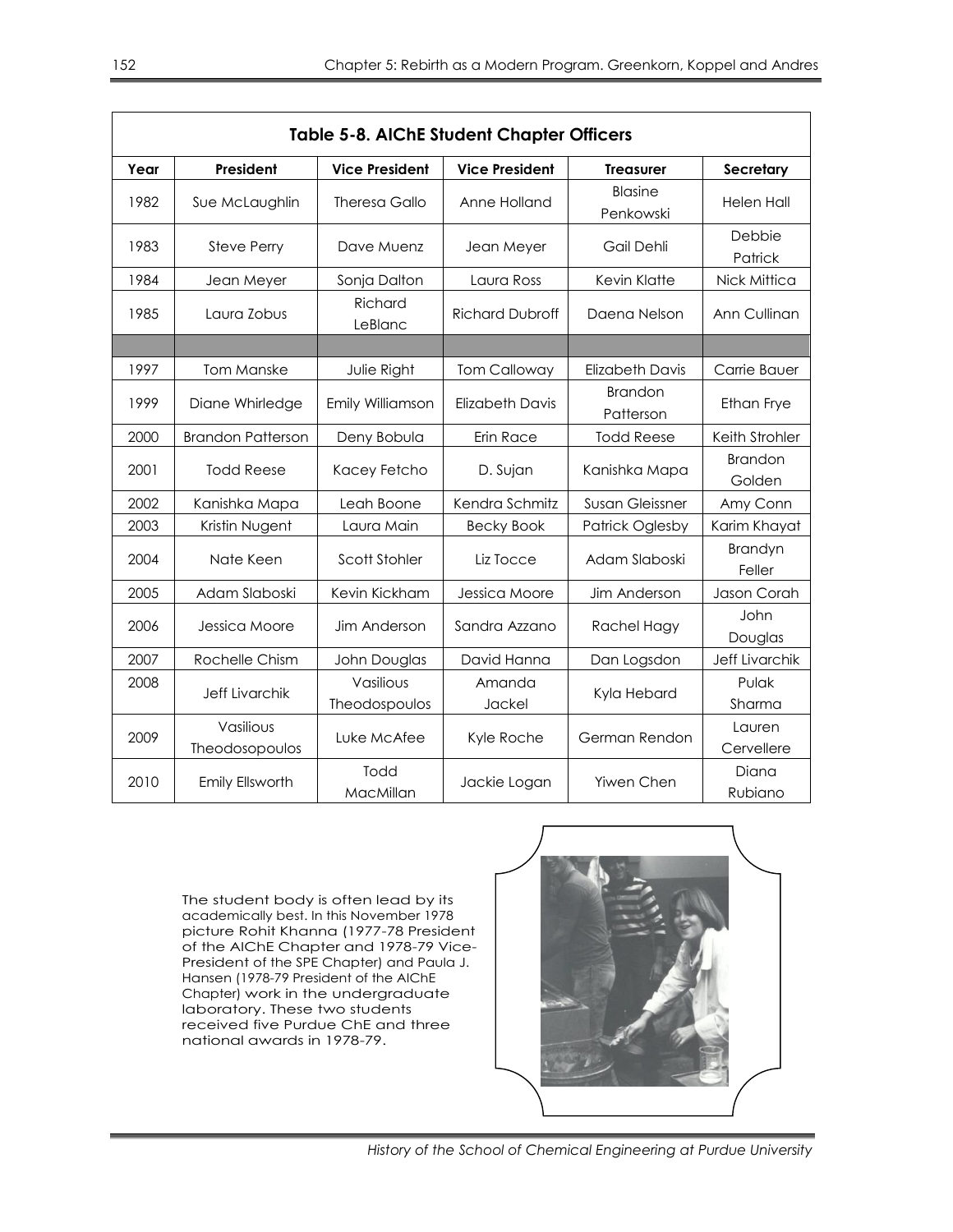William Nicholas Delgass (1942-, B.S. ChE '64, B.S. Math. '64, University of Michigan, M.S. '66 and Ph.D. '69 both in ChE from Stanford University) also joined the faculty in 1974. Before coming to Purdue, Delgass was on the faculty at Yale University for five years. Nick has been one of the School's major contributors in research, teaching, and administration during the last 37 years, and his story will be told in Chapter 6.



**Center:** Alden E. Emery in 1981. **Right:** Henry C. Lim in 1976.

Doraiswami "Ramki" Ramkrishna (1938-, B.Ch.E. '60 University of Bombay, Ph.D. ChE '65 University of Minnesota) arrived here in August 1976. He was educated at the University of Minnesota under Arnold Fredrickson and Henry Tsuchiya, and became very well versed in the Minnesota idea of chemical engineering as being based on a firm mathematical basis. After several years on the faculty of IIT Kanpur he returned to the USA where he was Visiting Professor at Wisconsin and Minnesota for two years. Ramkrishna was the first of four Minnesota graduates who were to be hired in the next five years. Ramkrishna brought to Purdue a fresh approach to the study of chemical engineering problems. He was a major force in research and behind a revitalization of the graduate curriculum. Since Ramki is still going strong at Purdue after 35 years, his story will be told in Chapter 6.



**Left:** Roger E. Eckert and then graduate student David E. Guinnup (B.S. '75, M.S. '76), now professor at North Carolina State University, in 1976. **Right:** Doraiswami Ramkrishna has developed an outstanding research program in applied mathematics.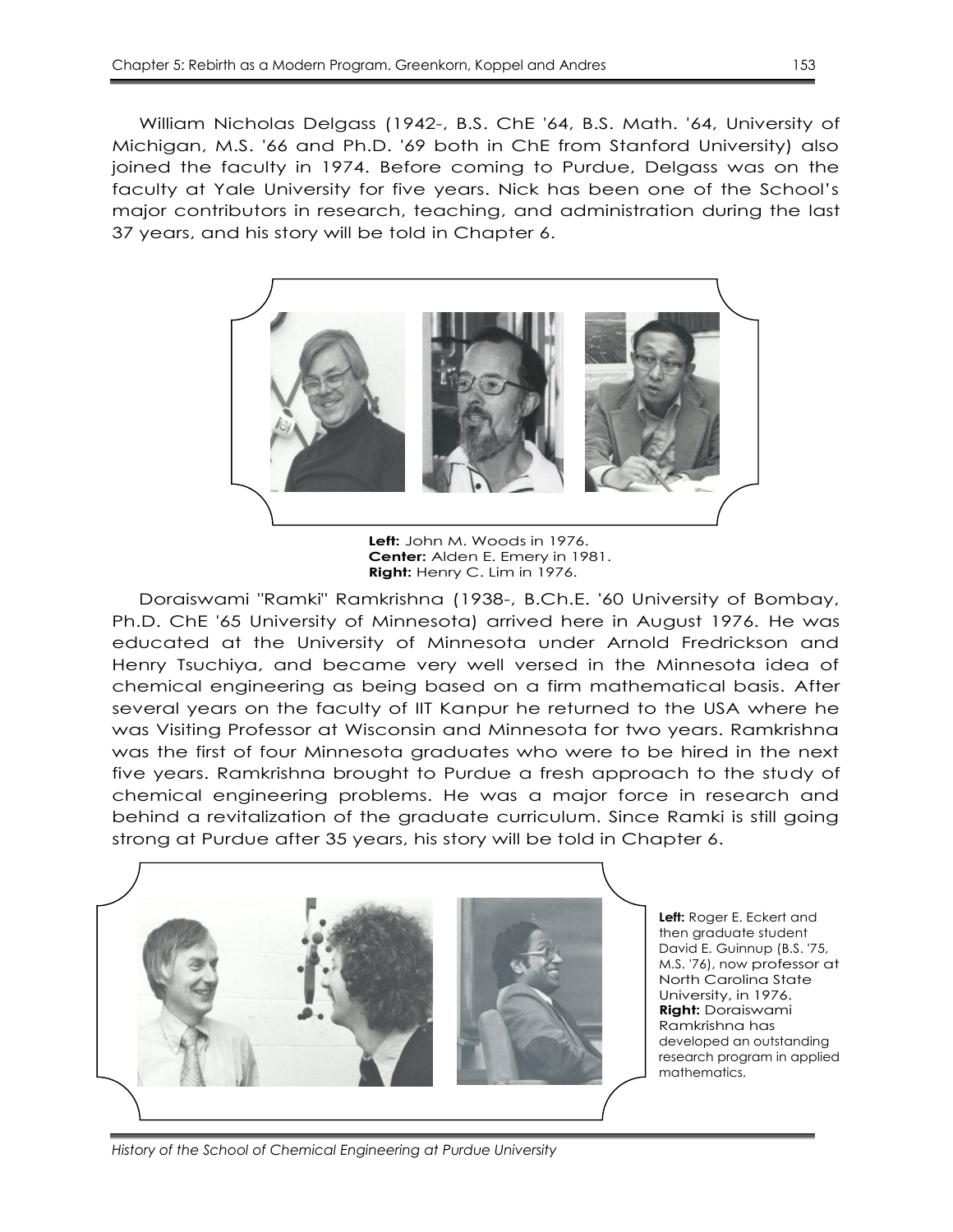## **Table 5-9. Student Chapter Society of Plastics Engineers Award**

The Student Chapter of the Society of Plastics Engineers was founded in November 1978 by a group of 41 undergraduate and graduate students with the initiative of Mark A. Proegler (B.S. '79). It functioned as an organization for the promotion of polymer research and education on campus, and, in addition to ChE's, it had members from other Schools, notably Materials Engineering. Its advisor was N.A. Peppas (1978-84). Student members of the Chapter participated in the national student paper competition held at the Annual Technical Meeting of the Society of Plastics Engineers. Rohit Khanna (B.S. '79), in 1979 and Gurkirat S. Sekhon (B.S. '80), in 1980 received first prizes. The Chapter sponsored two awards annually. The *SPE Polymer Research Award* was given to one or more undergraduate students who had performed outstanding research. Its recipients were:

| 1979 Paula J. Hansen                       | 1980 Gurkirat S. Sekhon                                                    |
|--------------------------------------------|----------------------------------------------------------------------------|
|                                            | 1981   Steven R. Burdette     1982   Nancy M. Franson and Kerry P. Staller |
| 1983 David A. Gobran 1984 Douglas F. Kline |                                                                            |

The *SPE Excellence in Polymers Award* was given to one or more undergraduate students who excelled in polymer education. Its recipients were:

1979 Rohit Khanna 1980 Paul W. Sibal and Thomas A. Speckhard 1981 William J. Zafian 1982 Nancy M. Franson 1983 John Ratulowski, Tammy K. Goodman and Scott W. Warren 1984 Cecilia C. Latchford, Julia G. Mounts-Alexander and Michelle J. Smith This Student Chapter of the Society of Plastics Engineers was dissolved in November 1984 due to lack of student interest.

With Koppel's plans now materializing, he soon turned his attention to other research areas and more specifically polymers, colloid science and biomedical engineering. The next six faculty members would be hired at the level of assistant professor. As mentioned earlier, Lowell had a very good sense of quality and talent. His inspired first assistant professor hire, Nicholas A. Peppas (1948-, Dipl. Eng. '71 National Technical University of Athens, ScD '73 MIT), was a former student of the bioengineering pioneer Edward Merrill. Peppas had also done a post-doc with Clark Colton and Ken Smith at MIT. Peppas joined Purdue in 1976. Although he left Purdue in 2002 for the University of Texas at Austin where he is the Fletcher Stuckey Pratt Chair in Engineering and Chair of the Biomedical Engineering Department, Peppas' contributions to Purdue during the administrations of Koppel, Andres and Reklaitis were extremely significant (see textbox).

James Michael Caruthers (1953-, S.B. '75, S.M. '75, Ph.D. '77, all from MIT), a student of Robert E. Cohen, came to Purdue one year after Peppas, in 1977. He is the youngest researcher to have become a faculty member in ChE (at the age of 23) in recent history. Educated both as a chemist and chemical engineer, he developed an outstanding theoretical and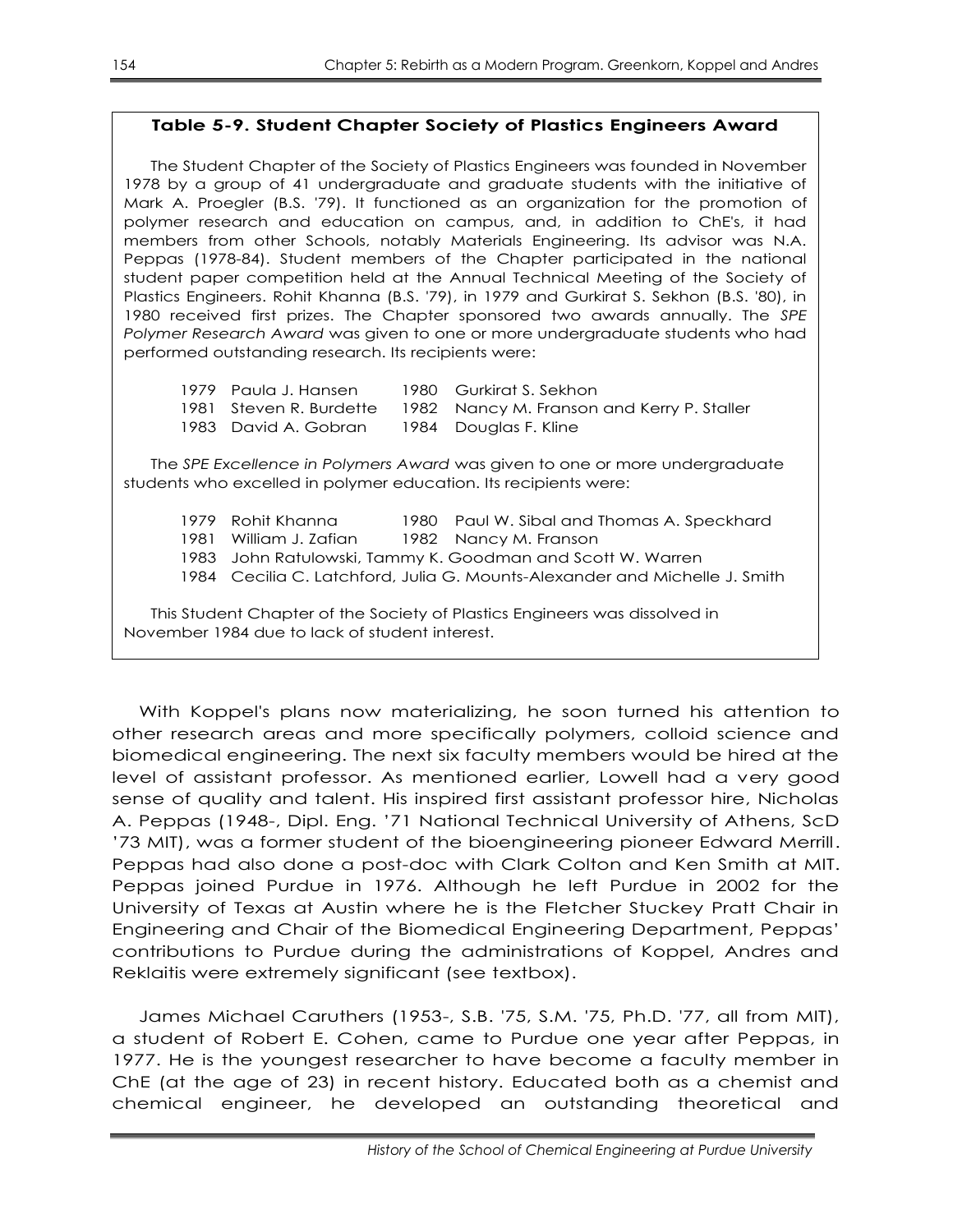experimental program in polymers which expanded to include polymer rheology and fluid mechanics, and more recently battery technology. In addition, he was a major contributor to the teaching and (although Jim will wince at the word) the administration of the School. These contributions are discussed in more detail in Chapter 6.

The third polymer scientist was Michael Francis Malone (1952-, B.S. '74 Pennsylvania State University, Ph.D. '79 University of Massachusetts-Amherst) who joined Purdue in 1979 with research interests in polymer processing and process design. A year later he decided to return to his alma mater, the University of Massachusetts-Amherst. Much to the surprise of his former colleagues who he would entertain with stories of bathing *au naturale*, when he grew up he became Department Head, Dean of Engineering, and now the Vice Chancellor at University of Massachusetts-Amherst.

#### **Nicholas A. Peppas (1948-)**

Nicholas A. Peppas (Dipl. Eng. National Technical University of Athens '71, ScD '73 MIT) did his doctorate at MIT working with bioengineering pioneer Edward W. Merrill. After graduation, he spent two years in the Greek army as a second lieutenant and then was a post-doc in biomedical engineering at MIT with Clark Colton and Ken Smith. In 1976 Peppas came to Purdue as an assistant professor, was promoted to associate professor in 1978 and then to full professor in 1982. Peppas chose to accept Purdue's job offer because of his tremendous respect for the School's Head, Lowell Koppel.

In his career at Purdue Peppas supervised 51 Ph.D. students out of the 93 he has graduated up to now. Whilst working with these students, Peppas was also doing pharmaceutical research at the University of Paris and the University of Geneva and he graduated 9 Ph.D. students from these universities. Many of Peppas' former students have gone on to academic careers (see Appendix B). From 1976 to 2002 Peppas authored numerous books (Table 8-11), original technical articles, educational papers (Appendix X) and patents. This research work done *at Purdue with Purdue students* has had significant impact and Peppas is now the second most cited US chemical engineer (after Bob Langer of MIT) with 27,000 citations as of 2011.

From 1982 until his departure in 2002, Peppas served as the editor of the journal *Biomaterials*, which has become the most cited journal in the field. In addition, he served on the editorial boards of a number of journals, and in a large number of positions in professional societies. During his stay at Purdue, he served on the Board of AIChE, was Chairman of the Materials Division of AIChE and was elected President of the Society for Biomaterials and the Controlled Release Society. At Purdue he did many behind the scenes tasks such as writing the first edition of the School's history and writing award nominations for his colleagues that were greatly appreciated by the person who subsequently won the award. [I (PCW) was one of these fortunate nominees more than once, and am pleased to publically thank Nicholas for his efforts.]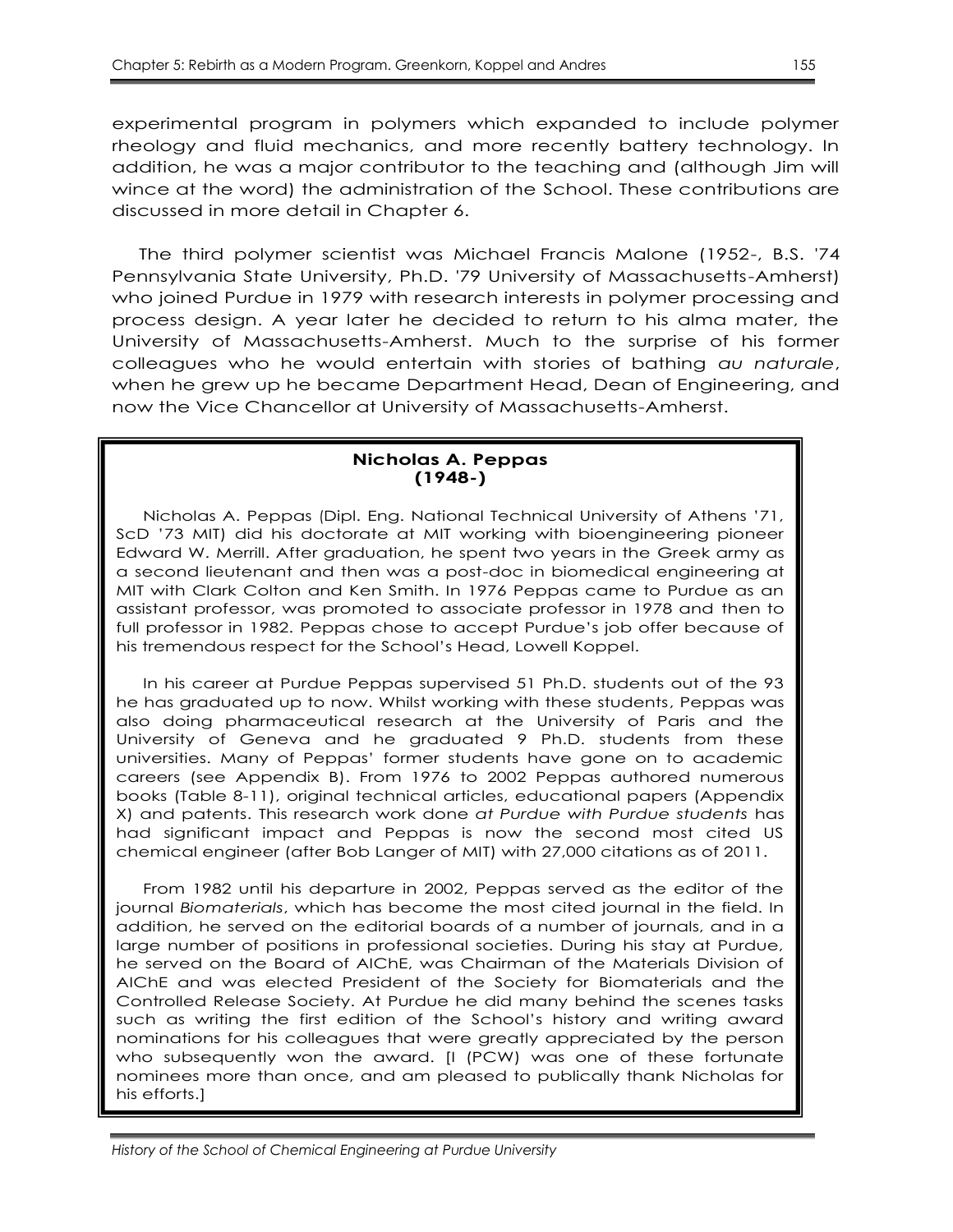In November 1993 Peppas was named the Showalter Distinguished Professor of Biomedical Engineering at Purdue [This professorship honors Ralph W. and Grace M. Showalter and was assigned to the BME Department where Nicholas had a 0% appointment]. While at Purdue he received a number of other Purdue and national research (Tables 8-4 and 8-7) and teaching awards (Tables 7-2 to 7-4). He was awarded honorary doctorates from the University of Ghent in Belgium (1999), the University of Parma in Italy (2000) and the University of Athens in Greece (2000). In 2002 Peppas left Purdue to become the Fletcher Stuckey Pratt Chair in Engineering at the University of Texas-Austin, Professor of Chemical Engineering, Biomedical Engineering and Pharmacy, and (since 2009) the Chairman of the Biomedical Engineering Department. A farewell dinner for Prof. Nicholas Peppas was held at the Lafayette Country Club on December 5, 2002. The entire faculty attended to pay tribute to his remarkable contributions to Purdue.

His innovative work and scholarly endeavor at Purdue and then Texas led to his election to several academies. In 2005 he was elected to the National Academy of Pharmacy of France, in 2006 he was elected to the US National Academy of Engineering (Table 8-8) and in 2008 to the Institute of Medicine (which is the US academy of medicine). During its centennial, AIChE named him as one of the 100 "outstanding chemical engineers of the modern era".

Jennifer Sinclair Curtis (BS '83, ChE faculty 1997-2004), who did undergraduate research with Nicholas, and Christopher N. Bowman (BS '88, PhD '91), who did his Ph.D. with Nicholas, wrote a touching tribute in *Chemical Engineering Education, 43*(3), 170-178 (Summer 2009).



**Left:** Elias I. Franses established, shortly after his arrival in 1979, a strong research program in colloid science. **Center**: Linda N.H. Wang in 1983. **Right:** James M. Caruthers (1979 picture).

The great achievements of the Greenkorn/Koppel era were soon recognized nationally. School rankings are by no means an adequate way to evaluate the successes or failures of a School and especially the effectiveness of its educational or research program. They are, however, a sure indicator that one's peers recognize quality changes in a particular institution. Thus, the various academic surveys of the late 1970's and early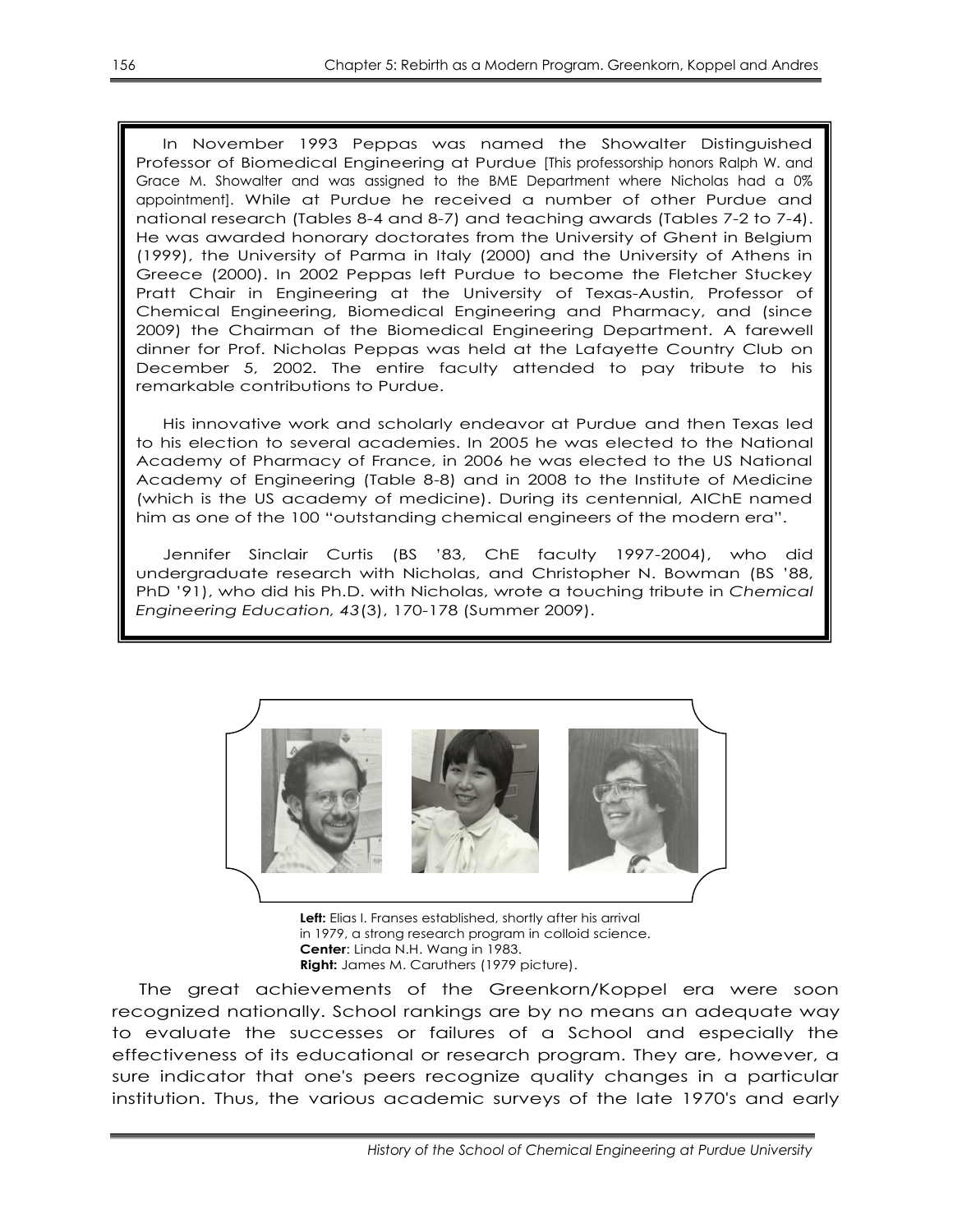1980's are indicative of recognition of progress in the School. Also important are the results of a 1978 evaluation of ChE educational programs by industrial managers<sup>10</sup> in which Purdue Chemical Engineering ranked first with significant difference from the other Schools. Finally, in 1979 the research expenditures of the School were more than \$1,500,000 or about 9% of the total engineering research budget. Rankings are discussed in more detail at the end of Chapters 7 (undergraduate programs) and 8 (graduate programs).

Naturally, Koppel's administration was not without problems. In the late 1970's research space became a grave problem, especially considering that only one of the recently acquired faculty members did not do experiments. This problem reached a critical stage in 1978, at which time space was offered to the School by Dean Hancock in the newly constructed A.A. Potter Building with the provision that the research conducted there would be of "interdisciplinary nature." In the mid-1980's the Potter building housed the research facilities of Professors Tsao in biochemical engineering (including the Laboratory of Renewable Resources Engineering), Caruthers in polymer rheology, Squires in coal gasification, and Andres in materials science. For a period of time (1978-81) the facilities of the Hemodialysis Laboratory, loosely associated with the School under the direction of Steven R. Ash (1945-, B.A. '67, Northwestern University, M.D. '71, University of Kansas), were also used by Professors Barile, Kessler and Wang. Major upgrading of laboratory space was also done in the CMET building with the construction of a modern biochemical engineering lab in 1974, a new catalysis laboratory in 1978, and major facilities for computer terminals between 1980 and 1983. However, the space problem again reached a critical level in the middle 1980s. This difficulty was temporarily resolved in 1989 when the Materials Engineering faculty moved to the new MSEE building.

The second major problem faced by Koppel, indeed by the whole faculty, was the doubling of the undergraduate enrollment in the late 1970's. For those who were students at Purdue in the late 1930's or 1940's, a comparison of undergraduate enrollments will show that the numbers are not that different. However, in 1980 the faculty was much more researchoriented than in 1948, and the large number of graduate students (and therefore the time required for graduate supervision) made these high enrollments almost unbearable. The undergraduate enrollment reached a. maximum in 1982, when 565 sophomores, juniors and seniors were enrolled. The senior class swelled to a high of 176 graduates in 1980, the fourth largest class in the history of the School. These enrollments were observed at a time when the School also had 120 resident graduate students and about 15 to 20 postdoctoral fellows. Significant discussions among the faculty and with the higher administration led to a few solutions, including stricter requirements for admission to the sophomore class in chemical engineering.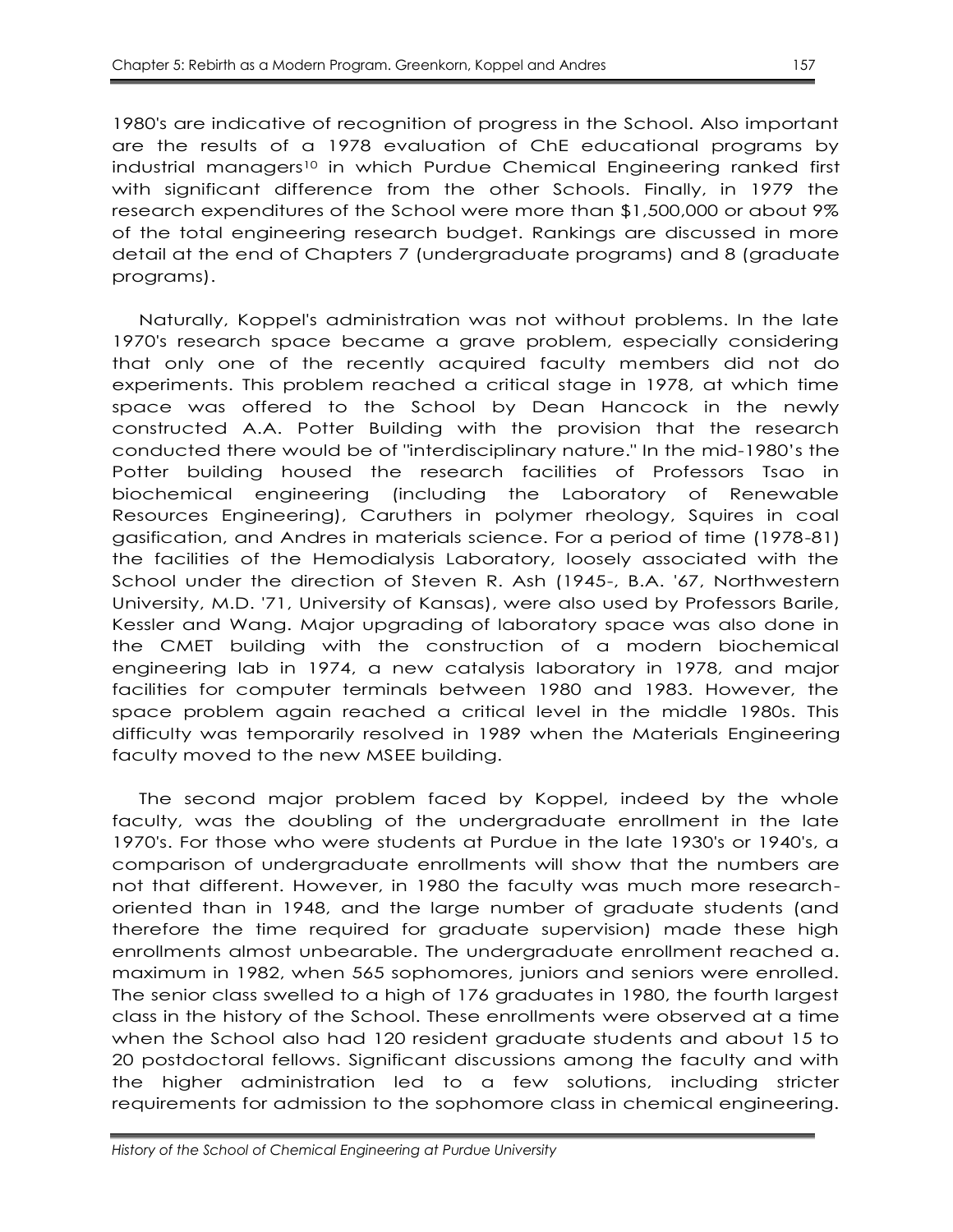These requirements did not produce any serious alleviation of the situation. Instead, they led to an increase of the number of "better" undergraduate students coming to chemical engineering. As in the 1920's (see Chapter 2), the chemical engineering curriculum again developed the reputation of being the most difficult curriculum on campus. After 1983, a dramatic reduction in enrollments occurred, mostly in response to the changing appetite of industry for B.S. chemical engineers.

In the late 1970's it was also recognized that the new generations of graduates, probably because of the demanding curriculum, were somewhat lacking in their writing skills. Koppel and Delgass, who were very sensitive to the need for a truly balanced undergraduate education, led the faculty to again hire an English specialist (Prof. Miller from English had been on the faculty in the 1960's). Frank Stephan Oreovicz (1944-, B.S. '67, M.S. '70 both from Illinois Institute of Technology in Physics, Ph.D. '78 Pennsylvania State University in English) was hired in 1979 as an Education Specialist in Communication. From 1979 until he retired in 2007 Oreovicz made significant contributions to the undergraduate and graduate programs of the School, not only by working directly with students to improve their written and oral communication skills, but also by collaborating with Wankat and to a lesser extent Squires. These collaborations will be discussed in more detail in Chapter 7.

## **Table 5-10. University-wide Teaching Awards for Faculty**

A number of faculty received University-wide awards while at Purdue.

The **Amoco Outstanding Teaching Award** (now the **Murphy Award**) is the highest university-wide recognition for outstanding teaching by a faculty member and is given annually to three faculty members of the University. The recipients from our School are Robert C. Squires in 1981, R. Neal Houze in 2002 and Nicholas Delgass in 2003.

The **Teaching Academy** recognizes professors who have made outstanding contributions to teaching as **Fellows**. ChE fellows are Nicholas Delgass, R. Neal Houze, Robert C. Squires, Venkat Venkatasubramanian, and Phil Wankat.

The **"Helping Students Learn" Award** was established in 1980. Lowell B. Koppel was the 1984 recipient of this award.

The **Teaching for Tomorrow Award** is to encourage outstanding teaching by young faculty. David Corti was a recipient in 2002, and Neal Houze 2003 and Venkat Venkatasubramanian 2004 were Senior Faculty mentors.

The **Sigma Delta Chi Medallion** was given annually to a professor of Purdue who excelled in teaching. The only ChE recipient was John L. Bray, who received it in 1952.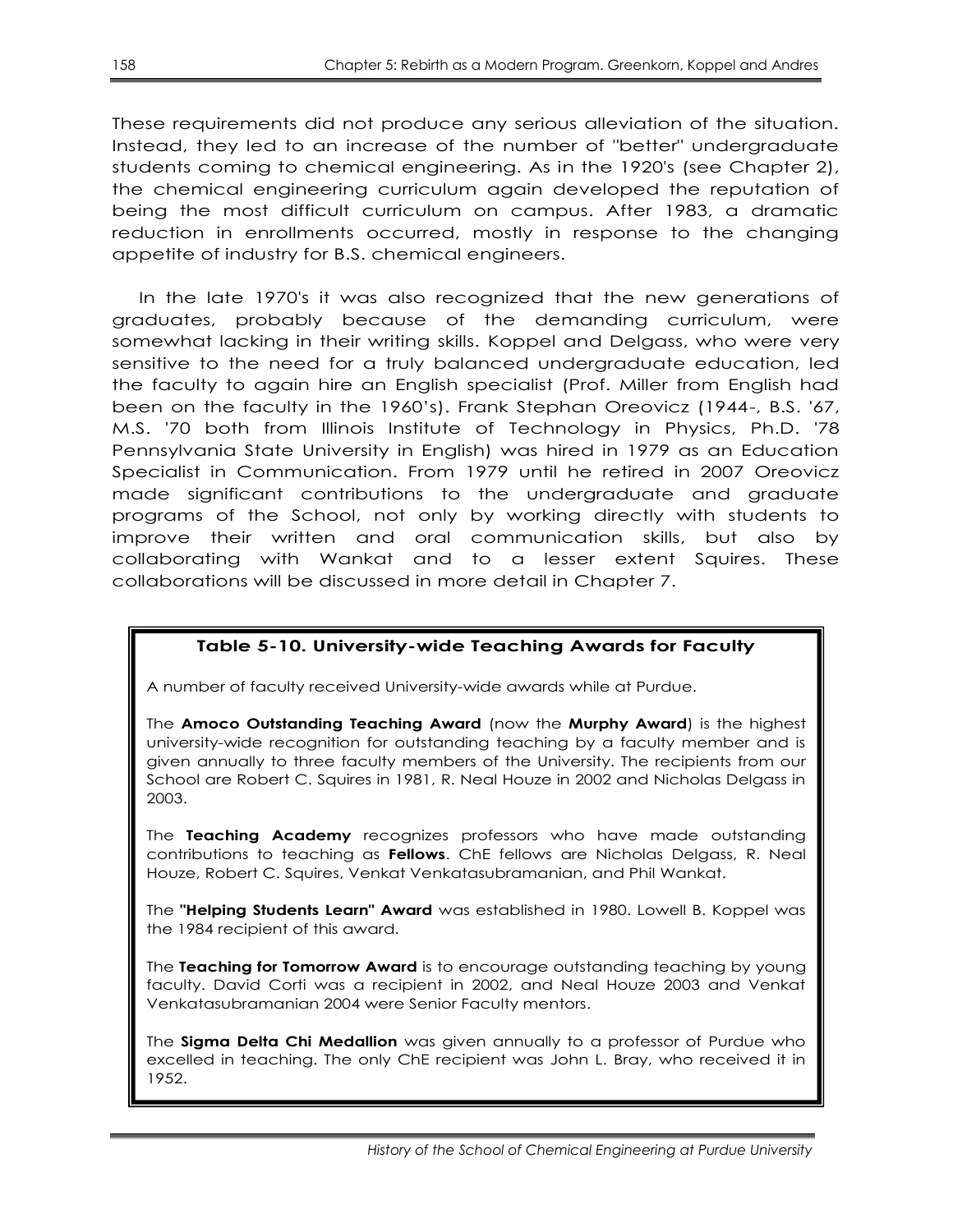## **Robert George Squires (1935-)**

Robert Squires (B.Ch.E. '57 Rensselaer Polytechnic Institute, M.S.E. '58, M.S. Math. '60, PhD. '63, all from the University of Michigan) had studied catalysis under a pioneer scientist of those days, Giuseppe Parravano, who had previously worked in Italy as an assistant to Giulio Natta (Nobel laureate, 1963). Shortly after his arrival in 1962, Squires established an ambitious program in catalysis, working initially with IR spectroscopy and then with other spectroscopic techniques. In the 1970's along with W.N. Delgass he established the catalysis research program of the School which is still a major component of the School's research portfolio.

Although his research interest was in kinetics and catalysis, Squires' teaching interests extended to thermodynamics. Generations of alumni know him as the gifted teacher of ChE 311 (now ChE 211) and ChE 439 (now ChE 348). For years Squires and his wife Carol invited students over to their house, conveniently located within walking distance on Salisbury Street, for informal evening chats with snacks. Other than the Catalyst Club, this was the only informal opportunity many students had to get to know a professor as a person. Squires received almost every important local and national teaching award, including the prestigious 1981 Amoco Foundation Award, now the Murphy award. Squires was the first ChE faculty member to win this award, which recognizes the best University teachers. He won the Shreve prize as the best teacher in ChE six times (1976, 1981, 1987, 1990, 1992, and 1996) and the Potter award as the best teacher in Engineering twice (1977 and 1991). Nationally, Bob won the ASEE Western Electric Award in 1977 and the Chemical Manufacturers Association Catalyst Award in 1985.

In the 1980's and 1990's Squires became interested in developing videos that allowed students to do experiments virtually that were impossible to do in the unit operations laboratory. Working in collaboration with Rex Reklaitis and others, he developed collaborations with a number of companies to produce these videos. The resulting videos were beta tested at Purdue and distributed nationally. For this work Squires and Rex won the Corcoran Award from ASEE ChE Division for best paper in *Chemical Engineering Education* in 1991, and Bob won the ASEE Carlson Award for educational innovation in 1995.

Squires' interest in students led him to accept the position as the coordinator of the ChE Cooperative Engineering Education Program in 1982 when Houze stepped down upon becoming Director of the co-op for all engineering. Bob continued as coordinator of the ChE program until he retired.

Squires was heavily involved in many national societies, including the Industrial and Engineering Chemistry Division of the American Chemical Society, which he served as Chairman\* in 1980, and he was elected a Councilor of ACS.

At the time Bob retired in December 2004, he held the record (42 years) for longevity on the faculty (in 2011 tied with Bob Hannemann and Neal Houze).

\*Squires was the fourth Purdue ChE faculty member who became Chairman of the I&EC Division of ACS. Previously, R.N. Shreve (1943), J.H. Rushton (1953) and E.W. Comings (1956) had served in the same position.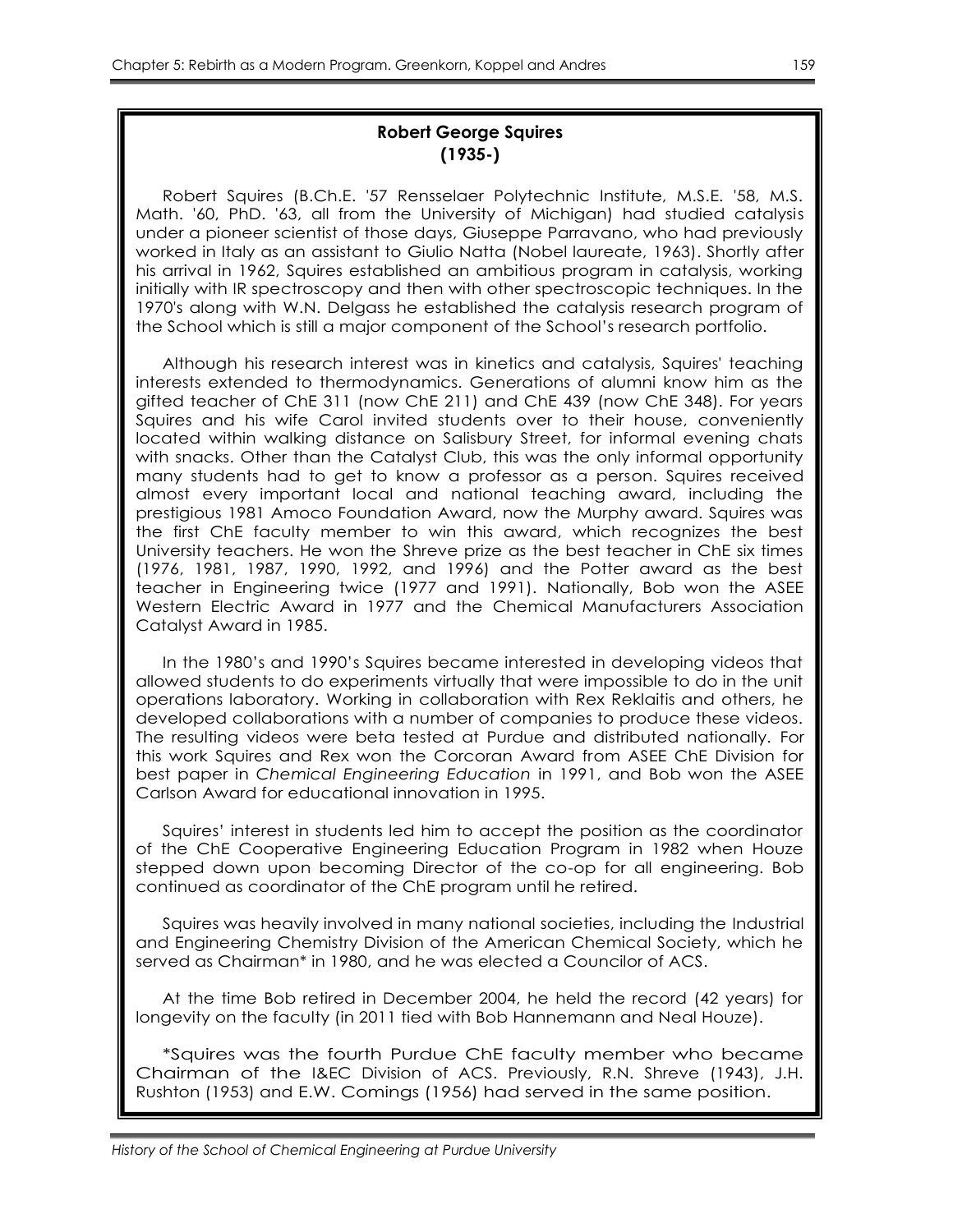In 1979 David Gordon Taylor (1950-, B.Sc. '73 Virginia Commonwealth University, M.Sc. '76 and Ph.D. '79 both from the University of Virginia in Analytical Chemistry) was hired to contribute to the needs of the School for design of sophisticated research equipment. He became Director of Instrumentation and Computer Resources of the School and retired in 2010.

The last two faculty members hired by Koppel, E.I. Franses, and N.H.L. Wang, joined the School in 1979 and 1980, respectively. Their contributions will be briefly introduced here and delineated in more detail in Chapter 6. Elias Iosafat Franses (Dipl. Eng. '74 National Technical University of Athens, Ph.D. '79 University of Minnesota) immediately established an outstanding program in colloid science, contributed greatly to teaching, and for many years ran the ChE Honors program.

Nien-Hwa Linda Wang (B.S. '71 National Taiwan University, M.S. '73 University of Wyoming, Ph.D. '78 University of Minnesota), was hired in 1980 to strengthen the biomedical engineering area. The School was quite fortunate in that, in addition to her expertise in biomedical engineering, it gained a specialist in separations as well. In addition to developing an outstanding research program in separations, Wang served as a role model for three decades of female students.

In October 1980, after seven years in a demanding position, Lowell Koppel announced his intention to step down as Head of the School. A national search was conducted for a new Head and Ronald P. Andres was selected in March 1981. He arrived here in August 1981. Koppel stayed on the faculty as a "senior statesman" and contributed much to the development of the various computer facilities of the School, especially the IBM system. He used this system to establish a new course, ChE 597K, Intermediate Process Control. This course became the most popular elective course of the School in the early 1980's. For his many contributions to education in 1984 Koppel received the University-wide "Helping Students Learn" Award. In July 1985 to the great surprise of most of the faculty, Lowell B. Koppel, the seventh Head of the School, an excellent educator and researcher, and a brilliant administrator, announced his intention to resign. In retrospect, the decision made sense since Lowell had accomplished his goals and when the opportunity arose, he decided this time to leave at the top of his game. He left in August 1985 for Setpoint, Inc. in Houston, Texas. In 1994 he was awarded the *Chemical Engineering* magazine Personal Achievement award. When Setpoint merged with Aspen Technology, he became a Vice President of Aspen Technology.

The history of the School, under the Headship of Ronald P. Andres, is one of continuing educational and research achievements by the faculty and students. A gifted experimentalist and theoretician from Princeton University,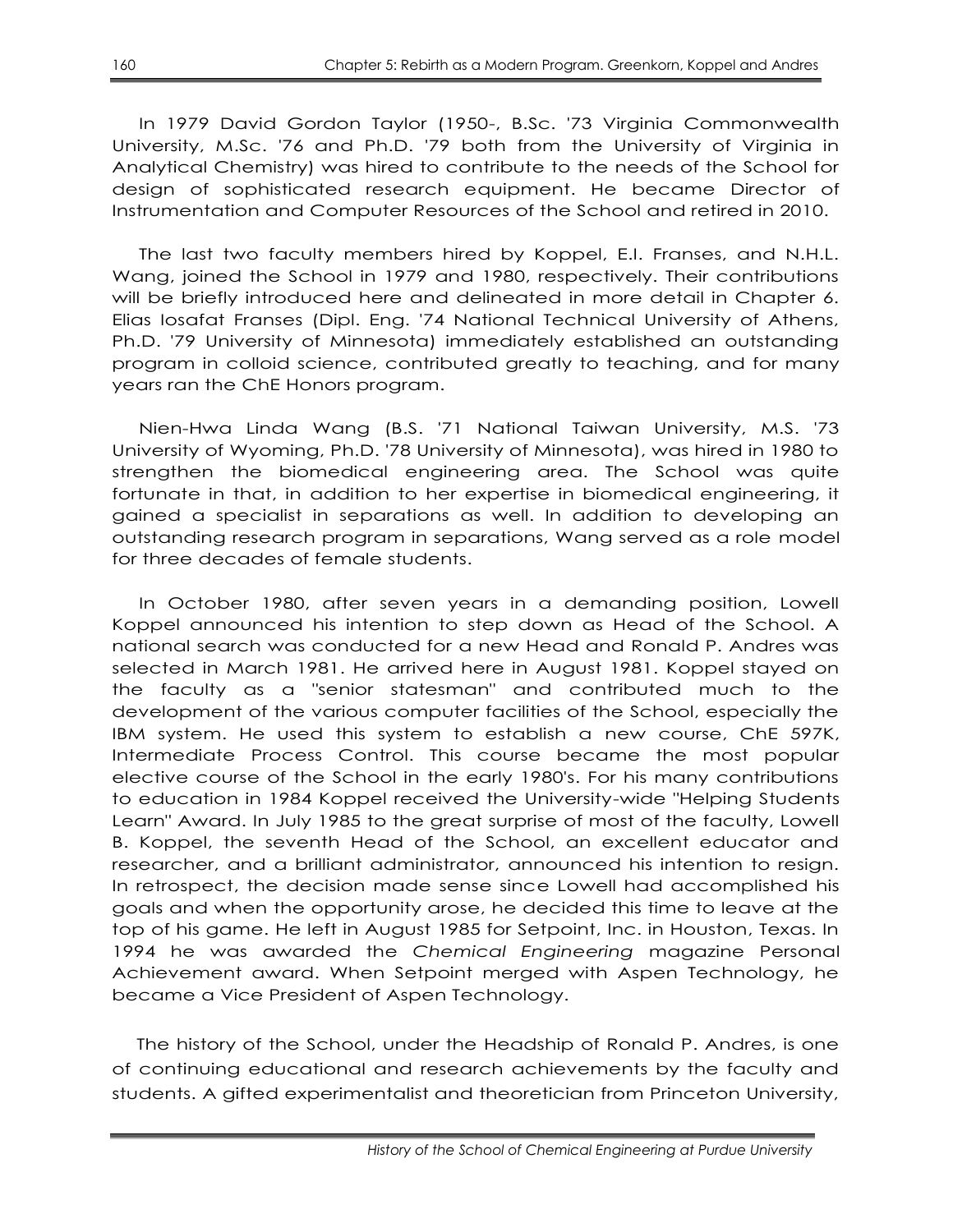Andres transferred here his conviction that chemical engineers should concentrate on a balanced program of fundamental and applied research with special emphasis on frontier-technological problems such as semiconductors and VLSI systems, genetic engineering, bioengineering, advanced separations and computer aided design. Along with his heavy administrative load he kept an active research program with five to six graduate students. After stepping down as Head in 1987, he increased his research productivity.

> W. Nicholas Delgass (right) and Gintaras V. Reklaitis (left), the two Stanford educated faculty members, in 1982.



Christos George Takoudis (1954-, Dipl. Eng. '77 National Technical University of Athens, Ph.D. '82 University of Minnesota), the first addition under Andres, arrived at Purdue as an assistant professor in November 1981. A former student of Lanny D. Schmidt and Rutherford Aris, he developed a significant research program in catalytic and non-catalytic reaction engineering, which includes both elegant mathematical analysis and sophisticated experimental techniques. He also worked in polymerization reaction engineering and particularly in semiconductor and VLSI technology. Takoudis contributed significantly to the graduate educational program especially in the reaction engineering area and developed the first course in the School on semiconductors and VLSI technology. He was promoted to associate professor in 1987 and to professor in 1995. He also served as Chair of the Undergraduate Curriculum Committee. In 1996 he joined the relatively new department of Chemical Engineering at the University of Illinois-Chicago (UIC) to help build and grow that department, and in 2005 he accepted a joint appointment with the Department of Bioengineering at UIC.

> Christos G. Takoudis came to Purdue in 1981 and did important work in the area of reaction engineering.

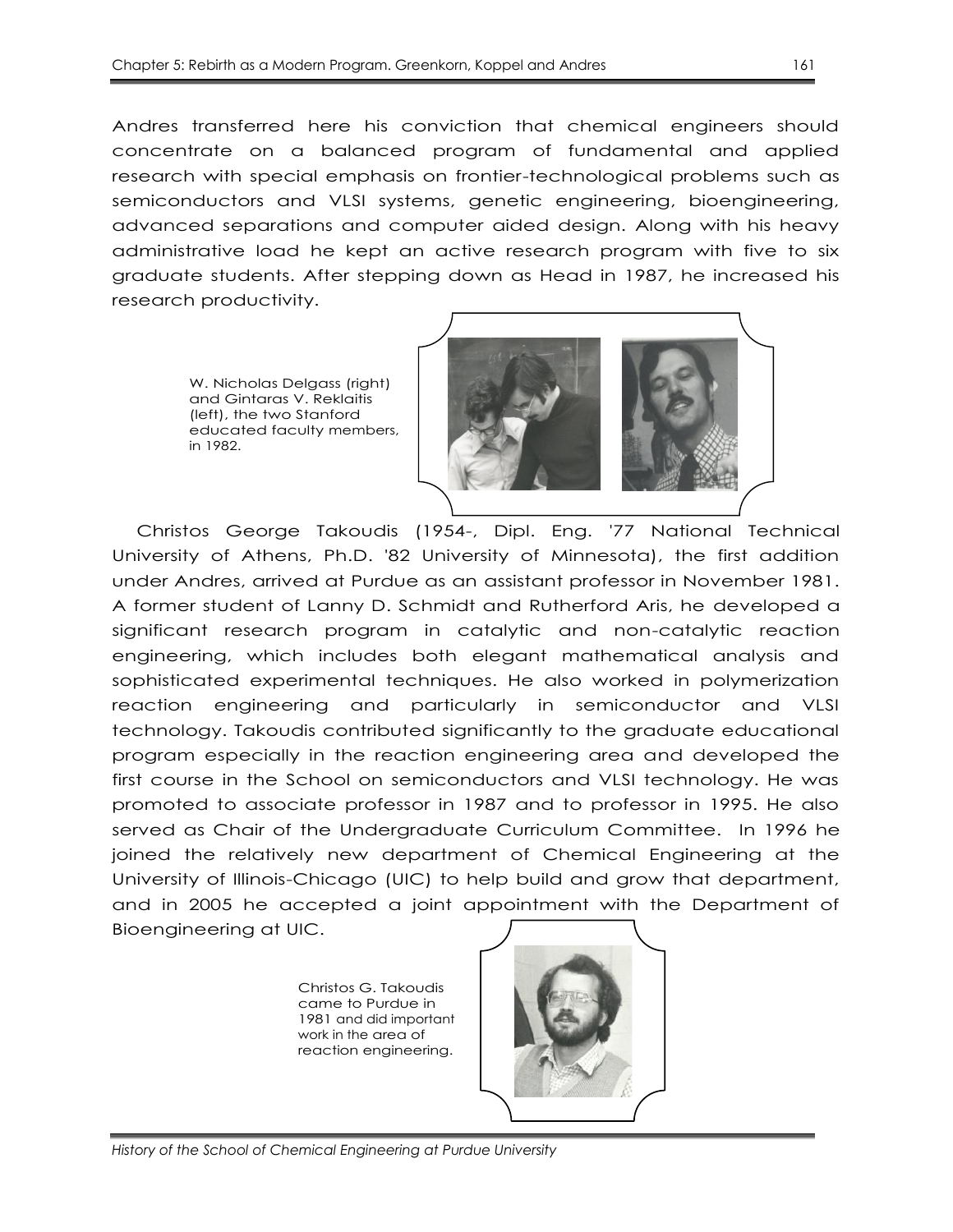#### **Ronald Paul Andres (1938-)**

The eighth Head of the School, Ronald P. Andres, was born in Chicago on January 9, 1938. He was educated at Northwestern University (B.S. '59) and at Princeton University (Ph.D. '62), being the last Ph.D. student of Prof. Michel Boudart before Boudart moved to the University of California at Berkeley. Andres became Assistant Professor of Chemical Engineering at Princeton University in 1962 and rose through the ranks until July 1981 when he moved to Purdue University. He was a Visiting Professor at IIT, Kanpur, India (1970) and at the University of Eindhoven, the Netherlands (1974).

Professor Andres' research includes molecular analysis of reaction kinetics and catalysis. He has contributed to a number of research areas including molecular cluster chemistry, aerosol physics, nucleation and atmospheric chemistry. A more than casual interest in control theory developed into a research area when, after the untimely death of Leon Lapidus at Princeton, he undertook the supervision of several of the latter's graduate students.

After his arrival at Purdue, Andres directed his efforts and enthusiasm towards the further development and strengthening of certain technological frontier research areas such as computer-aided design and control, biochemical and genetic engineering, advanced reaction engineering, microlithography and VLSI processes, and colloid and surface science. In collaboration with L.B. Koppel and G.V. Reklaitis he was instrumental in bringing to the School new major computer facilities for education and research.

Administratively, Andres was faced with the same problems faced by any major ChE School in this country, that is, lack of space, renewal of research equipment becoming rapidly obsolete, and decreases in federal research funding for fundamental research. He inherited the space problems of the Koppel administration and the helpful but inadequate solution of spreading chemical engineering research among several buildings. Planning for the partial solution to the space crunch – moving MSE to the under-construction MSEE building – was started, but did not come to pass until 1989. In addition, Andres always enjoyed his research and working with his graduate students more than doing routine administrative tasks. In the summer of 1987 Andres announced that he would step down as Head of ChE. In August 1987 Dean Yang appointed Prof. Rex Reklaitis as the Interim Head of ChE, and Andres returned to a happy life as an Engineering Research Professor.

As a creative researcher generating new ideas Andres is almost without peer in the School. Although he retired in 2004, he remains very active in his research. In 2006 he received the AIChE Nanoscale Science and Engineering Forum Award, and in 2007 he received the Purdue Research Foundation Invention Recognition Award. He has been awarded four patents and is the author of approximately 110 publications, including the 1996 classic on "Self-assembly of a two-dimensional superlattice of molecularly linked metal clusters‖, *Science, 273*, 1690-1693 (1996), which, according to the Web of Knowledge, is the most highly cited article in the history of the Purdue ChE Department with 878 citations.

The second and last hire during Andres' administration was Jin Ho Seo (1953-, BS '76 Seoul National University, MS '78 KAIST, Ph.D. '85 Cal Tech) who came to Purdue in 1986. His research with Prof. Jay Bailey on using flow cytometry to understand recombinant organisms fit in very well with the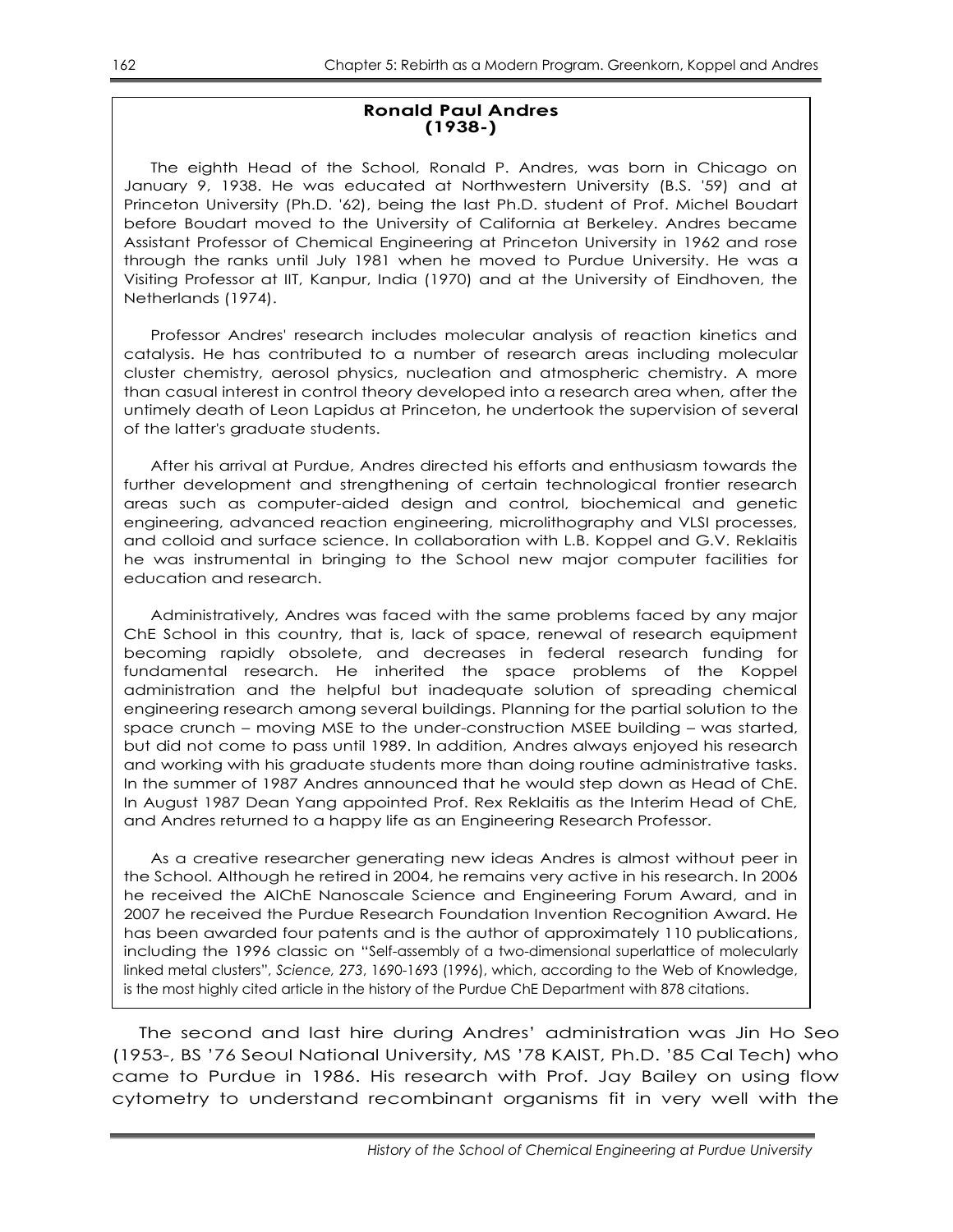biochemical engineering research group. He started research that later blossomed into world-renowned research at Seoul National University after he left Purdue in 1989. He is now Director of the Bio-Molecular Engineering Laboratory in Food Science & Technology in the Dept. of Food & Animal Biotechnology in the College of Agricultural and Life Science at Seoul National University, South Korea.

The last few years of Andres' administration were years of reserved confidence. One of the major changes during Andres' administration was a revision of the undergraduate program which has led to the plan of study included as Appendix I. Also during Andres' administration the ChE Honors program was established as an alternative educational program for highly motivated seniors, particularly those interested in graduate school. Thus, in 1985 the first six students participating in this program graduated with B.S. theses performed under the direction of D. Ramkrishna, G. Tsao, L. Wang, and S. Ash. The ChE Honors program continues with the changes that since both Purdue University and the College of Engineering instituted honors programs in the 2000s, the ChE honors program now meshes with these programs (see Chapter 7 for more details on the ChE Honors program).



Ronald P. Andres, the eighth Head of the School.

Nationally, in 1985, a committee was formed by the National Research Council to prepare a report on Chemical Engineering Frontiers: Research Needs and Opportunities. Headed by Professor Neal R. Amundson of the University of Houston, the committee consisted of subcommittees in each of the seven frontier research areas identified: Biochemical and Biomedical Engineering (Arthur E. Humphrey, chair, Lehigh University); ChE Aspects of Advanced Structural Materials (Arthur B. Metzner, chair, University of Delaware); ChE Aspects of Electronic, Photonic and Recording Materials and Devices (Larry F. Thompson, chair, AT & T Bell Laboratories); Computer-Assisted Process and Control Engineering (Arthur W. Westerberg, chair, Carnegie-Mellon University); Energy and Natural Resources Processing (Keith W. McHenry, Jr., chair, Amoco Oil); Environmental Protection, Safety and Hazardous Materials (Adel F. Sarofim, chair, MIT); Surface and Interfacial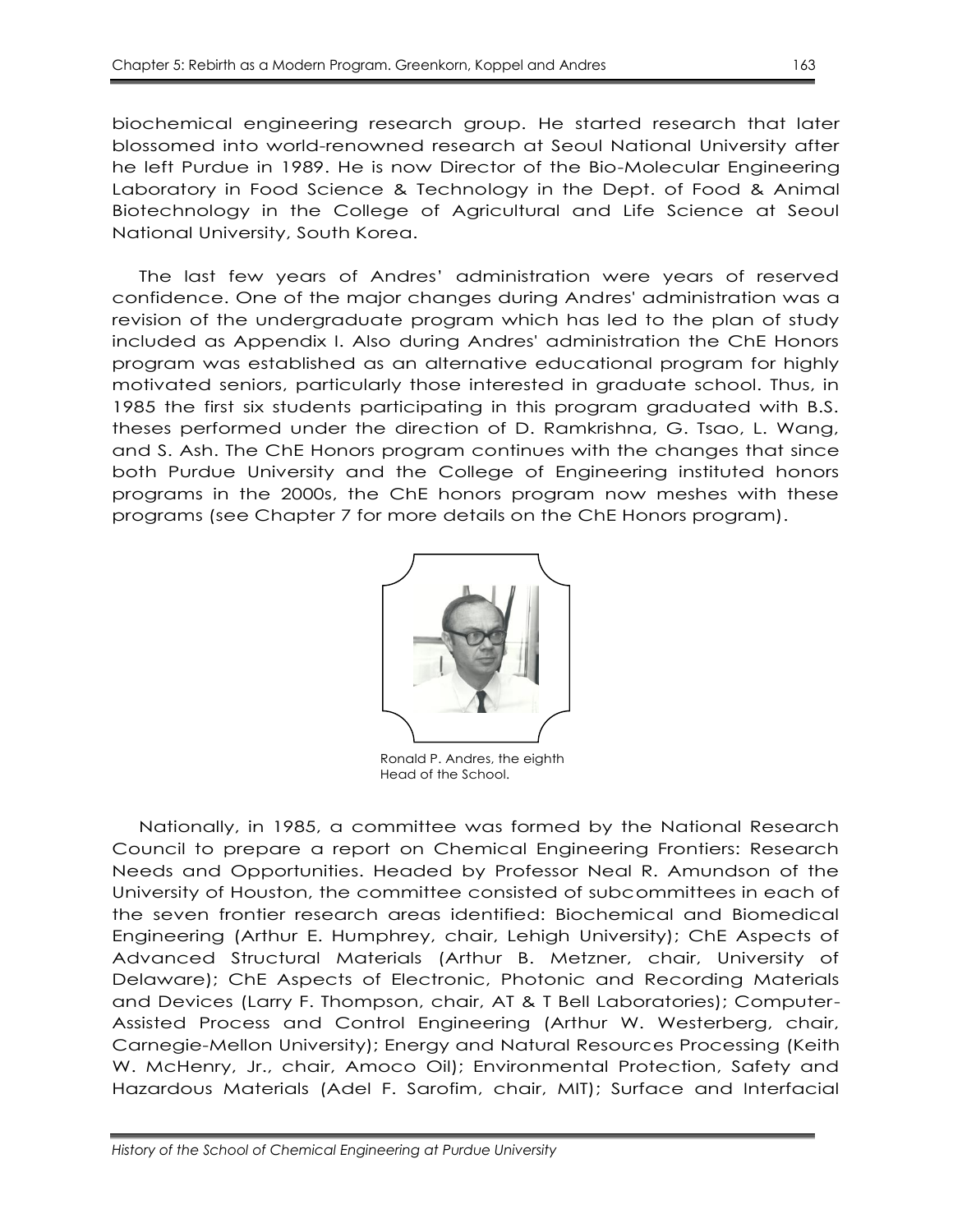Engineering (Alexis T. Bell, chair, University of California at Berkeley). In November 1985 the first monumental suggestions of the Amundson Committee were presented at the Chicago AIChE meeting.

The titles of the seven subcommittees offer a good identification of the main research areas that attracted the interests of chemical engineering researchers in the mid-1980s. The Amundson study was aimed at a variety of audiences including perspective students of chemical engineering, the chemical engineering community itself, and lawmakers at all levels of government. Its final report was published in 1988<sup>12</sup> although there were significant discussions before this<sup>13</sup>. This report had a profound impact on ChE research for a period of years<sup>14</sup>. The accuracy of some of the predictions of the report is remarkable since many of the areas highlighted remain key research areas in 2011 and are significant parts of the 14 Grand Challenges for Engineering developed by the National Academy of Engineering<sup>15</sup> although the structure of the Amundson report and of the Grand Challenges is different. The report recommended retaining the core of chemical engineering in the undergraduate curriculum and that new faculty should have strength in the frontier areas. To a large extent the School followed these recommendations.

During Andres' administration the 75<sup>th</sup> Anniversary Celebration of the School was planned and held. Throughout 1986 a 75<sup>th</sup> Anniversary Seminar Series was planned by a committee consisting of Kessler, Peppas and Reklaitis. A number of well-known academic and industrial speakers with Purdue connections were invited to speak. The academic speakers, many of whom have been discussed frequently in this history, were Profs. George Bankoff, Carroll Bennett, Donald Coughanowr, Martin Feinberg, Samuel Hite, Ganesh Laddha, Duncan Mellichamp, Gary Poehlein, Henry Ramey, Robert Reid, V. P. Shih, Joe M. Smith, Peter G. Smith, Hendrick Van Ness, and Jaime Wisniak. The equally august list of industrial speakers included Robert Forney, Donald Hannemann, James Henderson, Maurice Lorenz, Paul Oreffice, A. K. S. Raman, James Schorr, and Vern W. Weekman, Jr. Letters of congratulation signed by President Ronald Reagan and Governor Robert Orr were received and displayed.

The first edition of this History was prepared by Prof. Peppas with the able assistance of then PhD student Ronald S. Harland (BS '83, PhD '88). The preparation of the History took many hours of patient digging for information in the archives (see text box) and other sources. Fortunately, this work has made the preparation of the second edition immensely simpler.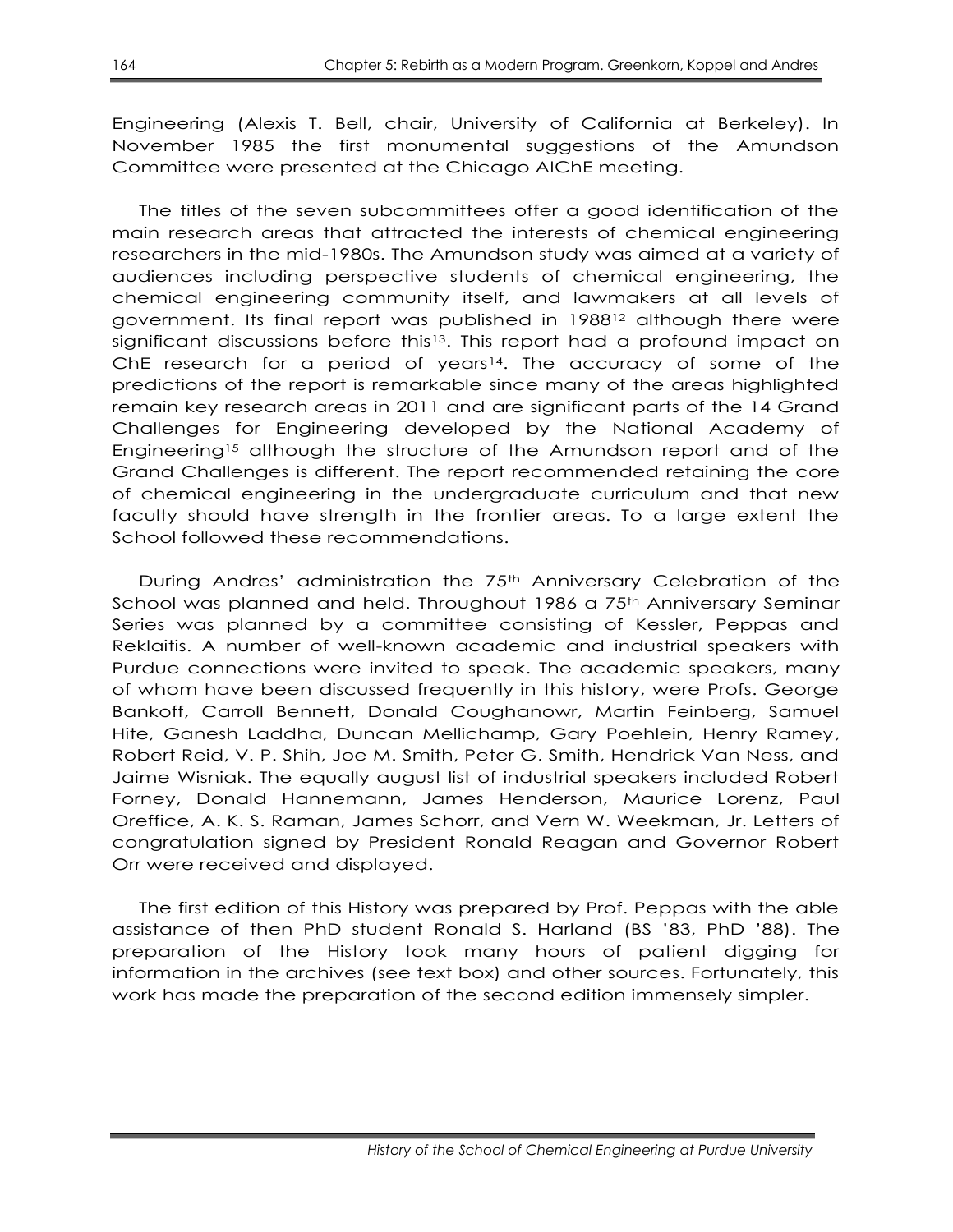|                                  | OFFICE OF THE GOVERNOR                                                                                                                                                                                                                                                                                                                                                                                          |
|----------------------------------|-----------------------------------------------------------------------------------------------------------------------------------------------------------------------------------------------------------------------------------------------------------------------------------------------------------------------------------------------------------------------------------------------------------------|
|                                  | INDIANAPOLIS, INDIANA 46204-2797                                                                                                                                                                                                                                                                                                                                                                                |
| ROBERT D. ORR<br><b>GOVERNOR</b> |                                                                                                                                                                                                                                                                                                                                                                                                                 |
|                                  | April 25, 1986                                                                                                                                                                                                                                                                                                                                                                                                  |
|                                  |                                                                                                                                                                                                                                                                                                                                                                                                                 |
| GREETINGS:                       |                                                                                                                                                                                                                                                                                                                                                                                                                 |
|                                  | On behalf of the citizens of the State of Indiana, I am pleased to send<br>greetings to the students, faculty and professional engineers meeting<br>today in observance of the 75th anniversary of the School of Chemical<br>Engineering of Purdue University.                                                                                                                                                  |
|                                  | Economic and social realities of modern society pose serious challenges<br>to all of us--especially to those, like engineers, who have accepted<br>special responsibilities for the well being and progress of all our<br>people. To a great extent, the advancement of our state and nation<br>depends on our ability to utilize technical knowledge and to expand<br>the frontiers of science and technology. |
|                                  | As you celebrate this significant anniversary, I congratulate you on<br>the many achievements of Purdue's chemical engineers. I also challenge<br>you to seek even greater accomplishments in the future so that chemical<br>engineering can make even more contributions to our state and nation.                                                                                                              |
|                                  | Sincerely,<br>ORR<br>Governor                                                                                                                                                                                                                                                                                                                                                                                   |
| RDO: ish                         |                                                                                                                                                                                                                                                                                                                                                                                                                 |

**Above** Letter from Indiana Governor Robert Orr celebrating the School's 75<sup>th</sup> anniversary. **Below:** Letter from President Ronald Reagan celebrating the School's 75<sup>th</sup> anniversary

| THE WHITE HOUSE                                                                                                                                                                                                                                                                                                                                               |
|---------------------------------------------------------------------------------------------------------------------------------------------------------------------------------------------------------------------------------------------------------------------------------------------------------------------------------------------------------------|
| <b>WASHINGTON</b>                                                                                                                                                                                                                                                                                                                                             |
| April 14, 1986                                                                                                                                                                                                                                                                                                                                                |
|                                                                                                                                                                                                                                                                                                                                                               |
| I take great pleasure in extending warm<br>greetings to all those gathered at Purdue<br>University to celebrate the 75th Anniversary<br>of the School of Chemical Engineering.                                                                                                                                                                                |
| The vital concerns of today's complex world<br>pose formidable challenges to engineers. Our<br>prosperity, national security, and ability to<br>compete in world markets are directly related<br>to our technological capability. The rapid<br>pace of scientific discovery and technological<br>change demands the very best from our<br>chemical engineers. |
| It is fitting on this occasion to recount with<br>pride yesterday's achievements, but we must<br>also look ahead to tomorrow's challenges. I<br>am confident that chemical engineers from Purdue<br>will remain on the cutting edge of efforts to keep<br>America in a position of technological world<br>leadership.                                         |
| Nancy joins me in congratulating you on your<br>distinguished service to our nation. We wish<br>you every success in the future. God bless<br>vou all.                                                                                                                                                                                                        |
| Rouald Reagan                                                                                                                                                                                                                                                                                                                                                 |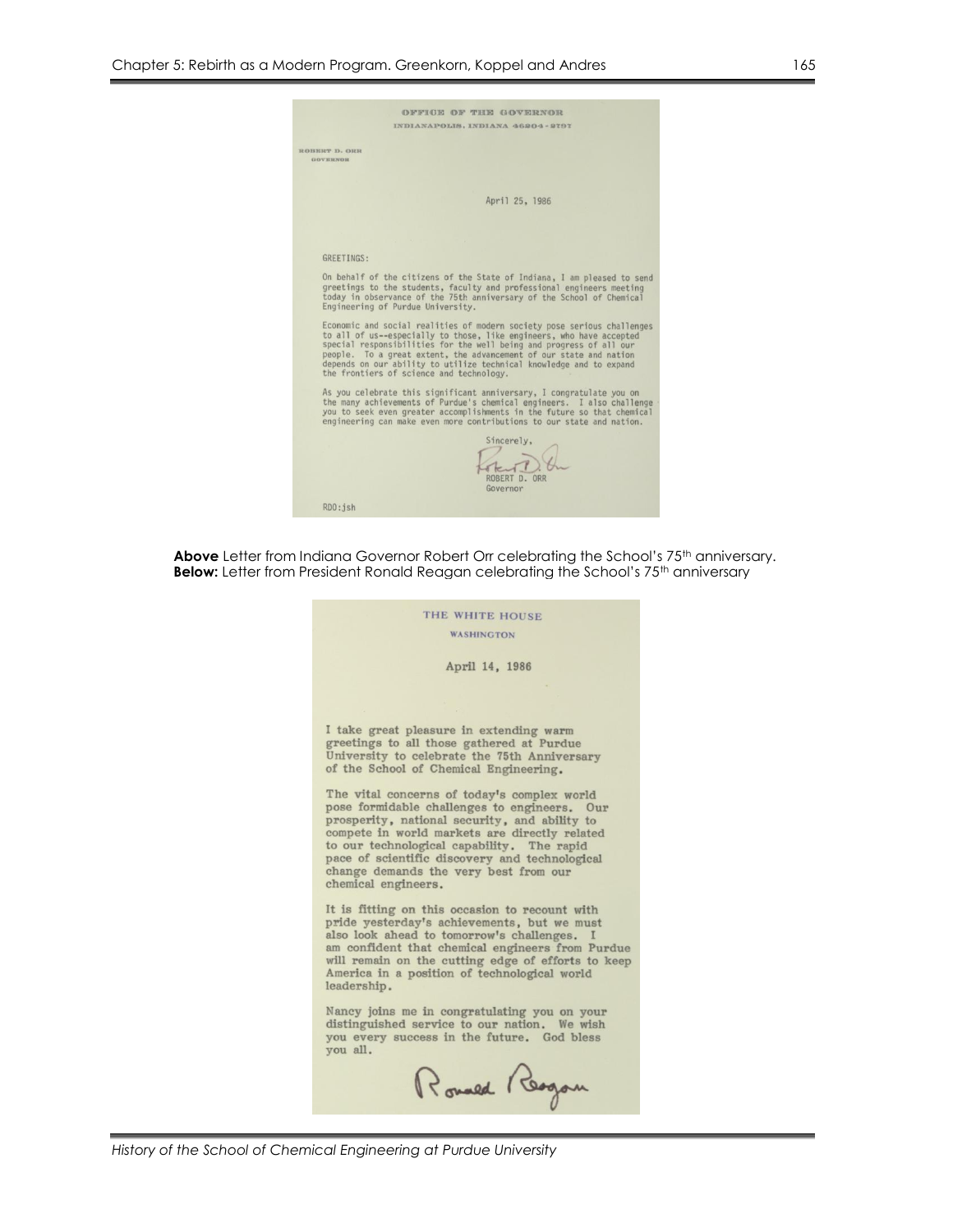#### **The Archives of the School of Chemical Engineering**

The Archives of the School of Chemical Engineering comprise a wide range of items from the early and more recent days of the history of the School. The original registration files of all the B.S. graduates from 1909 until the present have been kept. For the early years (1909-1950) Professor Shreve personally added in the files all types of informational material about the career of the alumni, from newspaper clips to letters and biographies. The alumni files are again rich with career material for the years 1965-present. Similar files exist for all the M.S. and Ph.D. graduates.

Most of the early correspondence of the faculty members is lost, excluding some scattered letters of Professor Bray (especially for the period 1935-1951) which can be found both in the Archives of the School and in a special file of the School of Materials Engineering. The correspondence of Professor Shreve including a description of many of his activities before he joined Purdue is detailed and well kept for the years 1919-1939. Selected correspondence from later years is kept at the Engineering Administration Building in a special collection. No correspondence of Professors Lovell, Maxwell, Leckie, Serviss and others in the pre-1945 years has been kept. This is probably due to an unfortunate 1967 administrative decision which led to Professor Shreve's reading all the old files and disposing of "about ninety percent (of the material) as being no longer of interest."<sup>11</sup> Of the letters of Professor Peffer only a small portion (1930-33) is available in the Archives.

For the post-1945 years a few selected letters and other items of the faculty members have been kept in the Archives. However, the files of Professor Rushton have been preserved. After Prof. Peppas left in 2002, no attempt was made to systematically collect information. Peppas continues to keep at Austin, TX numerous letters written to by pre-1940 alumni during the period of the preparation of the first edition of this history book. In addition he has kept a complete listing of all faculty meeting minutes (1976-2002), seminars, interview files as well as all publication titles and citations from 1976 to now.

A collection of all the books published by Purdue ChE faculty can be found in the Goss Room in the Engineering Library and a few rare manuscripts are available from the Special Library Collection of Purdue in the second floor of the Stewart Center, including thirteen boxes with the post-1945 correspondence of Professor Shreve.

ChE faculty minutes have been kept only after 1968, and other educational material, such as schedules and announcements, has been lost.

The theses of the students can be found in the Engineering Library, excluding the old B.S. theses which are available in the Special Library Collection and one or two M.S. theses of the 1920's which can be found in the Chemistry Library.

Finally, the best sources for old (pre-1950) photographs are the collections of Debris and other books of the Special Library collection, and the collection of former Professor E. Kohl kept in the Department of Agriculture. The excellent photographic collection of Alden Emery is the best post-1950 source of pictures about the life of the School, the students and the faculty. The old pictures decorating the corridors of the CMET buildings in the 1940's and 1950's have also been kept in the Archives.

We were unable to find any historical equipment from Peffer's days, including his famous roll-top desk, which according to Bray was still available in the building in 1951.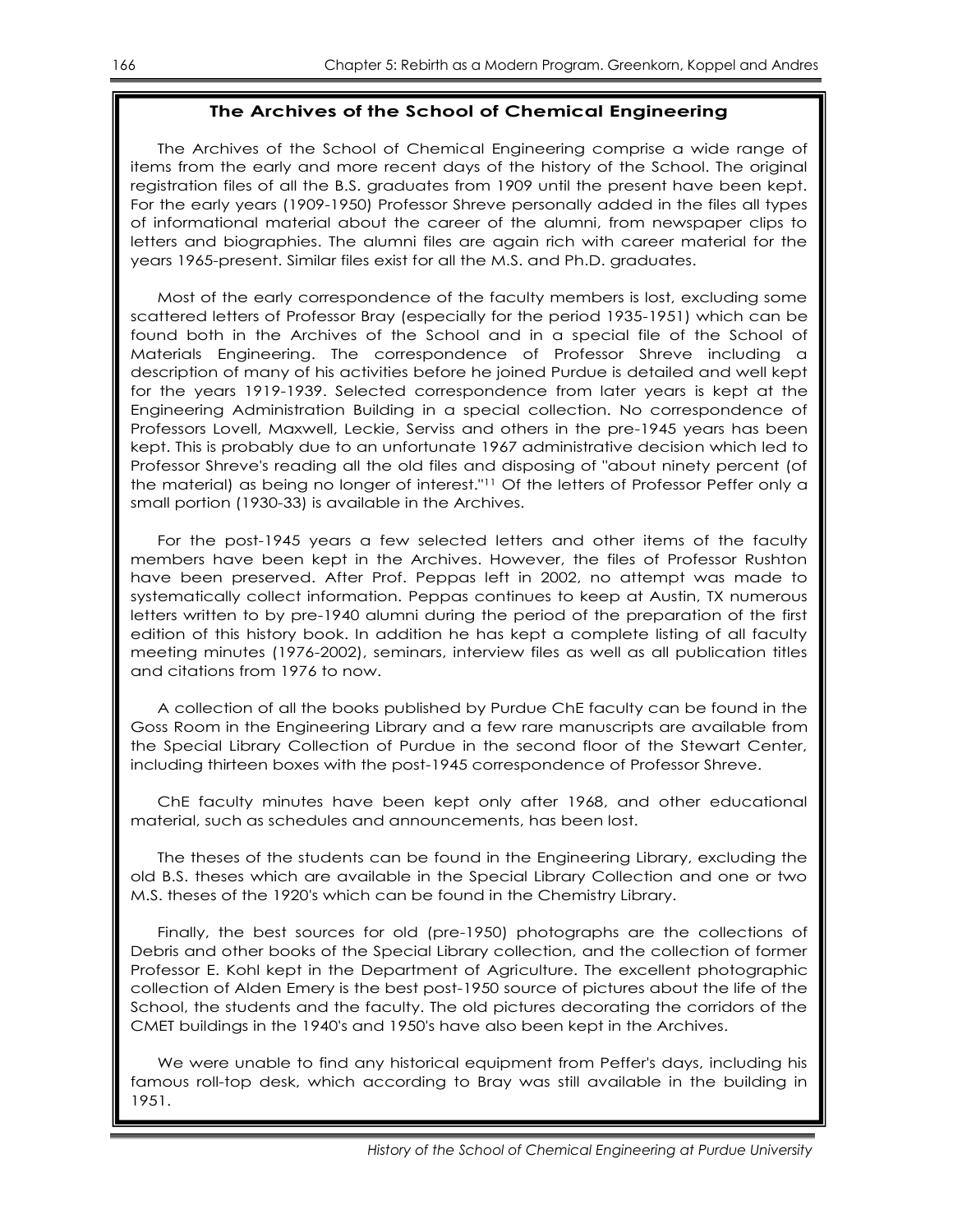#### **Alumni of Chemical Engineering**

The products of research universities are knowledge and educated students. The greatest impact of the School has been through the contributions of our alumni. We are justly proud of their contributions both in chemical engineering and in a variety of other careers. Some of the contributions of alumni have been celebrated with Outstanding Chemical Engineer Awards, with Distinguished Engineering Alumni Awards, and with the highest recognition the University can bestow, Honorary Doctorates. The distinguished winners of these awards are listed here. Unfortunately, there are many alumni who have made equal contributions, but since the School is unaware of them we have been unable to celebrate their accomplishments.

Purdue University did not start to award honorary doctorates until the 1940's. Unlike some universities, Purdue has always given this award out quite sparingly. Most years, two or three and very occasionally four honorary doctorates are awarded in engineering. Thus, the record of Chemical Engineering alumni in receiving these awards is quite remarkable.

Distinguished Engineering Alumni (DEA) awards were first awarded in 1964. After some initial catch-up of very deserving alumni, the steady state rate has been approximately ten awards per year, which means less than one per cent of all alumni will win this award. Any year that ChE alumni win more than one award is a good year.

The most recent award is the Outstanding Chemical Engineer Award that was started in 1988. In 1993 the School decided to have a special ceremony and award this award to all previous winners of DEA and Honorary Doctorates. Approximately three awards are awarded per year, which represents less than three per cent of graduates.

| <b>Table 5-11. Outstanding Chemical Engineer Award Recipients</b> |                   |      |                        |  |
|-------------------------------------------------------------------|-------------------|------|------------------------|--|
| 1988                                                              | Albert Bernard    | 1989 | Robert Bringer         |  |
| 1989                                                              | Robert Henson     | 1989 | William Schmitt        |  |
| 1990                                                              | William Madar     | 1990 | Robert Postlethwait    |  |
| 1990                                                              | Norman Priutt     | 1991 | Donald Hannemann       |  |
| 1991                                                              | Linda Huff        | 1991 | Rohit Khanna           |  |
| 1992                                                              | Alan Fox          | 1992 | Robert LaFortune       |  |
| 1993                                                              | S. George Bankoff | 1993 | William Bares          |  |
| 1993                                                              | Andrew Barnes     | 1993 | Robert Becherer        |  |
| 1993                                                              | Donald Brophy     | 1993 | <b>Bernard Butcher</b> |  |
| 1993                                                              | John Ciborski     | 1993 | Alexander Clarke       |  |
| 1993                                                              | Robert Covalt     | 1993 | Robert Forney          |  |
| 1993                                                              | Robert Gadomski   | 1993 | <b>Bruce Gonser</b>    |  |
| 1993                                                              | Frederick Haas    | 1993 | William Harris, Jr.    |  |
| 1993                                                              | James Henderson   | 1993 | John Hesselberth       |  |
| 1993                                                              | Thomas Hodgson    | 1993 | John Horner            |  |
|                                                                   |                   |      |                        |  |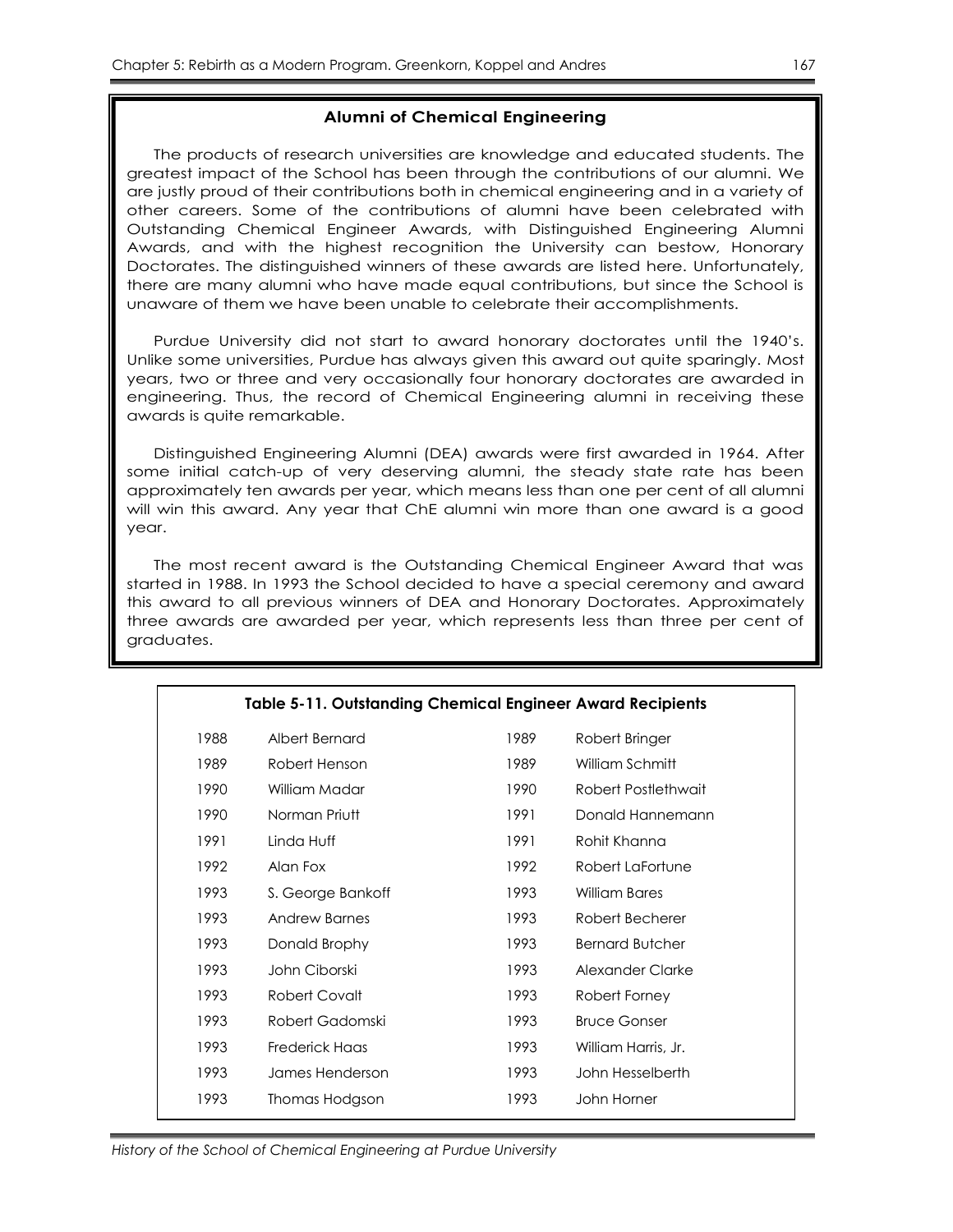| 1993 | <b>Harold Hunsicker</b> | 1993 | Roberto Lee              |
|------|-------------------------|------|--------------------------|
| 1993 | A.W. Lutz               | 1993 | John Lux                 |
| 1993 | Tom Maliszewski         | 1993 | J. Timothy McGinley      |
| 1993 | Roger Moser             | 1993 | Gordon Mounts            |
| 1993 | Randall Murill, Jr.     | 1993 | Paul Oreffice            |
| 1993 | Donald Orr              | 1993 | Michael Ramage           |
| 1993 | Henry J. Ramey, Jr.     | 1993 | Robert Reid              |
| 1993 | Harold Ritchey          | 1993 | John Roorda              |
| 1993 | Samuel Salem            | 1993 | Dave Schornstein         |
| 1993 | James Schorr            | 1993 | Yen-Ping Shih            |
| 1993 | John Siegesmund         | 1993 | <b>Edward Steinhoff</b>  |
| 1993 | Miller Swaney           | 1993 | Joseph Temple, Jr.       |
| 1993 | <b>Francis Theis</b>    | 1993 | Vern Weekman             |
| 1993 | Maynard Wheeler         | 1993 | Robert Wheeler           |
| 1993 | Robert Winslow          | 1993 | William Wishlinski       |
| 1993 | Jamie Wisniak           | 1994 | Deborah Grubbe           |
| 1994 | <b>Richard Hazleton</b> | 1994 | Lowell Koppel            |
| 1994 | Phillip Krug            | 1994 | John Lillich             |
| 1994 | Joe Stewart             | 1994 | William Young            |
| 1995 | R. William Eykamp       | 1995 | Che-I Kao                |
| 1995 | Craig McLaughllin       | 1995 | William Smith            |
| 1996 | Robert Buckman          | 1996 | Chin-Tien Liou           |
| 1996 | David Rea               | 1996 | <b>Thomas Storer</b>     |
| 1996 | S. Margaret Willoughby  | 1997 | Frank Becker             |
| 1997 | Andrew Crowe            | 1997 | Eleftherios Papaoutsakis |
| 1998 | Guy Camarata            | 1998 | <b>Charles Kline</b>     |
| 1999 | <b>Todd Gehr</b>        | 1999 | Stanley Gembicki         |
| 1999 | <b>Richard Grabham</b>  | 1999 | <b>Emily Liggett</b>     |
| 1999 | David Pershing          | 2000 | <b>Robert Davis</b>      |
| 2000 | Abbie Griffin           | 2000 | Robert Hannemann         |
| 2000 | Robert McNeeley         | 2001 | Max Downham              |
| 2001 | <b>Donald Dunner</b>    | 2001 | Jeffrey Hemmer           |
| 2001 | Jay Ihlenfeld           | 2001 | <b>Brian Stutts</b>      |
| 2002 | <b>Michael Graff</b>    | 2002 | Donald Lamberson         |
| 2002 | Michael Ott             | 2002 | Nicholas Peppas          |
| 2002 | Ellen Tobias            | 2003 | <b>Paul Dickensheets</b> |
| 2003 | Ben Lipps, Jr.          | 2003 | Tom Maliszewski          |
| 2004 | Joseph S. Alford, Jr.   | 2004 | Susan Hardman            |

Charles Davidson 2005 Robert Weist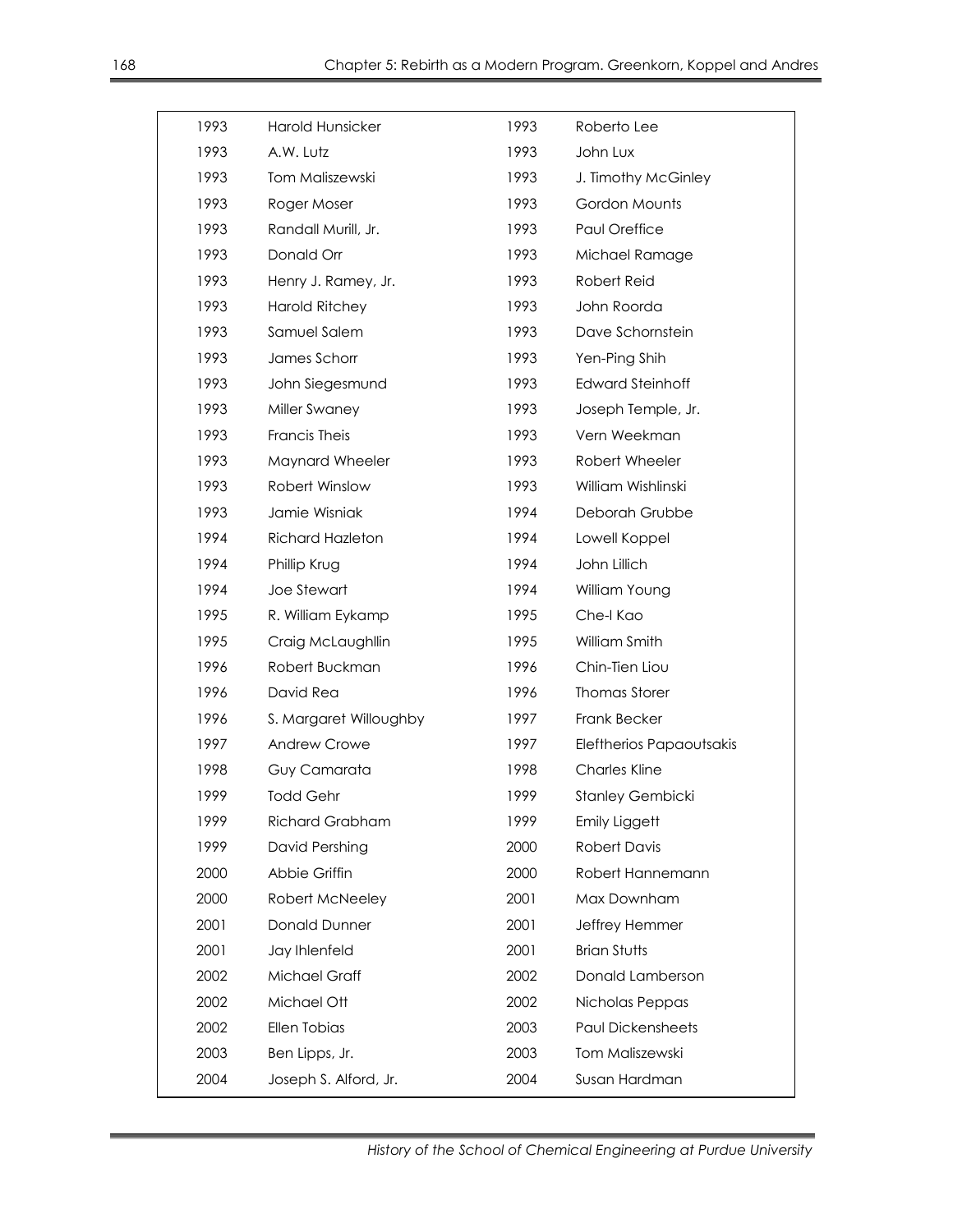| 2004 | Rick Roberts     | 2004 | Lloyd Robeson        |
|------|------------------|------|----------------------|
| 2005 | Charles Davidson | 2005 | Robert Weist         |
| 2005 | Arindam Bose     | 2006 | Michael Ladisch      |
| 2006 | James Rust       | 2006 | James Stake          |
| 2007 | Pierre I atour   | 2007 | Duncan Mellichamp    |
| 2008 | Antonikos Mikos  | 2008 | <b>Gary Poehlein</b> |
| 2008 | Roberta Gleiter  | 2009 | Henry Sampson        |
| 2009 | Mary Ellen Weber | 2010 | Norman Gilsdorf      |
| 2010 | William Greer    | 2010 | Harold Igdaloff      |
| 2010 | Peter Kraemer    | 2011 | James Hoover         |
| 2011 | Gerald Skidmore  |      |                      |
|      |                  |      |                      |

## **Table 5-12. Distinguished Engineering Alumni (DEA) Awards won by ChEs**

| 1964 | <b>John Elliott Haines</b>   | 1964 | Dr. Robert J. Raudebaugh      |
|------|------------------------------|------|-------------------------------|
| 1964 | Samuel Salem                 | 1965 | William James Harris Jr.      |
| 1965 | John Herbert Lux             | 1966 | Francis William Theis         |
| 1967 | Alexander Boyt Clarke        | 1967 | <b>Harold Yundt Hunsicker</b> |
| 1969 | Randall Tolman Murrill Jr.   | 1969 | Robert Albert Winslow         |
| 1970 | Dr. George S. Bankoff        | 1970 | Wayne Burette Brewer          |
| 1971 | Robert William Donahue       | 1971 | Dr. Robert C. Reid            |
| 1972 | Dr. Joseph Andrew Brink Jr.  | 1972 | J. Timothy McGinley           |
| 1973 | Dr. John F. Horner           | 1973 | Dr. Fredric Reynolds Lloyd    |
| 1974 | Dr. Robert Clyde Forney      | 1974 | James Forrest Schorr          |
| 1975 | Dr. James Brooke Henderson   | 1975 | Dr. Henry Jackson Ramey Jr.   |
| 1976 | Ashley Willard Lutz          | 1976 | Dr. John Francis Roorda Jr.   |
| 1978 | Joseph George Temple Jr.     | 1979 | Donald Thomas Brophy          |
| 1980 | Dr. Vern William Weekman Jr. | 1981 | William G. Bares              |
| 1981 | Robert B. Covalt             | 1982 | Dave W. Schornstein           |
| 1983 | Roger A. Moser               | 1984 | Gordon Dale Mounts            |
| 1985 | Thomas Richard Hodgson       | 1986 | Dr. Michael Parmley Ramage    |
| 1987 | Bernard B. Butcher           | 1987 | Dr. Yen-Ping Shih             |
| 1988 | Albert Ralph Bernard Jr.     | 1989 | Donald Orr                    |
| 1989 | <b>Edward Stenhoff</b>       | 1990 | John F. Hesselberth           |
| 1990 | William L. Wishlinski        |      |                               |
| 1991 | William M. Schmitt           | 1991 | Dr. Jaime Wisniak             |
| 1992 | Robert E. Gadomski           | 1992 | William Paul Madar Jr.        |
| 1993 | <b>Frederick Carl Haas</b>   | 1994 | <b>Richard Alan Hazleton</b>  |
|      |                              |      |                               |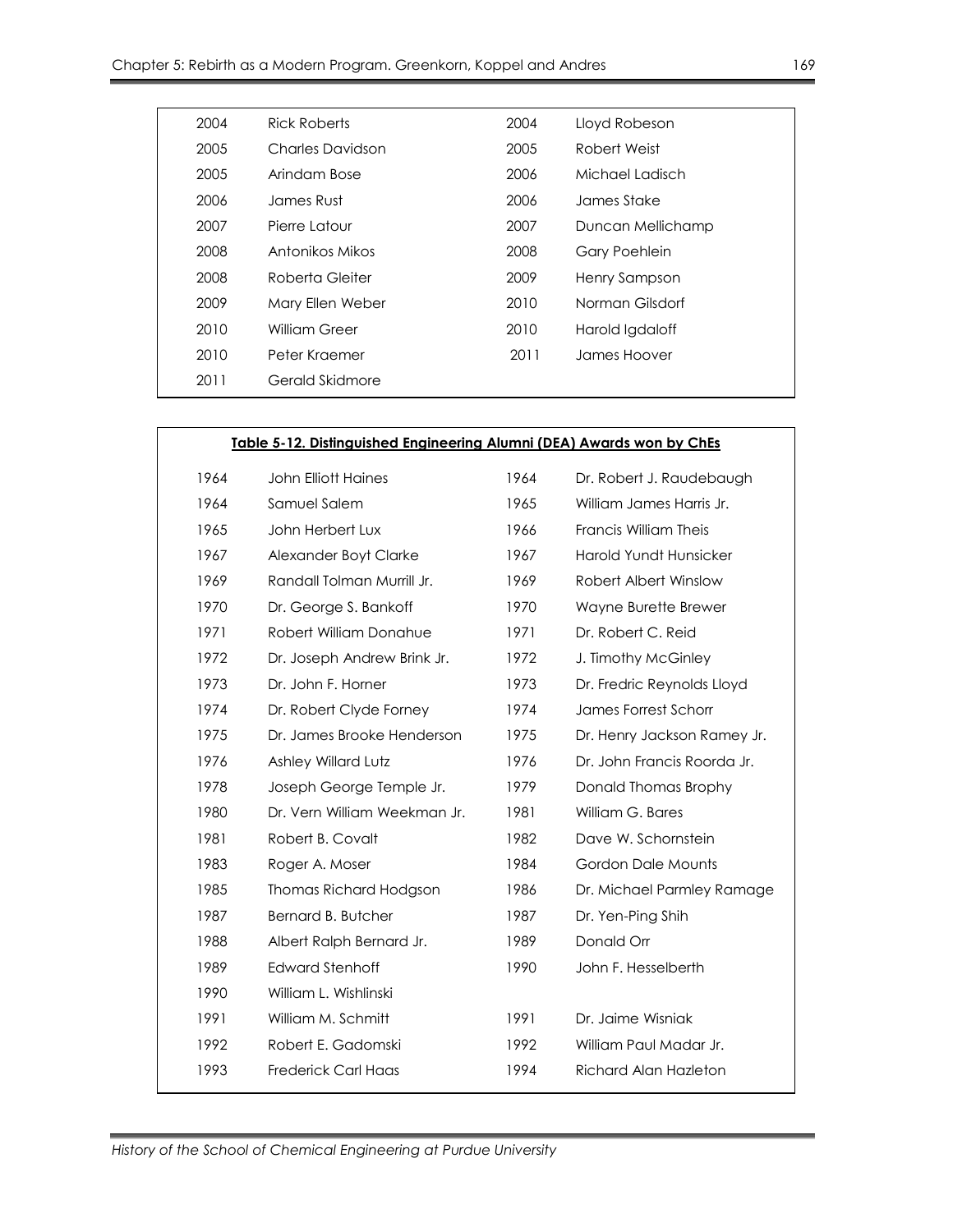| 1994 | William Douglas Young       | 1995 | Dr. Che-I Kao            |
|------|-----------------------------|------|--------------------------|
| 1995 | Robert Niel Postlethwait    | 1996 | Dr. Ching-Tien Liou      |
| 1996 | David Richard Rea           | 1997 | <b>Frank Carl Becker</b> |
| 1997 | Dr. Craig Munson McLaughlin | 1998 | Charles R. Kline         |
| 1998 | William Edward Smith III    | 1999 | Stanley A. Gembicki      |
| 1999 | David W. Pershing           | 2000 | Linda Lou Huff           |
| 2001 | Robert Henry Buckman        | 2001 | Donald Robert Dunner     |
| 2001 | Jay Vininy Ihlenfeld        | 2002 | Deborah Lynn Grubbe P.E. |
| 2002 | Donald L. Lamberson         | 2003 | Richard Hughes Grabham   |
| 2003 | Ben Joseph Lipps Jr.        | 2004 | Emily Louise Liggett     |
| 2004 | Lloyd M. Robeson            | 2005 | Charles Dean Davidson    |
| 2006 | <b>Robert Newton Davis</b>  | 2006 | Max Curtis Downham       |
| 2007 | Michael Herman Ott          | 2007 | Rick Lee Roberts         |
| 2008 | Michael Joseph Graff        | 2009 | Jeffrey Lynn Hemmer      |
| 2010 | Norman Lee Gilsdorf         | 2011 | Ellen E. Tobias          |
|      |                             |      |                          |

## **Table 5-13. Honorary Doctorates Awarded to ChEs**

The Honorary Doctorate is the highest award presented by Purdue University.

| 1945 | Clifford C. Furnas     | 1949 | R. Games Slayter        |
|------|------------------------|------|-------------------------|
| 1951 | Gerald L. Reasar       | 1951 | Maynard C. Wheeler      |
| 1955 | Robert C. Becherer     | 1959 | John C. Siegesmund      |
| 1960 | Harold W. Ritchey      | 1961 | Arthur Kelly            |
| 1961 | R. Norris Shreve       | 1963 | Donald H. Tilson        |
| 1964 | Robert C. Wheeler      | 1967 | Bruce W. Gonser         |
| 1968 | John M. Ciborski       | 1976 | Paul F. Oreffice        |
| 1978 | William J. Harris, Jr. | 1981 | Robert C. Forney        |
| 1983 | James B. Henderson     | 1987 | James F. Schorr         |
| 1988 | Joseph A. Temple, Jr.  | 1989 | John H. Lux             |
| 1990 | Ashley Willard Lutz    | 1991 | William G. Bares        |
| 1992 | Robert B. Covalt       | 1993 | Thomas R. Hodgson       |
| 1994 | Joe J. Stewart         | 1996 | Michael P. Ramage       |
| 1998 | Richard A. Hazleton    | 1999 | William P. Madar, Jr.   |
| 2000 | William D. Young       | 2001 | Robert E. Gadomski      |
| 2006 | Donald J. Orr          | 2007 | Vern W. Weekman, Jr.    |
| 2010 | Deborah Grubbe         | 2010 | <b>Timothy McGinley</b> |
|      |                        |      |                         |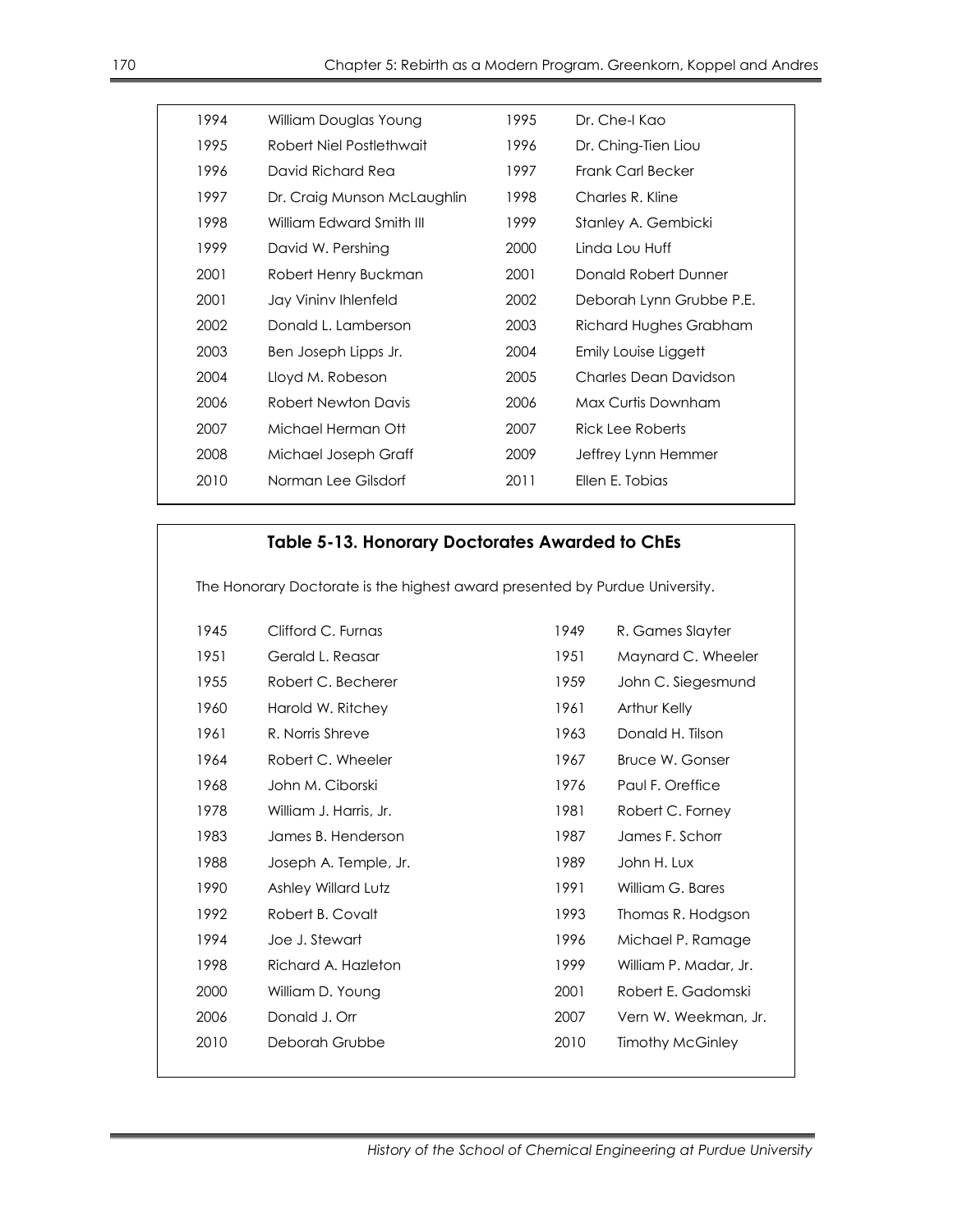#### **Some Unusual Careers and Interests – Part 1.**

Many students and alumni have achieved notoriety in unusual areas, thus having "violated" the stereotype of a chemical engineer. It would be impossible to mention all of them here but a few are well known during this time period of our history.

In search for the unusual we must recognize Deli S. Atkins-Schleiffarth (BSChE '78), the first and only ChE Homecoming Queen (1978) now with Monsanto Co., Andrew Forti (BSChE '01) was a member of the 2000 Homecoming King's court, and Terry G. Dischinger (BSChE '63) who won a gold medal in basketball at the 1960 Olympics, was first team all-American 1961 and 1962, played in NBA 1963-1972 (rookie of year in 1963), and is currently a practicing orthodontist in Lake Oswego, Oregon. [http://www.lostlettermen.com/terry\\_dischinger-purdue-basketball-big\\_10-p4340.](http://www.lostlettermen.com/terry_dischinger-purdue-basketball-big_10-p4340)

Kudos also to the 1982 ChE team to the College Bowl (a game of encyclopedic knowledge) consisting of Richard W. Korsmeyer (M.S. '80, Ph.D. '83), Donald R. Miller (Ph.D. '83), Cathryn Davidson (B.A. '85), David Gobran (B.S. '83) and Jennifer D. Sinclair (Curtis) B.S. '83) which won the Purdue championship.

Present and former students with strong interests in the arts abound, including, for example, G.W. Raymond Davidson, III (M.S. '82, Ph.D. '85) who danced with the Houston Ballet, Everton E. Stidham (B.S. '18) who was a very successful baritone in the Seattle Opera Company, Michel P. Renaud (B.S. '53) who was a professional piano teacher in Geneva, Switzerland, Kevin H. Erwin (B.S. '82) who is a stand-up comedian, and John P. Snyder (B.S. '48) who was a cartographer.

Many of our alumni have excelled in areas significantly different from chemical engineering. We might mention J. Robert Fields (B.S. '50), George R. Caruso (B.S. '58) and Donald V. Badgley (B.S. '50), who were pastors in Huntington, Bremen and Muncie, Indiana, respectively, and Rev. Louis A Fishcer (B.S. '44), who was a Roman Catholic priest in Salt Lake City, Alan M. Gundelfinger (B.S.'22) who was a motion picture and television engineer in Los Angeles, and William M. Steinfeldt (B.S. '38) who was a state senator from the 55<sup>th</sup> district of New York (Rochester).

One of the most unusual academic careers was that of Loren R. Graham (B.S. '55) who after several years at Dow Chemical Co. decided to study history. He was awarded his Ph.D. from Columbia University in 1964 and became Professor of Russian History and History of Science at MIT. Paul B. Hessert (B.S. '45) was for many years Professor of Systematic Theology at the Garnett-Evangelical Theological Seminary of Northwestern University, and Hunton D. Sellman (B.S. '22) was Professor Emeritus of Drama at San Diego State University.

Finally, the authors wish to tip their hats to two brave alumni who returned to school for graduate studies at a more mature age. Clark Holloway (B.S. '37) returned to the University of Pittsburgh to receive his Ph.D. in 1981 at age 66, and became Professor of Business Administration at the University of South Carolina. Frank M. Branner (B.S. '42) returned to the University of Kentucky to receive his Ph.D. in mathematics in 1985 at the age of 65.

Part two of this list is in Chapter 6.